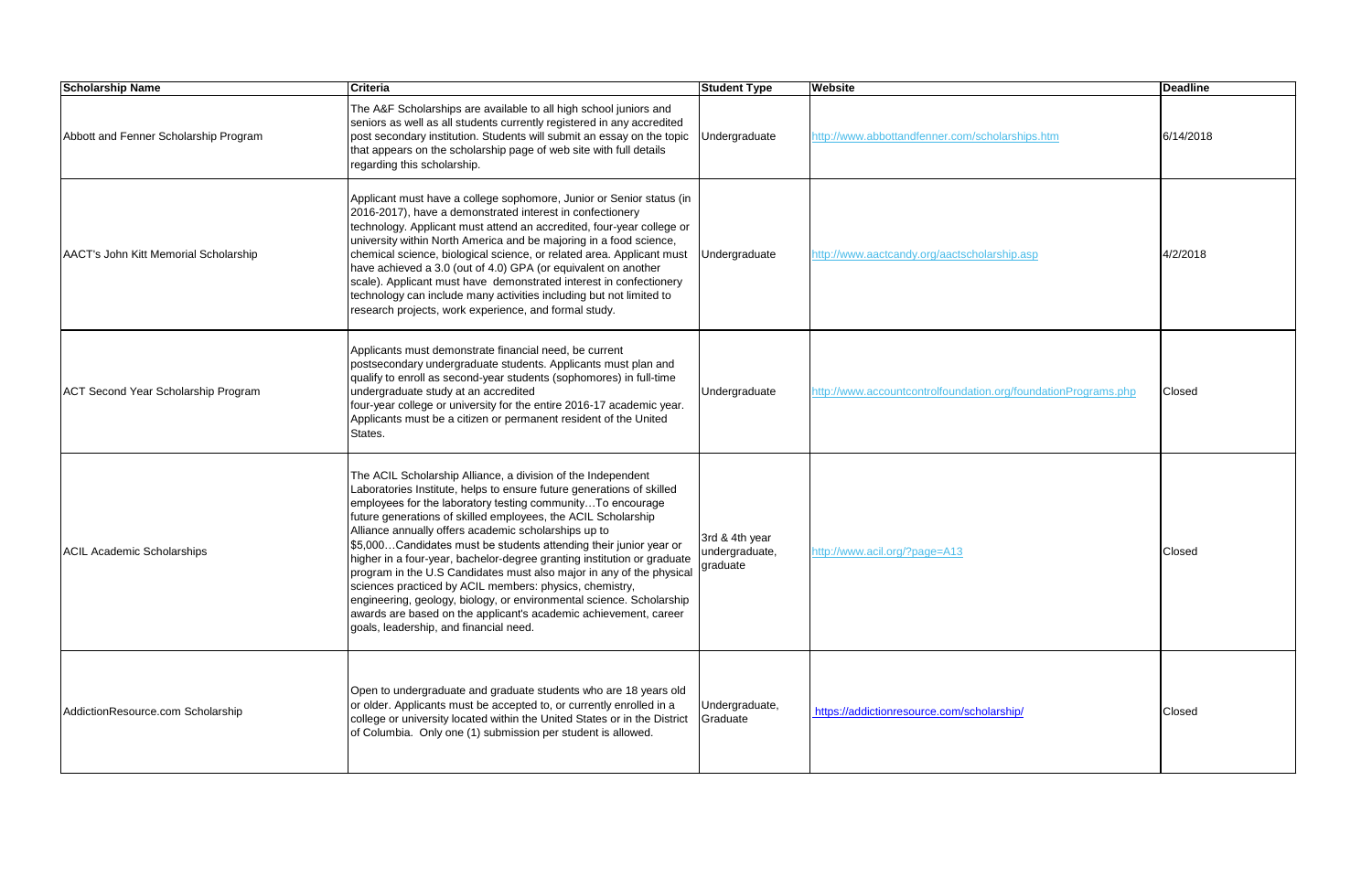| <b>Scholarship Name</b>                        | <b>Criteria</b>                                                                                                                                                                                                                                                                                                                                                                                                                                                                                                                                                                                                                                                                                                                                                                                                                                                                                                 | <b>Student Type</b>                        | Website                                               | <b>Deadline</b>   |
|------------------------------------------------|-----------------------------------------------------------------------------------------------------------------------------------------------------------------------------------------------------------------------------------------------------------------------------------------------------------------------------------------------------------------------------------------------------------------------------------------------------------------------------------------------------------------------------------------------------------------------------------------------------------------------------------------------------------------------------------------------------------------------------------------------------------------------------------------------------------------------------------------------------------------------------------------------------------------|--------------------------------------------|-------------------------------------------------------|-------------------|
| aDogsHouse \$1000 Scholarship Program (Annual) | 'We recognize the power of the written words and want to help the<br>creative minds by this essay scholarship. Basically we have created<br>this essay scholarship so as to provide some financial support to the<br>students and to better focus on their academics.<br>Leading on from this we have created the aDogsHouse Scholarship<br>Program. One doesn't require any expertise in this area, passion for<br>writing is enough." Students from High school, Undergraduate,<br>Master Degree, PhD and adult learners are all also eligible to apply<br>for this essay scholarship. Winner will receive \$1000 as Scholarship.<br>This scholarship can be utilized either as tuition fee for the upcoming<br>semester, course materials or other resources. Applicants must write<br>an 800-1500 word essay on the topic: "Why Do I Love Dogs More<br>Than Cats". Please see website for more information. | High School,<br>Undergraduate,<br>Graduate | http://adogshouse.com/adogshouse-scholarship-program/ | April 28 Annually |
| AFSA High School Senior Scholarship Contest    | Open to high school seniors who plan to further their education at a<br>college, university, or certified trade school. To enter, applicant must<br>read the "Fire Sprinkler Essay" then take an open - book, ten -<br>question multiple - choice test. Students will receive an entry into a<br>drawing for each question answered correctly.                                                                                                                                                                                                                                                                                                                                                                                                                                                                                                                                                                  | <b>High School Senior</b>                  | https://www.afsascholarship.org/high-school-contest/  | 4/1/2018          |
| Albertson & Davidson, LLP. College Scholarship | Open to individuals who are currently attending or are planning on<br>attending an accredited United States college or university during the<br>fall 2016 semester. This scholarship is only available for students<br>attending domestic US based colleges. In order to participate in the<br>essay contests, applicants must submit a 500-word essay answering<br>the question posed (see website for more details).                                                                                                                                                                                                                                                                                                                                                                                                                                                                                          | Undergraduate                              | http://www.aldavlaw.com/scholarship/                  | 4/26/2018         |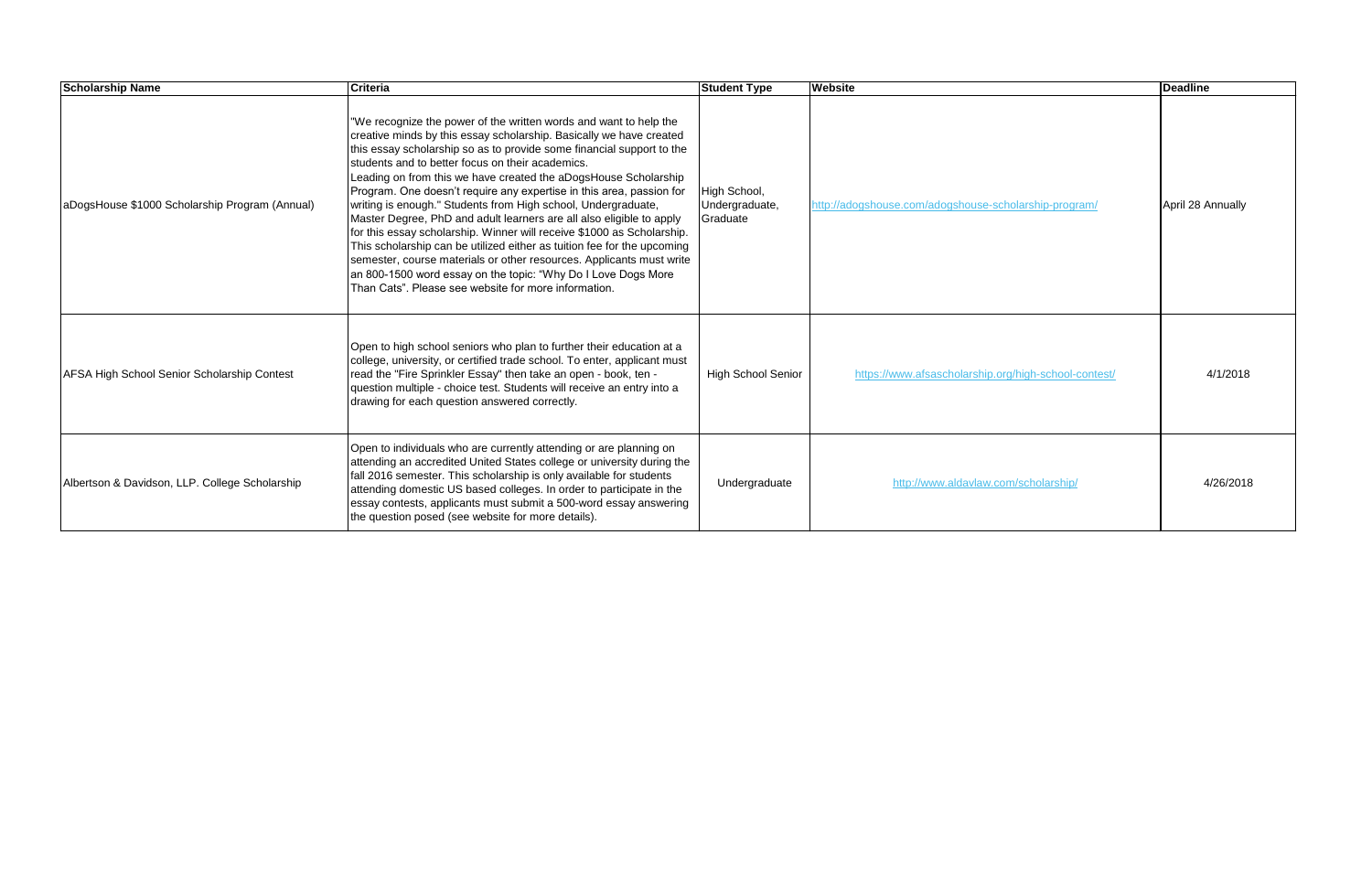| <b>Scholarship Name</b>                    | <b>Criteria</b>                                                                                                                                                                                                                                                                                                                                                                                                                                                                                                                                                                                                                                                                                                                                                                                                                                                                                                                                                                                                                                                                                                                                                                                          | <b>Student Type</b>          | <b>Website</b>                              | <b>Deadline</b> |
|--------------------------------------------|----------------------------------------------------------------------------------------------------------------------------------------------------------------------------------------------------------------------------------------------------------------------------------------------------------------------------------------------------------------------------------------------------------------------------------------------------------------------------------------------------------------------------------------------------------------------------------------------------------------------------------------------------------------------------------------------------------------------------------------------------------------------------------------------------------------------------------------------------------------------------------------------------------------------------------------------------------------------------------------------------------------------------------------------------------------------------------------------------------------------------------------------------------------------------------------------------------|------------------------------|---------------------------------------------|-----------------|
| Alcohol Addiction Awareness Essay Contest  | AlcoRehab.org is proud to award \$6,000 in scholarships each year to<br>three students, who share their vision on the dangers of alcohol<br>abuse and addiction. If you are concerned with the effects of alcohol<br>abuse and addiction and want to help raise awareness of its dangers,<br>we encourage you to share your vision and have a chance to win<br>money to cover your educational expenses. The submitted essays<br>must not exceed 1,200 words and should answer the following<br>questions: "How alcohol abuse and addiction affects the modern<br>society? What steps can be taken to decrease the impact of alcohol<br>abuse and addictions on people and society?" Applicants must be<br>enrolled full-time in a U.S. institution for graduate or undergraduate<br>program. (U.S. territories are excluded), U.S. Citizens, U.S.<br>Nationals, U.S. Permanent Residents, Refugees, Asylees, Cuban-<br>Haitian Entrants, or Humanitarian Parolee, at least 18 years old.<br>Applicants may not be:<br>Owners, volunteers, their children, and grandchildren<br><b>DACA</b> students<br>International students<br>Temporary residents<br>Only one (1) submission per student is allowed. | Undergraduate,<br>Graduate   | https://alcorehab.org/scholarship/          | Closed          |
| Alexander Graham Bell College Scholarships | The Alexander Graham Bell Association for the Deaf and Hard of<br>Hearing (AG Bell) offers several scholarships for full-time students<br>who are deaf and hard of hearing and who are pursuing an<br>undergraduate degree at an accredited mainstream college or<br>university. A limited number of scholarships are also available for<br>those pursuing a graduate degree. AG Bell Scholarships are merit-<br>based and award selection is highly competitive. Financial need has<br>little impact on award selection; rather, the selection committee is<br>looking for strong leaders with academic excellence and great<br>character. Applicants may receive a total of two awards through the<br>AG Bell College Scholarship program. Please see website for more<br>details.                                                                                                                                                                                                                                                                                                                                                                                                                     | Undergraduate,<br>Graduate   | https://www.agbell.org/Document.aspx?id=266 | Closed          |
| Alliance/Merck Ciencia Scholars            | Must be a student of Hispanic heritage and a senior attending a high<br>school in Brownsville, TX; Elizabeth, NJ; or Los Angeles, CA. Must<br>have a minimum cumulative grade point average (GPA) of 2.75 on a<br>4.00 scale (or the equivalent). Have applied or intend to apply for full-<br>time study at an accredited college/university that grants a bachelor's<br>degree in a STEM field.                                                                                                                                                                                                                                                                                                                                                                                                                                                                                                                                                                                                                                                                                                                                                                                                        | Undocumented<br>/Traditional | www.alliancescholars.org                    | Closed          |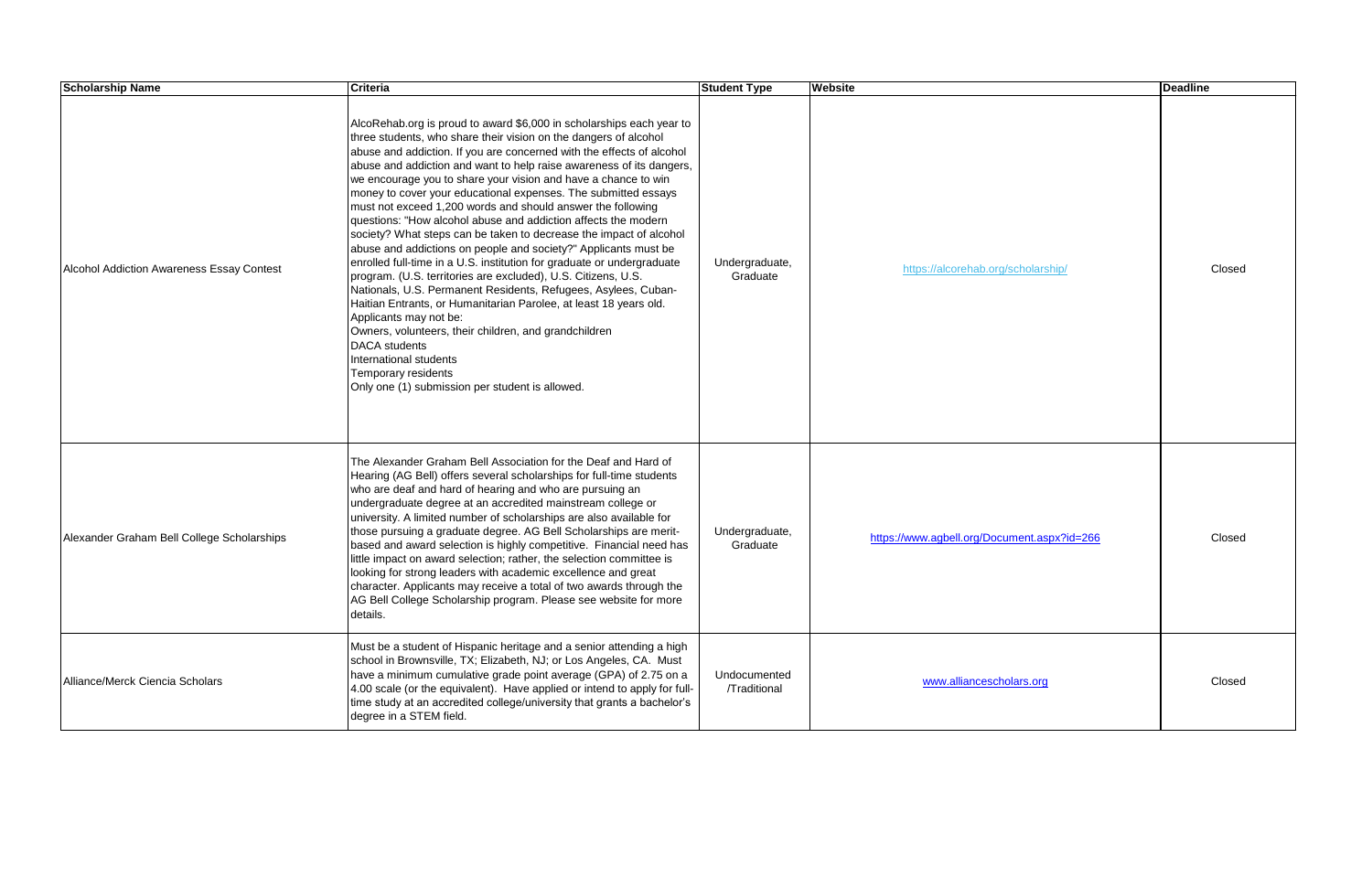| <b>Scholarship Name</b>                                  | <b>Criteria</b>                                                                                                                                                                                                                                                                                                                                                                                                                                                                                                                                                                                                                                                                                                                                                                        | <b>Student Type</b>                               | <b>Website</b>                                                         | <b>Deadline</b>  |
|----------------------------------------------------------|----------------------------------------------------------------------------------------------------------------------------------------------------------------------------------------------------------------------------------------------------------------------------------------------------------------------------------------------------------------------------------------------------------------------------------------------------------------------------------------------------------------------------------------------------------------------------------------------------------------------------------------------------------------------------------------------------------------------------------------------------------------------------------------|---------------------------------------------------|------------------------------------------------------------------------|------------------|
| American Society for Enology and Viticulture Scholarship | Applicant must be enrolled in or accepted into a full-time accredited<br>four-year college or university in a degree program such as for a B.S.,<br>M.S., or Ph.D. The applicant must reside in North America (Canada,<br>Mexico, or USA). Undergraduate must have minimum of junior status<br>for the upcoming academic year and must have a minimum<br>cumulative GPA of 3.0. Applicants must be majoring in a field<br>emphasizing enology or viticulture, or in a curriculum emphasizing a<br>science basic to the wine and grape industry.                                                                                                                                                                                                                                        | Undergraduate,<br>Graduate                        | http://www.asev.org/general-information/scholarship-eligibility-awards | March 1 annually |
| The Andrew Flusche Scholarship Contest                   | Applicant must create a public service advertisement video (PSA)<br>which raises awareness of the severity of the consequences of drunk<br>driving among your peers to qualify for this award. The video must be<br>uploaded to YouTube and be no longer than three minutes long.                                                                                                                                                                                                                                                                                                                                                                                                                                                                                                      | High School Senior,<br>Undergraduate              | http://www.andrewflusche.com/scholarship/                              | 11/30/2017       |
| The Ankin Law Office College Scholarship                 | "Ankin Law understands the financial challenges college students<br>face. As such, we are pleased to announce a \$5,000.00 scholarship<br>to an undergraduate or law school student of need who submits the<br>best essay addressing the topic listed (on website)." Applicants must<br>be enrolled as a full-time student in an accredited community college,<br>college or university, or an accredited law school starting in the fall of<br>2017. Applicants must submit their own original work and must<br>submit their FAFSA results to verify need and provide proof of<br>enrollment should his/her submission be selected.                                                                                                                                                   | Undergraduate                                     | http://ankinlaw.com/aaaa scholarship/                                  | 7/15/2018        |
| Annual CGTrader Scholarship 2017                         | CGTrader is the largest 3D model marketplace backed by the strong<br>designer community of more than 500k members. CGTrader was<br>founded with the goal to ensure fair marketplace conditions for 3D<br>designers. Each semester CGTrader challenges students to dig into<br>the field of technology writing an essay on how innovative<br>technologies are transforming our lives. Enter the CGTrader<br>Scholarship 2017 challenge to win \$3,000 for your education bills.<br>The best submission will be awarded \$2,000 while the two runners-up<br>will receive \$500 each. Applicants must have a minimum 2.5 GPA<br>and be either a<br>high school senior, undergraduate or graduate student that is<br>full-time enrolled in academic institution Jan 1, 2017 - May 31,2017. | High School Senior,<br>Undergraduate,<br>Graduate | https://www.cgtrader.com/scholarships                                  | 1/15/2018        |
| The Annual Kenneth P. Carp \$1,000 College Scholarship   | Open to individuals who are planning to attend or currently enrolled in<br>an accredited United States college or university. In order to<br>participate, applicants must submit a 500-word essay (see website<br>for essay topic).                                                                                                                                                                                                                                                                                                                                                                                                                                                                                                                                                    | Undergraduate                                     | http://www.kcarplaw.com/scholarship                                    | 12/31/2017       |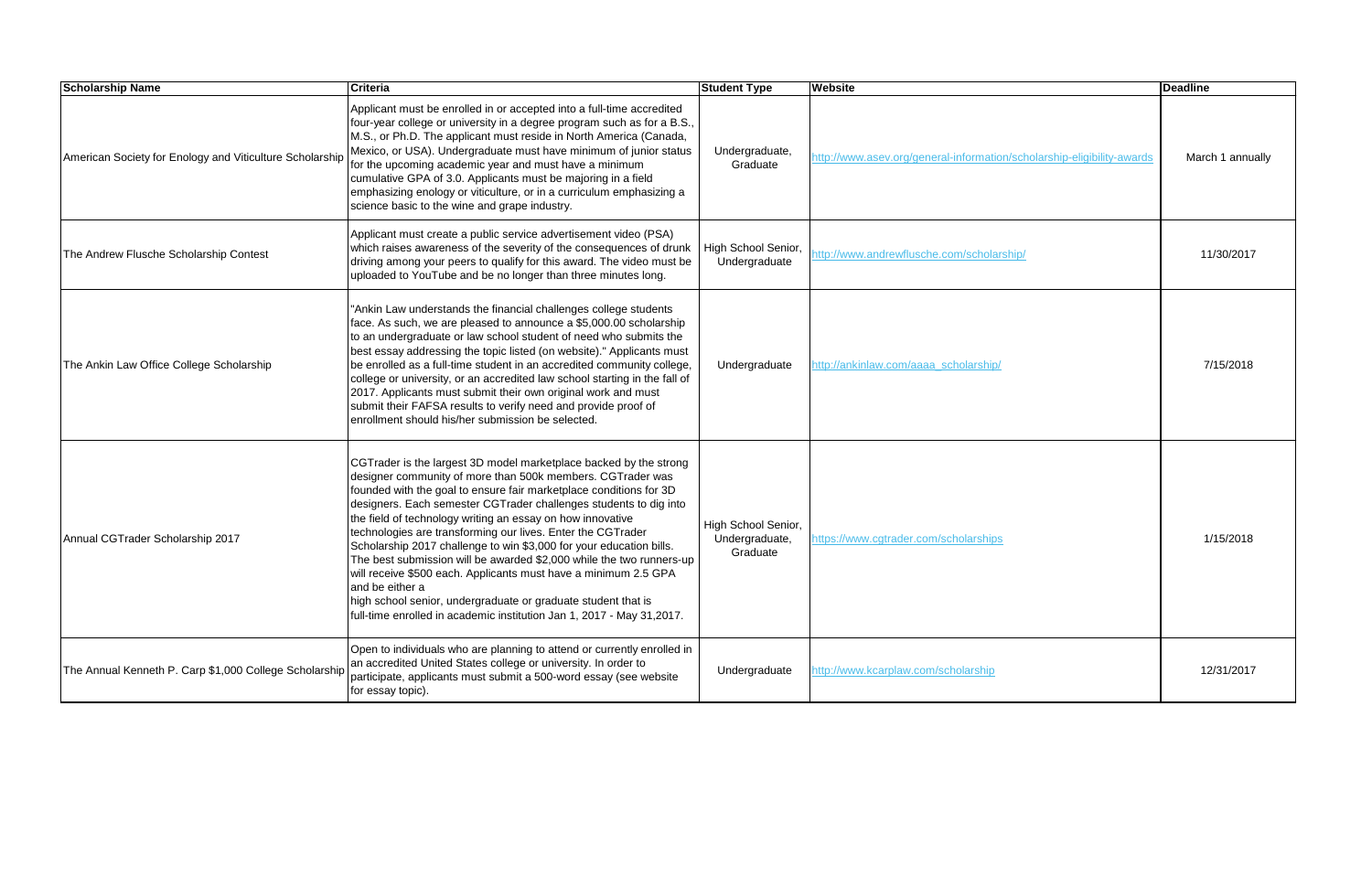| <b>Scholarship Name</b>                                           | <b>Criteria</b>                                                                                                                                                                                                                                                                                                                                                                                                                                                                                                                                                                                                                                                                                                                       | <b>Student Type</b>                                                  | <b>Website</b>                                                                                                | <b>Deadline</b> |
|-------------------------------------------------------------------|---------------------------------------------------------------------------------------------------------------------------------------------------------------------------------------------------------------------------------------------------------------------------------------------------------------------------------------------------------------------------------------------------------------------------------------------------------------------------------------------------------------------------------------------------------------------------------------------------------------------------------------------------------------------------------------------------------------------------------------|----------------------------------------------------------------------|---------------------------------------------------------------------------------------------------------------|-----------------|
| Annual Language Awareness Scholarship Program                     | 'Our website promotes cultural diversity and reviews language<br>learning programs. As such, this year's essay topic is about why the<br>student thinks it is important for citizens in our country to become<br>fluent in a second language. The goal for our scholarship is to help<br>provide additional opportunities to your students, and help promote<br>secondary language studies. Each and every essay will be judged<br>based on its composition and overall quality pursuant to the subject<br>matter." First place award is \$500 for the best essay. Second place<br>award is \$200. Third place award is \$100. Applicants must be 18<br>years or older and currently enrolled in a US-based college or<br>university. | Undergraduate                                                        | http://www.bestwaytolearngerman.com/scholarship/                                                              | Closed          |
| 1st-Art-Gallery.com Annual Art and Design Scholarship             | 1st-Art-Gallery.com is proud to announce a \$1000 annual scholarship<br>for new, current, and returning college students! This scholarship is<br>designed to help a student become successful in a career focused on<br>one aspect of art or design. Applicants will be able to submit their<br>entry along with a design, drawing, film, artwork, short story, poem or<br>literally any type of art they are most proud of. The winner will be<br>selected by the end of June and the winner will receive \$1000<br>towards higher education.                                                                                                                                                                                        | High School Senior,<br>Undergraduate                                 | http://www.1st-art-gallery.com/scholarship.html                                                               | 5/31/2018       |
| AZAZIE Scholarship                                                | AZAZIE Scholarships are available to high school seniors (graduating<br>before July 1, 2017) and college freshmen and sophomore students<br>in the U.S. and Canada. Students must be enrolled or accepted and<br>seeking a degree at a U.S. or Canadian university or college.<br>Employees of AZAZIE, Inc. and related companies, as well as the<br>immediate family (spouse, parents, siblings and children) and<br>household members of each such employee, are not eligible.<br>Applicants must write a 500 to 800-word essay on the topic of "How<br>would technology influence the fashion industry in the future?"                                                                                                             | <b>High School</b><br>Seniors, Undergrad<br>freshman &<br>sophomores | https://www.azazie.com/scholarship                                                                            | 5/31/2018       |
| B. Davis Scholarhip                                               | To apply for this scholarship you will need to write an essay of less<br>than 1000 words on the topic listed on the three characteristics of<br>leadership that you value most. See website for more details.                                                                                                                                                                                                                                                                                                                                                                                                                                                                                                                         | High school<br>juniors/seniors,<br>undergraduates                    | http://www.studentawardsearch.com/scholarships.htm                                                            | 5/22/2018       |
| Berrien Fragos Thorn Arts Scholarships for Migrant<br>Farmworkers | Minimum 16 years of age. Applicant need not be enrolled in school.<br>Because there is no essay required, the Letter of Recommendation is<br>very important and should address the quality of both the applicant<br>and the intended project. A history of movement to obtain work in<br>agriculture is REQUIRED. Applicant must demonstrate an interest in<br>pursuing further development in one of the follow arts disciplines:<br>visual, performing, media, literary, or crafts.                                                                                                                                                                                                                                                 | Undocumented/<br>Traditional                                         | https://www.unigo.com/scholarships/all/berrien-fragos-thorn-arts-<br>scholarship-for-migrant-farmworkers/3637 | 6/1/2018        |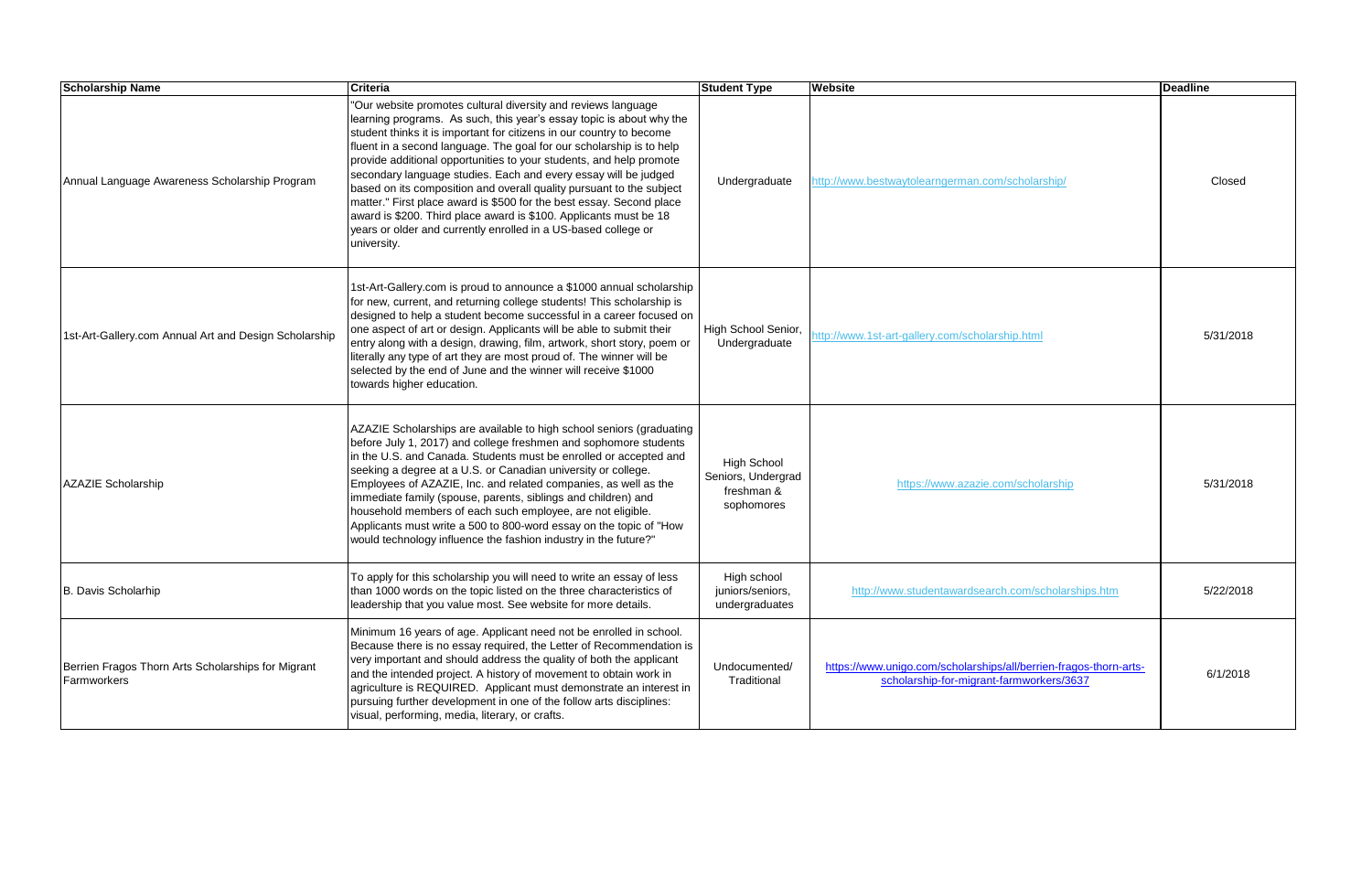| <b>Scholarship Name</b>                   | <b>Criteria</b>                                                                                                                                                                                                                                                                                                                                                                                                                                                                                                                                                                                                                                                                                                                                                                                                                                                                                                                                                                                                                                                                                                | <b>Student Type</b>                               | <b>Website</b>                                         | <b>Deadline</b> |
|-------------------------------------------|----------------------------------------------------------------------------------------------------------------------------------------------------------------------------------------------------------------------------------------------------------------------------------------------------------------------------------------------------------------------------------------------------------------------------------------------------------------------------------------------------------------------------------------------------------------------------------------------------------------------------------------------------------------------------------------------------------------------------------------------------------------------------------------------------------------------------------------------------------------------------------------------------------------------------------------------------------------------------------------------------------------------------------------------------------------------------------------------------------------|---------------------------------------------------|--------------------------------------------------------|-----------------|
| 2017 BeSkinHost.com Scholarship Program   | Each year BeSkinHost.com offers a \$1500 scholarship for an<br>outstanding student who is interested in natural skincare topics, such<br>as anti-aging or acne treatments. Applicants should complete a 1,500- High School Senior,<br>2000 words essay on the topic. A panel of BeSkinHost's leaders will<br>choose 3 finalists. Finalists will participate in a phone interview. The<br>top finalist will be awarded the \$1,500 scholarship, which can be used<br>for any educational expenses.                                                                                                                                                                                                                                                                                                                                                                                                                                                                                                                                                                                                              | Undergraduate,<br>Graduate                        | http://www.beskinhost.com/scholarship                  | 11/25/2017      |
| Best Book Light Scholarship               | 'We at Best Book Light believe in empowering students to fulfill their<br>dreams and ambitions. We recognize that the key to a brighter future<br>and a better tomorrow lies in the hands of an educated and informed<br>youth. Which is why we have decided to dedicate a portion of our<br>earnings to offer a 1000\$ scholarship to Warren Wilson College<br>students." Applicants must be enrolled in a school, college or<br>university in the US. Applicants must submit a 500+ word essay on<br>the following topic: "How did a book change your life?" Please see<br>website for more details.                                                                                                                                                                                                                                                                                                                                                                                                                                                                                                         | Undergraduate                                     | https://www.bestbooklight.com/scholarship/             | Closed          |
| <b>Best Decision Scholarship</b>          | "At GoodCall, we try to help people make smarter decisions by giving<br>them access to important data. We want to know about a great<br>decision you've made in your life. Write an essay between 400 and<br>500 words detailing one of the most important decisions you've made<br>in your life. What information did you rely on? What decision did you<br>make? How did you know it was the right choice? We will award<br>\$2,500 to the writer of the best essay" All applicants must be either:<br>(1) a high school or home school student who graduated or earned a<br>GED (or will graduate/earn a GED) between August 1, 2016, and<br>June 1, 2017, who will enroll or has enrolled as a freshman at a two-<br>year or four-year college or university in 2017, or (2) a student<br>enrolled during the 2016-2017 academic year on a full-time basis and<br>in good academic standing at an accredited two-year or four-year<br>college or university or in an accredited graduate school program,<br>who will continue such full-time enrollment throughout the entire 2017-<br>2018 academic year. | High School Senior,<br>Undergraduate,<br>Graduate | https://www.goodcall.com/scholarship/                  | Closed          |
| BestMattressReviews.com Sleep Scholarship | "At BestMattressReviews.com, we value education highly and want to<br>give back to our community at large. We are also passionate about<br>promoting sleep awareness and created this scholarship to both help<br>further that cause and to help students pay for the increasing costs of<br>higher education. This scholarship is intended to be used for tuition<br>during the 2017-18 school year." Applicants must be US citizens, and<br>must have a minimum 3.0 GPA. Please see website for more details.                                                                                                                                                                                                                                                                                                                                                                                                                                                                                                                                                                                                | High School Senior,<br>Undergraduate              | https://www.bestmattressreviews.com/sleep-scholarship/ | 5/19/2018       |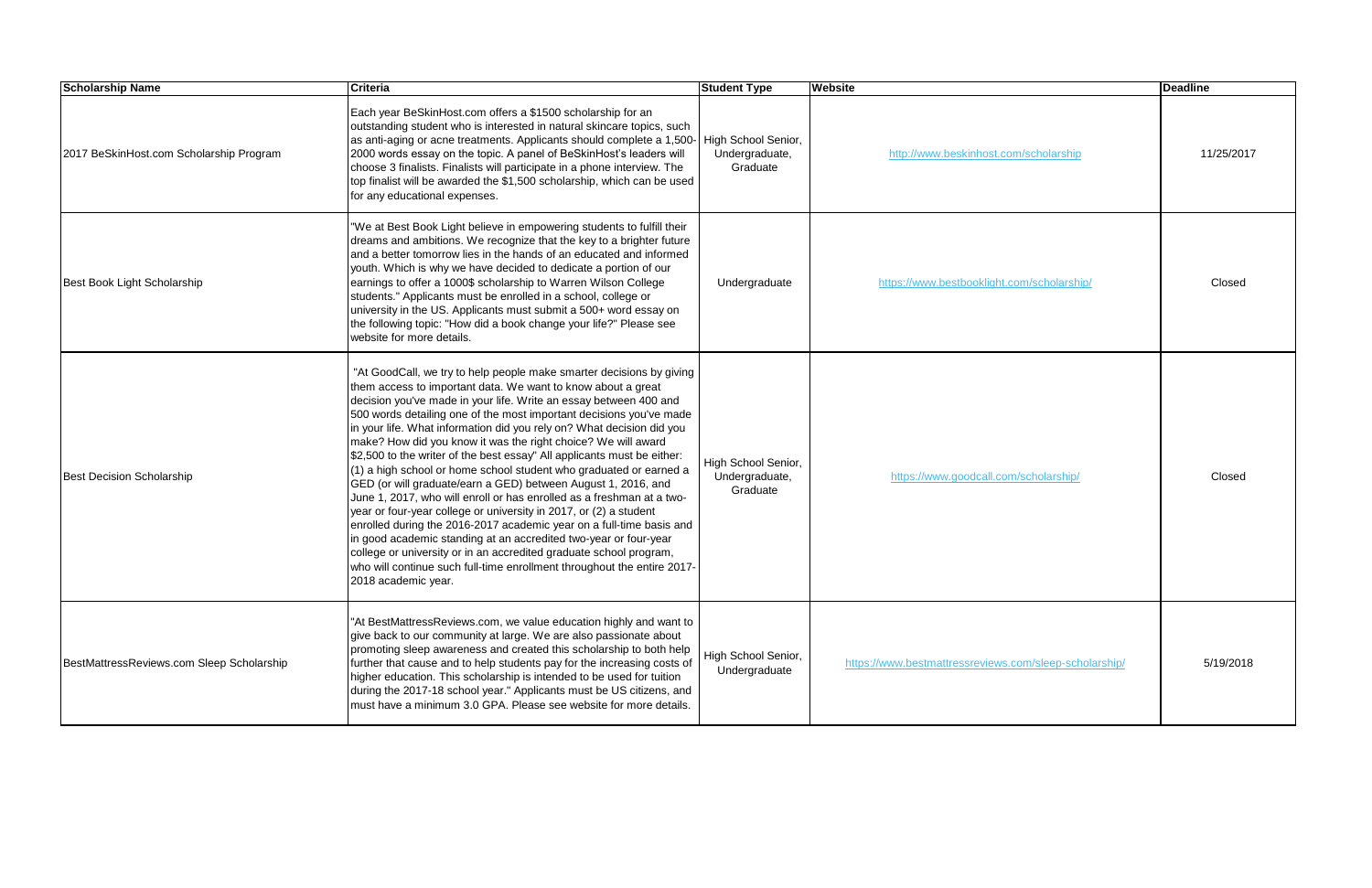| <b>Scholarship Name</b>               | <b>Criteria</b>                                                                                                                                                                                                                                                                                                                                                                                                                                                                                                                                                                                                                                                                                                                                                                                                | <b>Student Type</b>                  | <b>Website</b>                                   | <b>Deadline</b> |
|---------------------------------------|----------------------------------------------------------------------------------------------------------------------------------------------------------------------------------------------------------------------------------------------------------------------------------------------------------------------------------------------------------------------------------------------------------------------------------------------------------------------------------------------------------------------------------------------------------------------------------------------------------------------------------------------------------------------------------------------------------------------------------------------------------------------------------------------------------------|--------------------------------------|--------------------------------------------------|-----------------|
| BestNailShopsNearMe.me Scholarship    | Applicants must be enrolled either full-time or part-time (taking at<br>least nine credit hours) in a post-secondary education program or<br>attending high school and already applied to and accepted by a post-<br>secondary education program on either a full-time or part-time basis<br>as defined above. Scholarship applicants also need to provide two<br>letters of recommendation. One of these needs to be from a faculty<br>member who has direct experience with your academic work. The<br>second letter must be from a current employer. Letters of<br>recommendation must be provided on official letterhead and must be<br>signed. Applicants need to have a cumulative grade point average of<br>at least 2.75 on a 4.0 scale. Please see website for more information.                      | High School Senior,<br>Undergraduate | http://www.bestnailshopsnear.me/scholarships/    | 12/31/2017      |
| Bestshoes \$1,000 Scholarship         | Applicants must have a minimum 3.0 GPA, be enrolled in any field of<br>study in a two-year or four-year collegiate program. Applicants must<br>submit a 500-word minimum essay addressing the following: "How it<br>is important to choose right shoes." Please see website for more<br>details.                                                                                                                                                                                                                                                                                                                                                                                                                                                                                                               | Undergraduate                        | http://best2shoes.com/scholarship/               | Closed          |
| A Better American Scholarship Program | Applicant must be currently enrolled at an accredited university in the<br>United States, be a citizen of the US or have a valid green card.<br>International student studying in the US are eligible, but they will have<br>to demonstrate their intention to stay in the country after graduation<br>and see through their change-making agenda. Applicants must<br>outline in 200 words or less how they intend to change America. See<br>website for more details.                                                                                                                                                                                                                                                                                                                                         | Undergraduate                        | https://geediting.com/about/scholarship-program/ | 12/31/2017      |
| 2017 BigSun Scholarship               | 'The BigSun Organization is proud to be able to help young athletes<br>succeed in their academic pursuits. In order to do our part we are<br>offering an annual scholarship to a deserving student. All student<br>athletes are eligible for this award, regardless of which sport they are<br>participating in." Applicants must write a short essay (500 - 1,000<br>words) answering the following questions: "How did your participation<br>in sports during your high school years influence you? Has your<br>participation influenced your career goals? Has your participation<br>influenced how you relate to your family?" All student athletes are<br>eligible regardless of the sport they are engaged in. The student must  <br>be a high school senior or be attending a post secondary institute. | High School Senior,<br>Undergraduate | http://www.bigsunathletics.com/                  | 6/19/2018       |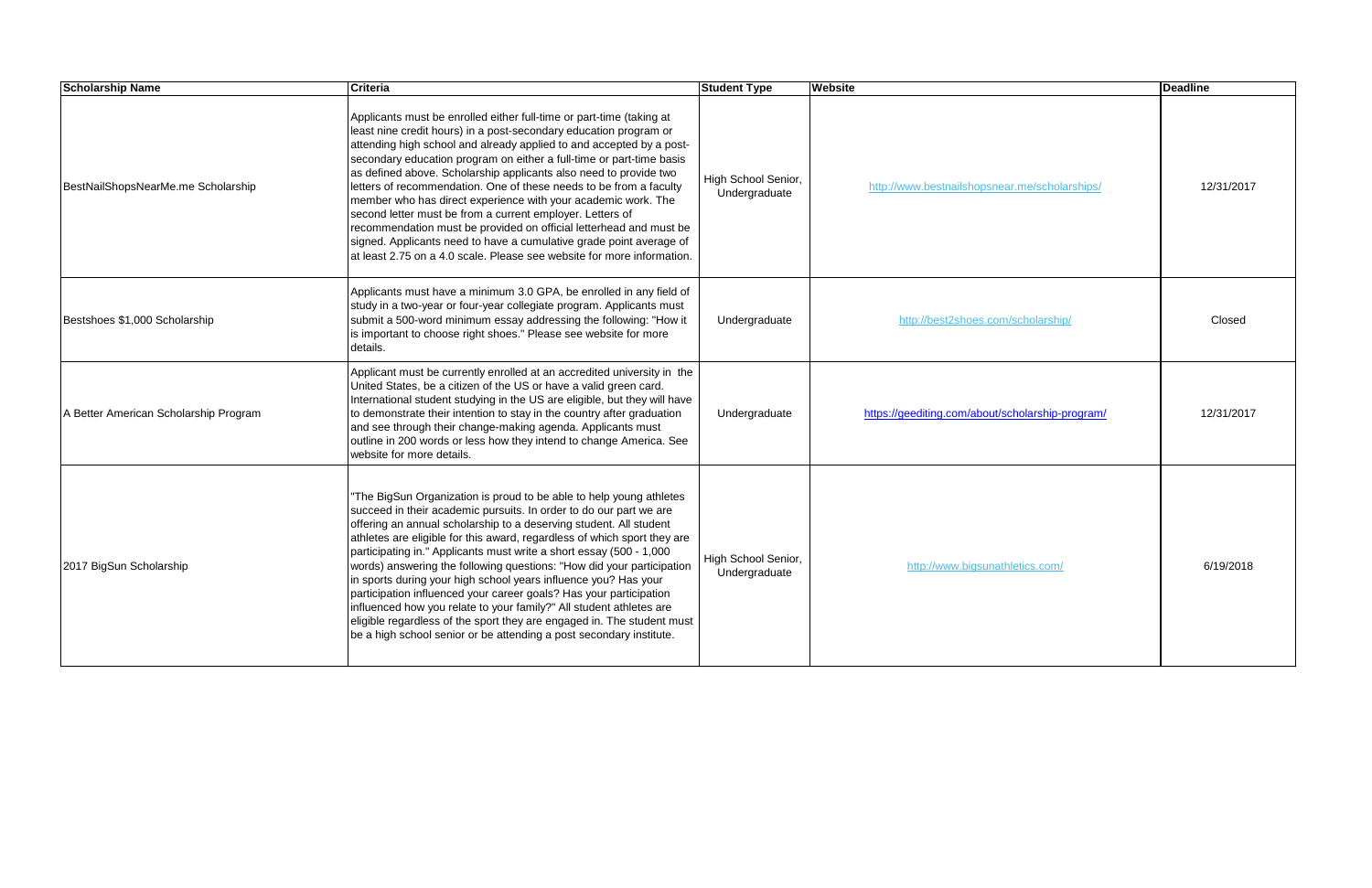| <b>Scholarship Name</b>                               | <b>Criteria</b>                                                                                                                                                                                                                                                                                                                                                                                                                                                                                                                                                                                                                                                                                                                                                                                                                            | <b>Student Type</b>        | <b>Website</b>                                                                         | <b>Deadline</b> |
|-------------------------------------------------------|--------------------------------------------------------------------------------------------------------------------------------------------------------------------------------------------------------------------------------------------------------------------------------------------------------------------------------------------------------------------------------------------------------------------------------------------------------------------------------------------------------------------------------------------------------------------------------------------------------------------------------------------------------------------------------------------------------------------------------------------------------------------------------------------------------------------------------------------|----------------------------|----------------------------------------------------------------------------------------|-----------------|
| Black Note \$2,000 Smoke-Free World Scholarship       | "Black Note is looking to award a \$2,000 scholarship to each student<br>that shares innovative, ingenious or just plain good ideas on ways to<br>help smokers put down cigarettes and join the world's smoke-free<br>movementTo be eligible for a scholarship opportunity, you must<br>meet the lineup of requirements, complete an online application, and<br>submit an essay discussing your smoke-free world ideas." Applicants<br>must: be a full-time student, be 18 years or older, submit an essay as<br>outlined in Essay Instructions, signing your essay with your full name,<br>university name and address. Enter only one application and one<br>essay per person. Applicants must be legal residents of the 50 United<br>States or the District of Columbia.                                                                | Undergraduate              | https://www.blacknote.com/scholarship/                                                 | 12/31/2017      |
| Blue Kangaroo Community Activist Scholarship          | Blue Kangaroo is proud to offer a scholarship award to students who<br>exemplify the spirit and values of helping others in their local<br>community. Recipients will be selected based on their ability to bring<br>people together through collaboration and creativity. For a chance to<br>receive our \$1,000 scholarship, tell us how you are taking action,<br>inspiring others, and making an impact on your community.<br>Applicants must be enrollment in a Fall 2017 undergraduate program<br>at an accredited university, have a<br>GPA of 3.0 or higher at your current school, participate in a<br>community project or program, and write an essay describing your<br>accomplishments in helping your community through activism (~500<br>words) and provide photos or a video of your initiative.                           | Undergraduate              | http://www.bluekangaroo.com/page/scholarship                                           | Closed          |
| Bluehost Internet in Education Scholarship for \$1500 | Applicants must be enrolled in an associate's degree, bachelor's<br>degree or graduate level program at an accredited 2-year college or 4-<br>year university during the 2016-2017 academic year. Students of all<br>majors are encouraged to apply. Three (3) individual students will be<br>selected to receive \$1,500 in scholarship funds based on their<br>winning one-page essay responses to the question, "How has the<br>internet changed the traditional collegiate system and are those<br>changes good or bad? How do you believe the web will revolutionize<br>post-secondary education in the future?" To enter, applicants are<br>encouraged to send their completed essay to<br>scholarship@bluehost.com, along with their name, college/university,<br>expected year of graduation, and intended major or area of study. | Undergraduate,<br>Graduate | https://bluehost.blog/educational/bluehost-internet-in-education-<br>scholarship-7193/ | Closed          |
| <b>BMI Student Composer Award</b>                     | Must be a citizen of a country in the Western Hemisphere<br>Currently studying music, either in an educational institution or<br>privately<br>Under the age of 28 as of time of submission<br>Has not won a BMI Student Composer Award more than two times<br>(Honorable Mention excluded)                                                                                                                                                                                                                                                                                                                                                                                                                                                                                                                                                 | Undergradute               | http://bmifoundation.org/programs/info/bmi student composer award                      | 2/1/2018        |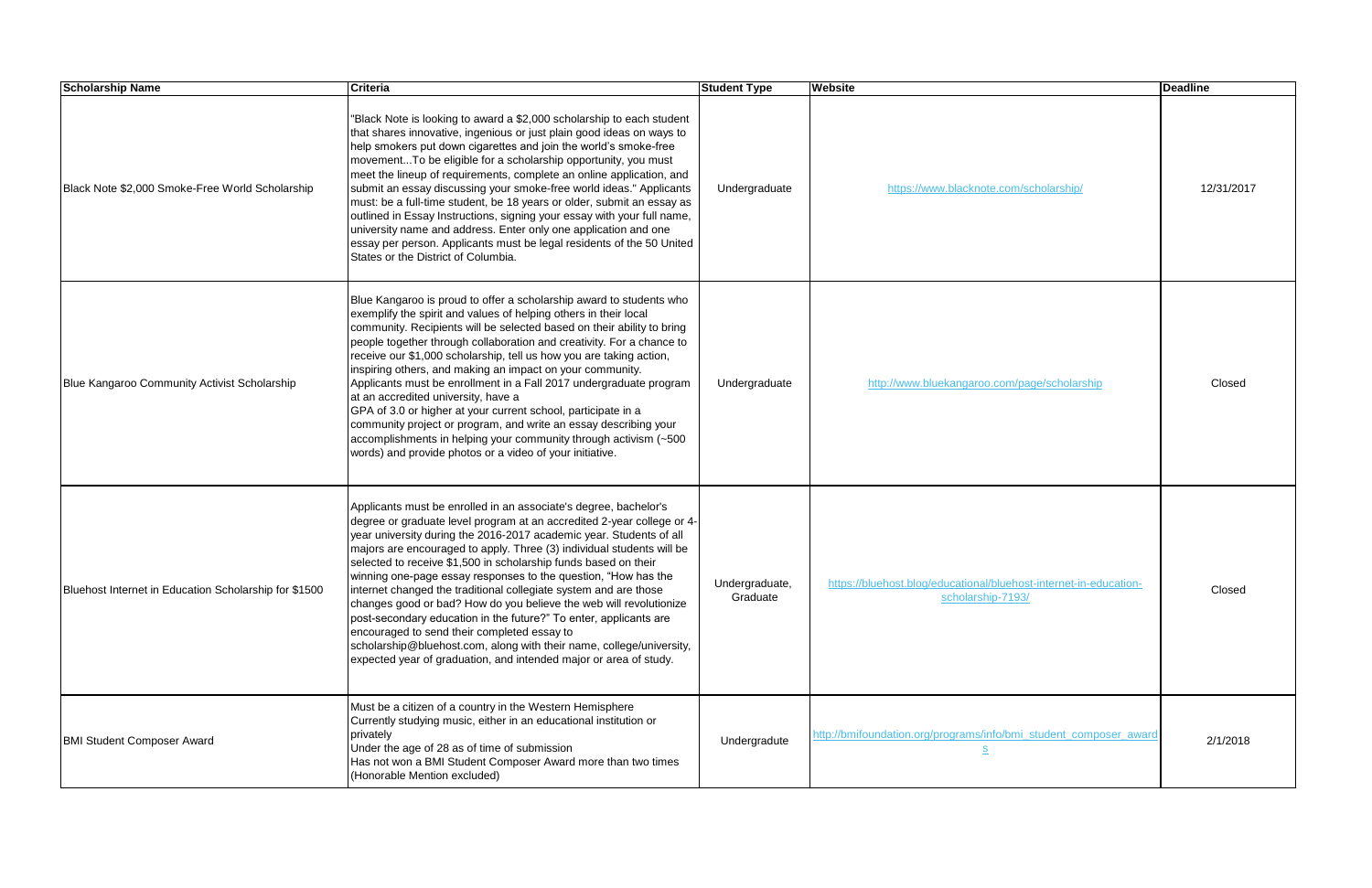| <b>Scholarship Name</b>                     | <b>Criteria</b>                                                                                                                                                                                                                                                                                                                                                                                                                                                                                                                                                                                                                                                                                                                                                                                                                                                                                                                                                                                                                                                                                                                                                                                                                                                   | <b>Student Type</b>        | <b>Website</b>                                   | <b>Deadline</b>                                                                       |
|---------------------------------------------|-------------------------------------------------------------------------------------------------------------------------------------------------------------------------------------------------------------------------------------------------------------------------------------------------------------------------------------------------------------------------------------------------------------------------------------------------------------------------------------------------------------------------------------------------------------------------------------------------------------------------------------------------------------------------------------------------------------------------------------------------------------------------------------------------------------------------------------------------------------------------------------------------------------------------------------------------------------------------------------------------------------------------------------------------------------------------------------------------------------------------------------------------------------------------------------------------------------------------------------------------------------------|----------------------------|--------------------------------------------------|---------------------------------------------------------------------------------------|
| Candere Scholarship                         | Applicants must provide information regarding their academics,<br>finanical need, age, and residency. Draw a doodle on "what is the<br>next big thing in fashion" or write a well-informed, inspiration piece on<br>the same topic. Please visit website for more details.                                                                                                                                                                                                                                                                                                                                                                                                                                                                                                                                                                                                                                                                                                                                                                                                                                                                                                                                                                                        | Undergraduate              | http://www.candere.com/#scholarship              | 12/30/2017                                                                            |
| 2017/18 Careers In Conservation Scholarship | The applicant must be (declared) majoring in the following study<br>areas; agronomy, agricultural engineering, agriculture sustainability,<br>agriculture education, animal science, forestry, natural resource<br>conservation or management, plant science, soil science, water<br>management, water quality, wildlife management or other closely<br>related degree programs.<br>To be eligible, the recipient must be a resident of North Carolina,<br>attend a college in North Carolina, and have achieved academic<br>excellence in their high school or in their undergraduate studies to<br>date. During the selection process, consideration will be given to<br>superior academic accomplishments, extracurricular activities,<br>honors and achievements obtained. Applicants currently enrolled in<br>college are required to submit a current certified transcript of all<br>college courses completed by the date of the application. High<br>School transcripts are acceptable if the student has not completed a<br>semester of college as of December 31, 2016. Students who have<br>completed at least 50% of their required college degree credit hours<br>will receive additional consideration. Please see website for more<br>information. | Undergraduate              | http://ncsoilwater.org/programs/cic-scholarship/ | 1/19/2018                                                                             |
| CarsHQ Scholarship Program                  | "We are committed to helping young marketers and entrepreneurs<br>through this scholarship. It can help offset the costs of education for<br>high-school and college students who have a deep interest in Internet<br>Marketing." Applicant must be a full-time or part-time student<br>majoring in marketing, management or any business-related courses,<br>at a college or university based in United States, Australia, Canada or<br>United Kingdom. Applicants must submit a video (4 to 5 minutes<br>duration) or a short essay answering at least one of the following<br>questions: "What would be your main strategy to market your<br>business online? What is your number one tip to manage a team of<br>millennials?"                                                                                                                                                                                                                                                                                                                                                                                                                                                                                                                                 | Undergraduate              | http://carshq.org/scholarship/                   | Closed                                                                                |
| <b>CBCF Scholarships</b>                    | [Multiple scholarships and internships offered by the Congressional<br>Black Caucus Foundation.] Our mission of the Congressional Black<br>Caucus Foundation, Inc. (CBCF) is to advance the global black<br>community by developing leaders, informing policy, and educating the<br>public. We envision a world in which all communities have an equal<br>voice in public policy through leadership cultivation, economic<br>empowerment, and civic engagement.                                                                                                                                                                                                                                                                                                                                                                                                                                                                                                                                                                                                                                                                                                                                                                                                   | Undergraduate,<br>Graduate | http:cbcfinc.academicworks.com                   | Various Deadlines;<br>upcoming 11/27 deadline<br>for Congressional<br>Fellows Program |
| CFNC.org                                    | many scholarships for all students to help plan, apply, and pay for<br>college                                                                                                                                                                                                                                                                                                                                                                                                                                                                                                                                                                                                                                                                                                                                                                                                                                                                                                                                                                                                                                                                                                                                                                                    | All                        | https://www.cfnc.org/paying/schol/all_schols.jsp | Various Deadlines                                                                     |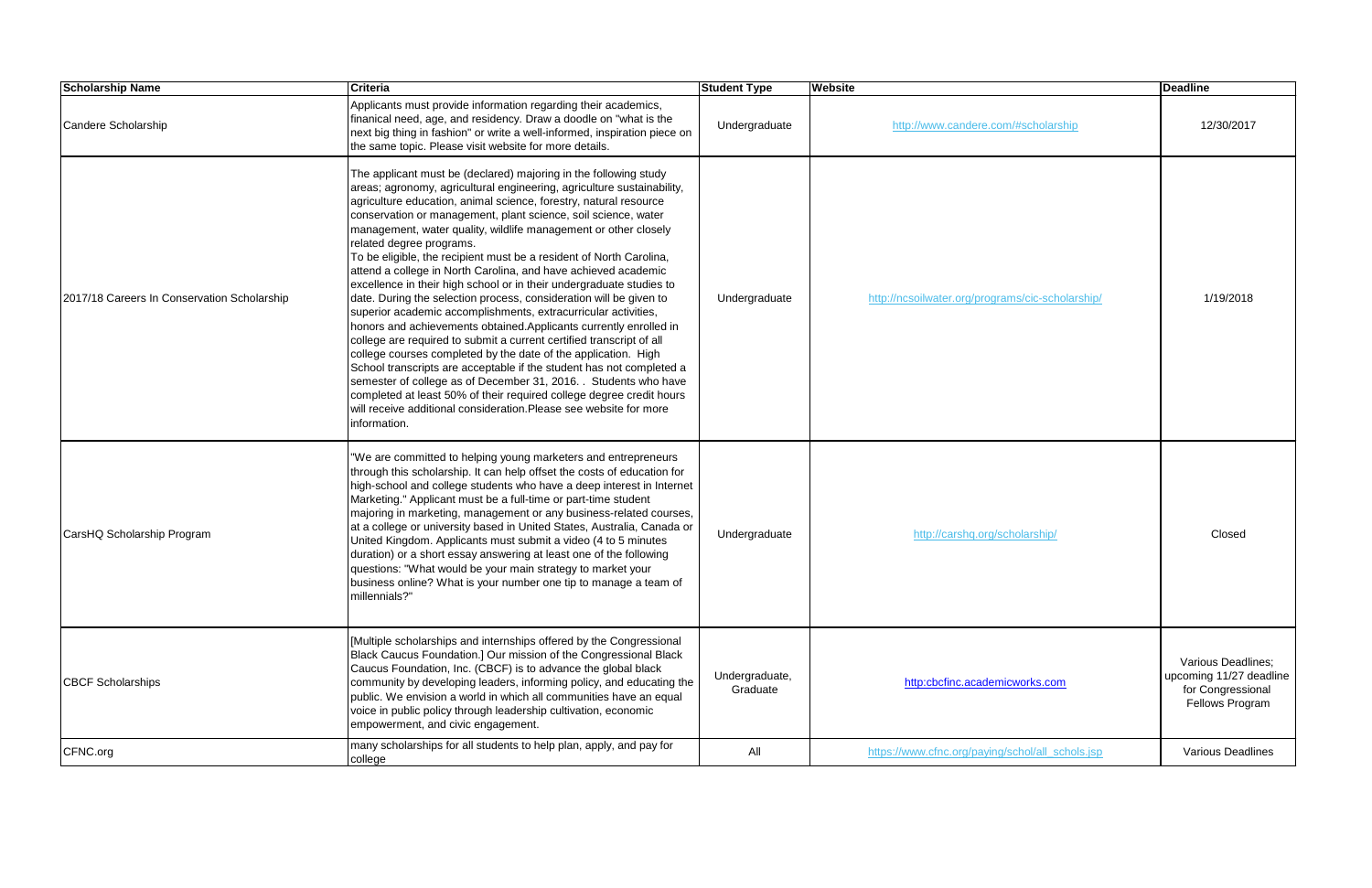| <b>Scholarship Name</b>                 | <b>Criteria</b>                                                                                                                                                                                                                                                                                                                                                                                                                                                                                                                                                                                                                                                                                                                                                                                                                                                                                                                                                                                                                                                                                                                                                                               | <b>Student Type</b>        | <b>Website</b>                                                                       | <b>Deadline</b> |
|-----------------------------------------|-----------------------------------------------------------------------------------------------------------------------------------------------------------------------------------------------------------------------------------------------------------------------------------------------------------------------------------------------------------------------------------------------------------------------------------------------------------------------------------------------------------------------------------------------------------------------------------------------------------------------------------------------------------------------------------------------------------------------------------------------------------------------------------------------------------------------------------------------------------------------------------------------------------------------------------------------------------------------------------------------------------------------------------------------------------------------------------------------------------------------------------------------------------------------------------------------|----------------------------|--------------------------------------------------------------------------------------|-----------------|
| <b>CGTrader Scholarship</b>             | Applicant must submit an original essay on the topic "The future of<br>virtual reality: on the footsteps of changing the world or on the brink of<br>failure?" (see website for details). Applicant must be full-time enrolled<br>in an undergraduate or graduate-level degree program at an<br>accredited college or university between September 1, 2016 and<br>December 31, 2016, and should be able to present proof of status at<br>the request of CGTrader. Applicant must be a U.S. Citizen or<br>Permanent Legal Resident of the United States. The participation is<br>not limited to any sphere of study: all essays submitted before the<br>deadline will be considered irrespective of student discipline.<br>CGTrader employees and associates, as well as their family<br>members, employees of CGTrader subsidiaries and investor<br>companies, advertising and promotion agencies involved in the<br>project are not eligible for participation.                                                                                                                                                                                                                              | Undergraduate,<br>Graduate | https://www.cgtrader.com/scholarships                                                | 1/15/2018       |
| Christensen & Hymas General Scholarship | Applicant must be currently enrolled in or have been accepted to (and<br>planning to attend) a University or College in the United States, have<br>a cumulative GPA of 3.5 or higher, cumulative GPA of the current or<br>most recent secondary education program attended. Applicants are<br>required to submit a transcript verifying GPA. Applicants must submit,<br>via e-form (see website) the following: Your personal information,<br>including full legal name, current contact information; A 300-700 word<br>essay explaining your life balance including educational, familial, and<br>personal goals; A digital copy of your school transcript; Contact<br>information for an academic reference (professor, dean, academic<br>counselor, etc.).                                                                                                                                                                                                                                                                                                                                                                                                                                 | Undergraduate              | https://christensenhymas.com/about-us/community-<br>involvement/general-scholarship/ | 8/1/2018        |
| The Cirris Scholarship                  | Applicants must submit a 400-600 word essay in response to the<br>prompt: "As reliance on technology becomes more engrained in<br>society and culture, manufacturing must keep up with demands.<br>Companies are looking for cheaper and faster production methods<br>without losing quality. Some companies outsource the work to<br>facilities in other countries where labor is less expensive. Other<br>companies invest in robotics to replace paying for human labor. Each<br>method has advantages and disadvantages. How will manufacturing<br>change and improve over the next several years? Discuss the<br>benefits and drawbacks of your idea?" Applicant must be a U.S.<br>Citizen or Permanent Legal Resident of the United States and may<br>not be an associate (employee) of any division of Cirris Systems.<br>Applicant must have a cumulative grade point average of at least 2.5<br>on a 4-point scale and be enrolled in the upcoming college semester<br>(Spring/Winter 2017). If the applicant or the applicant's parent/legal<br>guardian is employed by Cirris Systems at the time of award, the<br>student is no longer eligible and will forfeit the scholarship. | Undergraduate,<br>Graduate | http://www.cirris.com/about-us/scholarship                                           | Closed          |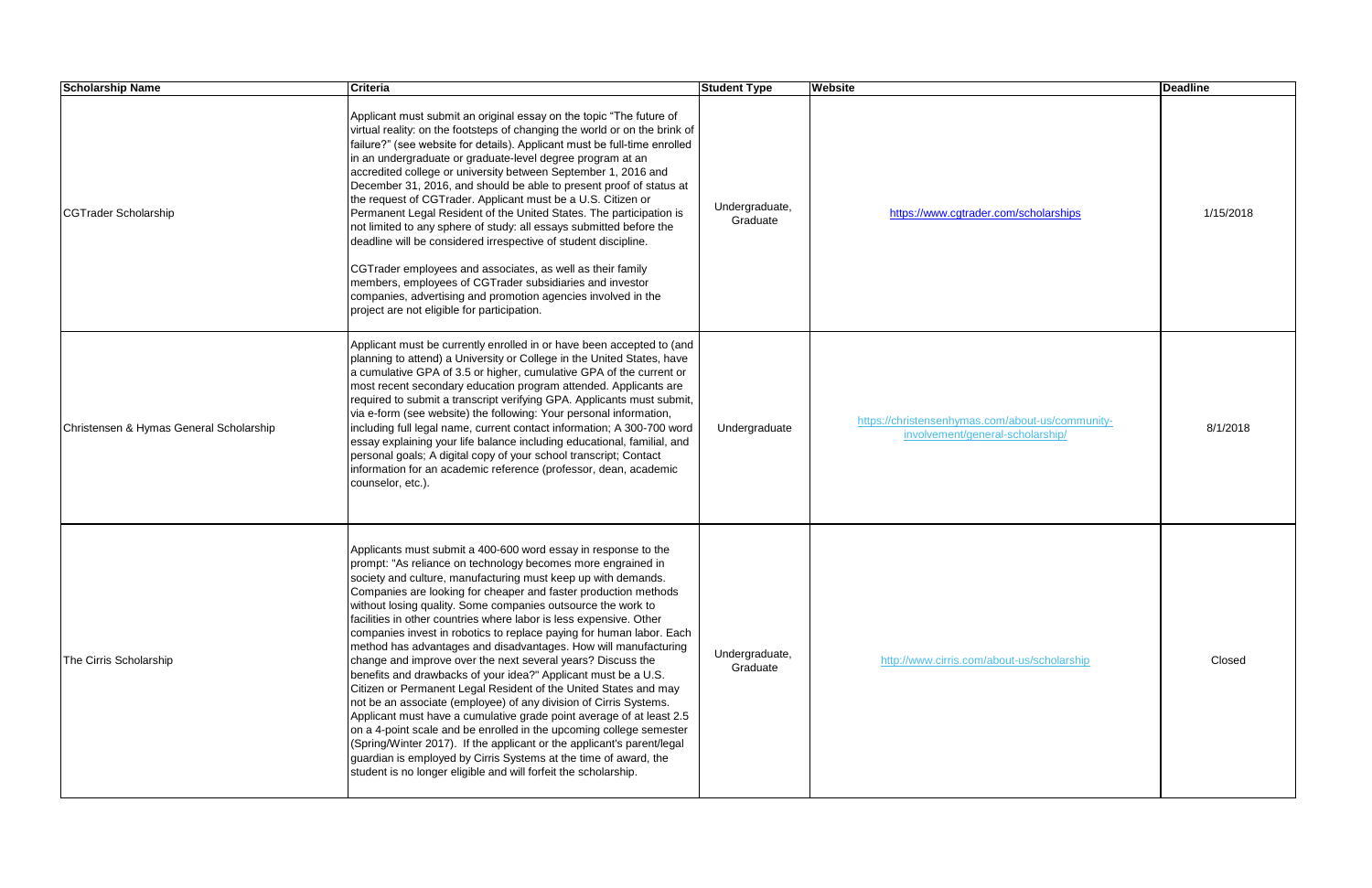| <b>Scholarship Name</b>                                        | <b>Criteria</b>                                                                                                                                                                                                                                                                                                                                                                                                                                                                                                                                                                                                                                                                                                                                                                                                                                                                                                                                                                     | <b>Student Type</b>                   | <b>Website</b>                             | <b>Deadline</b>                        |
|----------------------------------------------------------------|-------------------------------------------------------------------------------------------------------------------------------------------------------------------------------------------------------------------------------------------------------------------------------------------------------------------------------------------------------------------------------------------------------------------------------------------------------------------------------------------------------------------------------------------------------------------------------------------------------------------------------------------------------------------------------------------------------------------------------------------------------------------------------------------------------------------------------------------------------------------------------------------------------------------------------------------------------------------------------------|---------------------------------------|--------------------------------------------|----------------------------------------|
| Citrix RightSignature Signature Stories Scholarship<br>Contest | "It takes a lot of courage to put your name next to something. In<br>2009, Daryl Bernstein put his name - along with a lot of hard work<br>- into launching RightSignature, with a mission to change the way<br>the world does business by providing easy, accessible electronic<br>signatures. Now a part of Citrix, the individuality and integrity of<br>RightSignature and its founders continues through the Citrix<br>RightSignature Scholarship Essay Contest. This scholarship is<br>designed to help students pay for their education as they seek to<br>make their own name in the world. Citrix RightSignature will award<br>\$10,000 in scholarship awards to the top three students who submit<br>the best essays. Finalists will be chosen by a panel of judges,<br>including RightSignature founder Daryl Bernstein." Applicants must<br>be currently enrolled in an accredited US university, trade school, or<br>college. Please see website for more information. | Undergraduate,<br><b>Trade School</b> | https://rightsignature.com/scholarship     | Closed; will re-open in<br>Spring 2018 |
| Clean Water Scholarship                                        | The iWP Clean Water Scholarship is designed to aid students<br>preparing for careers working with the water environment. iWP will<br>award as many as two scholarships of up to \$1,000.00. Scholarship<br>recipients will be announced at iWP's Annual Conference, held in<br>December. The scholarship is open to students with at least one year<br>of college (60 credit hours of their undergraduate education by June<br>30, 3017). They must also have a minimum of 3.0 GPA to apply. Be<br>enrolled in a water related field of study such as civil or environmental<br>engineering, environmental science, biology, chemistry, or<br>wastewater systems operation. Applicants must describe a water<br>environment related class project, research project, internship<br>experience, or work experience. Include information on how this<br>experience relates to your career goals. Essays have a 500 word<br>limit. Please see website for more details.                | Undergraduate,<br>Graduate            | http://iwaterpurification.com/scholarship/ | 12/12/2017                             |
| The Cleaninsider Scholarship                                   | 'Our prime motto is to spread awareness regarding cleanliness. Well,<br>this time we have initiated a scholarship program which is purely for<br>the poor students who are needy and don't have money to get proper<br>education. So, our main mantra is offering them a proper education<br>by arranging this scholarship program. Students, who don't have<br>money for getting tuitions, can easily fulfill their dreams by<br>participating in this scholarship program. In this program, they are<br>free to show their creativity, flexibility and uniqueness as well." Please<br>see website for more information.                                                                                                                                                                                                                                                                                                                                                           | Undergraduate                         | http://cleaninsider.com/scholarship        | 6/30/2018                              |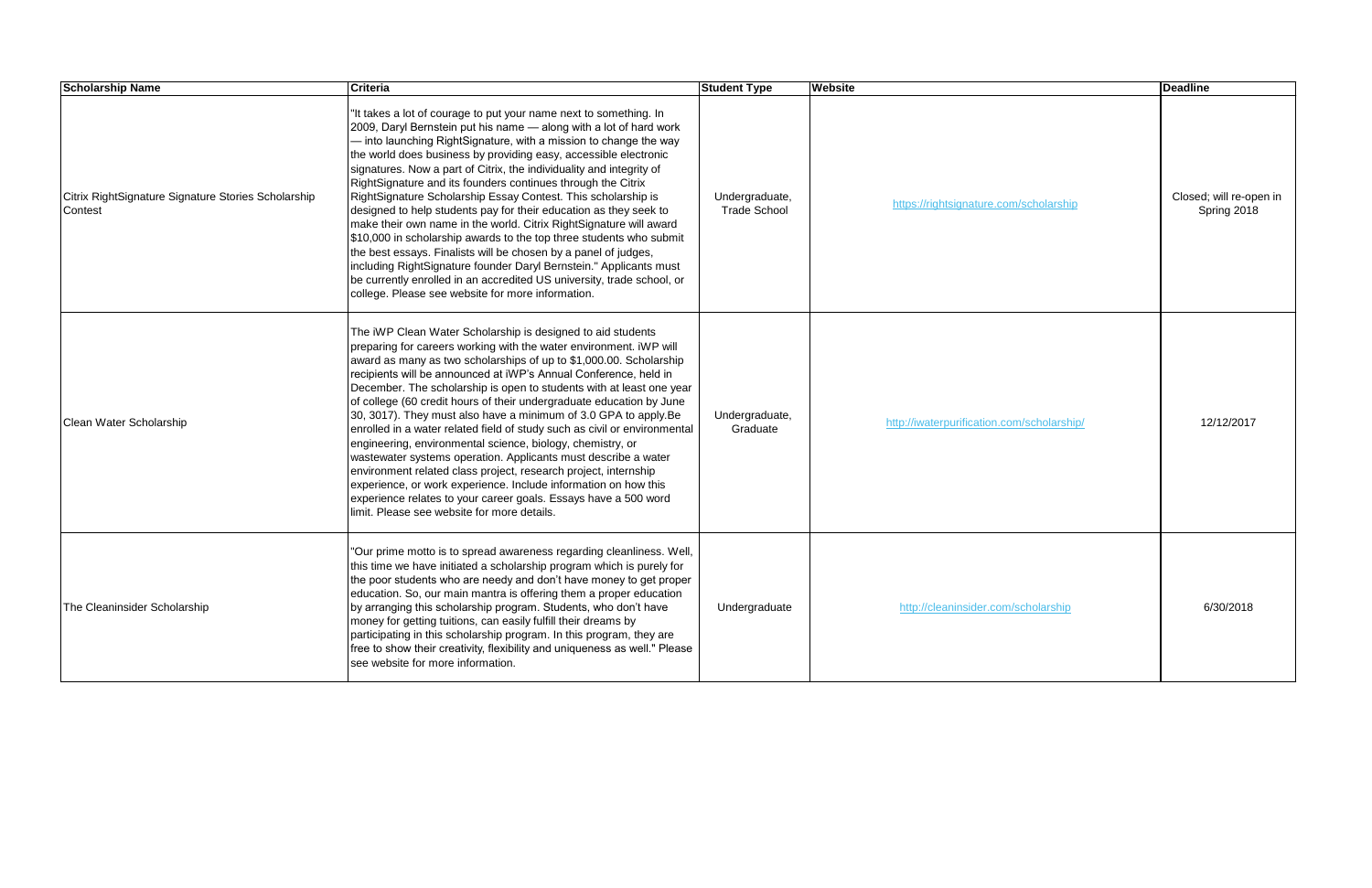| <b>Scholarship Name</b>                   | <b>Criteria</b>                                                                                                                                                                                                                                                                                                                                                                                                                                                                                                                                                                                                                                                                                                                                                           | <b>Student Type</b>       | Website                                                                         | <b>Deadline</b> |
|-------------------------------------------|---------------------------------------------------------------------------------------------------------------------------------------------------------------------------------------------------------------------------------------------------------------------------------------------------------------------------------------------------------------------------------------------------------------------------------------------------------------------------------------------------------------------------------------------------------------------------------------------------------------------------------------------------------------------------------------------------------------------------------------------------------------------------|---------------------------|---------------------------------------------------------------------------------|-----------------|
| \$5000 Closetbox Entrepreneur Scholarship | Applicant must be a current college/university student in good<br>standing with the institution (passing GPA, bills paid). High school<br>and graduate school students are not eligible. Must have<br>demonstrable need. (If you already have a full ride, you don't need<br>our sweet cash.) Must have an idea, invention, business, website,<br>app, or the like that you have created as a functioning business, tool,<br>application, blog, etc. We are looking to award the self-starter who<br>has already proven his/her ability to take an idea and turn it into<br>something real and functioning. See website for application.                                                                                                                                  | Undergraduate             | https://www.closetbox.com/scholarship                                           | Closed          |
| CloudDesktopOnline Scholarship Program    | "At CloudDesktopOnline, we realize that young students today need<br>encouragement and financial help to educate themselves for the<br>technologies of tomorrow. Therefore, we are offering a scholarship<br>award of \$1000 to one student whose essay on the applications of<br>Cloud-based desktops is adjudged the best one." Applicants must be<br>currently enrolled in a post-secondary educational institution within<br>the US or Canada. Applicants must be 17 years or older at the time<br>of application, and applicants must be USA/Canadian citizens or US<br>permanent residents, or hold a valid student visa in the US or Canada.                                                                                                                       | Undergraduate             | https://www.clouddesktoponline.com/scholarships                                 | 12/31/2017      |
| Cogburn Law Offices Adversity Scholarship | "Cogburn Law Offices, located in Las Vegas, Nevada, offers a broad<br>range of services, with an emphasis on personal injury and consumer<br>law. We understand the increasing costs of college tuition is making it<br>more difficult to obtain a college degree for many outstanding<br>students across the nation. Therefore, we are offering one \$5,000<br>need-based scholarship to the student who submits the winning<br>essay or video demonstrating how he or she has overcome great<br>personal adversity." Applicants must be a US citizen or permanent<br>US resident who will be enrolled full-time in an accredited community<br>college, college or university, or accredited law school in the fall of<br>2017. Please see website for more information. | Undergraduate             | http://cogburnlaw.com/scholarship/                                              | Closed          |
| Community Service Scholarship             | Applicants must attach a single-sided, two-page (maximum), double-<br>spaced essay describing your unique community service activities.<br>Include a one-page letter of recommendation from a teacher,<br>counselor, Charity Director or person familiar with your community<br>service. Applicants must reside in the Greater Bay Area with<br>boundaries to the south to include Monterey/Salinas/Hollister/Los<br>Banos areas and to the east Turlock/Modesto/Lodi/Davis areas and<br>to the north Bodega Bay/Santa Rosa/Calistoga area.                                                                                                                                                                                                                               | <b>High School Senior</b> | https://app.smarterselect.com/programs/39412-Good-Tidings-<br><b>Foundation</b> | Closed          |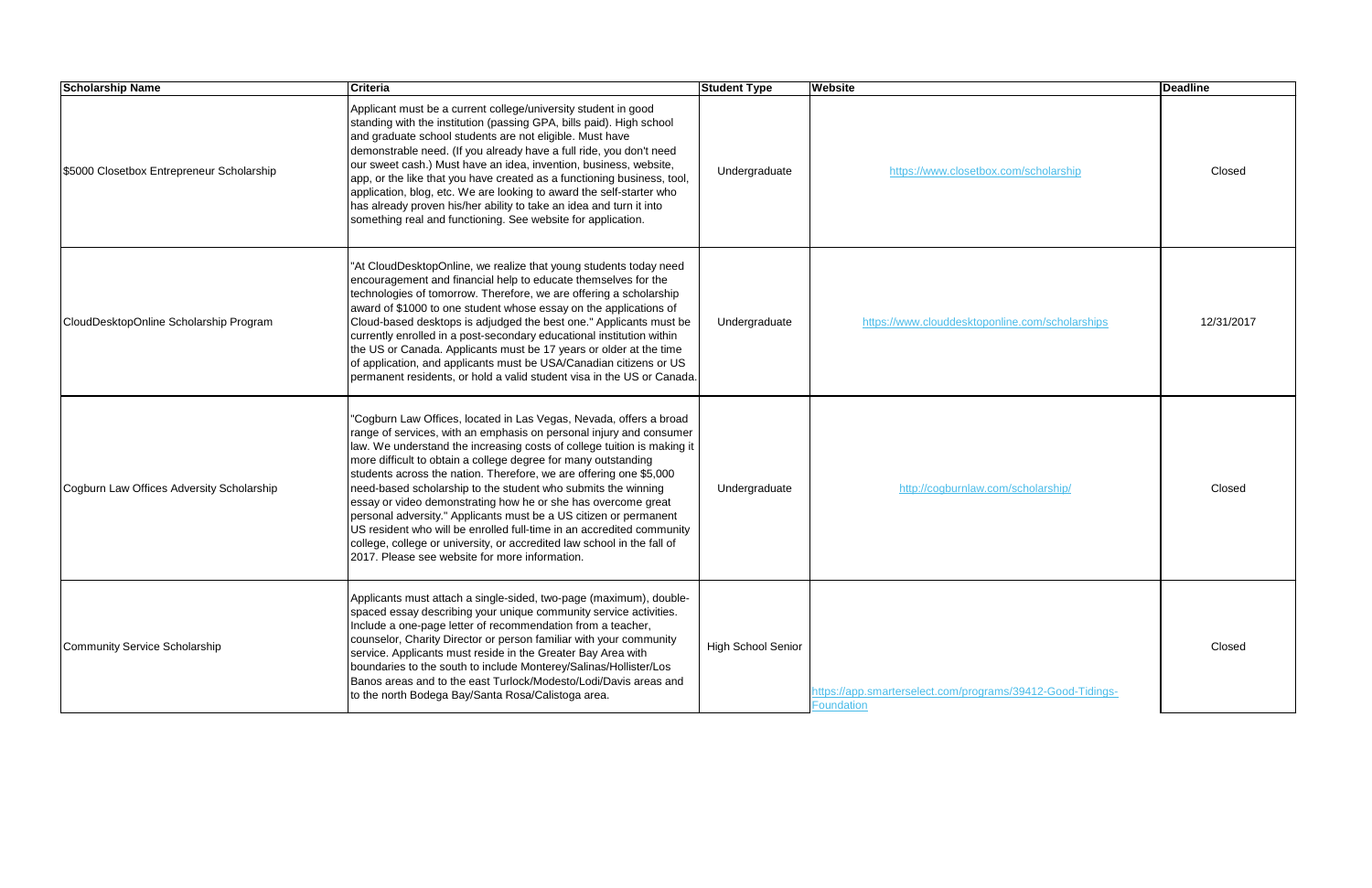| <b>Scholarship Name</b>                          | Criteria                                                                                                                                                                                                                                                                                                                                                                                                                                                                                                                                                                                                                                                                                                                                                                                                                                                                                                                                                 | <b>Student Type</b>                  | Website                                                                      |
|--------------------------------------------------|----------------------------------------------------------------------------------------------------------------------------------------------------------------------------------------------------------------------------------------------------------------------------------------------------------------------------------------------------------------------------------------------------------------------------------------------------------------------------------------------------------------------------------------------------------------------------------------------------------------------------------------------------------------------------------------------------------------------------------------------------------------------------------------------------------------------------------------------------------------------------------------------------------------------------------------------------------|--------------------------------------|------------------------------------------------------------------------------|
| Comparecards.com Scholarship                     | Applicant must fill form out completely and accurately. Applicant must<br>provide proof of enrollment upon winning to a two-year or four-year<br>college or university. One entry per person. If selected, applicant<br>must submit a picture of theirself holding the scholarship award<br>check with a bried statement about how the award will help him or her<br>manager their college expenses.                                                                                                                                                                                                                                                                                                                                                                                                                                                                                                                                                     | Undergraduate                        | http://www.comparecards.com/education/scholarship-award#official-<br>details |
| Consumer Essentials Online Marketing Scholarship | "We understand the importance of a solid online marketing strategy,<br>we appreciate the time and energy it takes to learn the ins and outs of<br>marketing and how vital it is to have experience in the online<br>marketing field in order to develop a career or launch a business.<br>We want to help give back, by providing one individual who shows<br>initiative, passion and charisma a \$1,000 award to help fund their<br>further education into the Online marketing industry. We are also<br>willing to help support the individual in choosing which particular<br>sector of Online marketing they want to specialise in." To apply for<br>the scholarship you must be aged between 18-25 and currently be<br>studying an undergraduate or postgraduate degree in one of the<br>following fields: Business, Marketing, or IT. If you are interested in<br>applying to our scholarship program then please see website for<br>more details. | Undergraduate                        | http://www.consumeressentials.com/Scholarship/                               |
| County Office Scholarship                        | US citizens 16 years of age and older who are either in their senior<br>year of high school or currently enrolled in an accredited institute of<br>higher learning are eligible to apply. Scholarship awards will be sent<br>directly to the institution the student is enrolled in.                                                                                                                                                                                                                                                                                                                                                                                                                                                                                                                                                                                                                                                                     | Highschool senior,<br>undergraduate  | http://www.countyoffice.org                                                  |
| Costculator \$1,000 Scholarship                  | "We created Costculator to solve a problem. A problem that not many<br>people were solving on the Internet. It was the inability to easily<br>access cost estimates for different solutions in one place. Our goal is<br>to provide cost estimates for every possible solution in every aspect<br>of life; from Dental Implants to Termite treatment costs. We aim to<br>provide everything. Since the main goal of our efforts is to help<br>people around the globe, we are taking another step to further serve<br>our purpose by announcing: The Costculator Scholarship<br>Program. We have made the process really simple for everyone who<br>is applying. All you need to do is send us an article on the topic:<br>Importance of Entrepreneurship in Economic Development. The<br>article needs to be at least 500-1000 words long."                                                                                                             | High School Senior,<br>Undergraduate | http://costculator.com/scholarship/                                          |

|                                                        | <b>Deadline</b> |
|--------------------------------------------------------|-----------------|
| comparecards.com/education/scholarship-award#official- | 12/31/2017      |
| consumeressentials.com/Scholarship/                    | Closed          |
| http://www.countyoffice.org                            | 4/30/2018       |
| http://costculator.com/scholarship/                    | Closed          |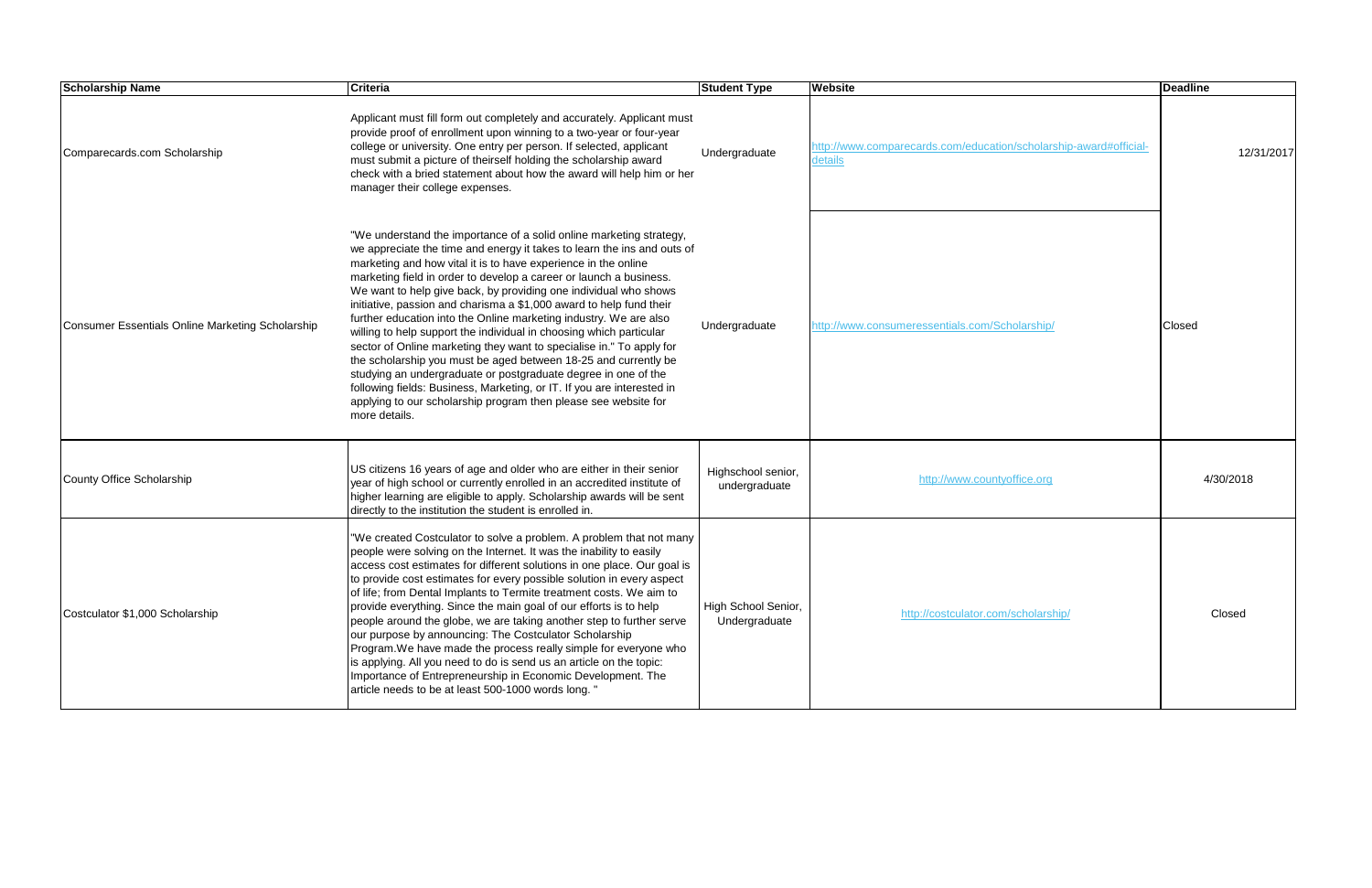| <b>Scholarship Name</b>                                          | <b>Criteria</b>                                                                                                                                                                                                                                                                                                                                                                                                                                                                                                                                                                                                                                                                                                                                                                                                                                           | <b>Student Type</b>                  | <b>Website</b>                             | <b>Deadline</b>                  |
|------------------------------------------------------------------|-----------------------------------------------------------------------------------------------------------------------------------------------------------------------------------------------------------------------------------------------------------------------------------------------------------------------------------------------------------------------------------------------------------------------------------------------------------------------------------------------------------------------------------------------------------------------------------------------------------------------------------------------------------------------------------------------------------------------------------------------------------------------------------------------------------------------------------------------------------|--------------------------------------|--------------------------------------------|----------------------------------|
| CourseHorse Learner's Scholarship (recurring)                    | Applicants must: be 25 years of age (or younger), currrently enrolled<br>in a college or university within the U.S. or its territories, OR currently<br>a high school senior planning to enroll during 2016, a citizen of the<br>United States. Applicants must answer the question: "What does<br>learning mean to you?" Please see website for submission<br>information.                                                                                                                                                                                                                                                                                                                                                                                                                                                                               | High School Senior,<br>Undergraduate | https://coursehorse.com/scholarship        | Closed; may re-open<br>June 2018 |
| Court System Scholarship                                         | Please write a 500-1000 word essay about: "Why the legal and<br>judiciary system (including courts, jails, police departments, sheriffs,<br>et al) are important to a well founded and structured society."<br>Students who are US Citizens aged 16 years or older who are<br>currently in their senior year of high schools and those currently<br>enrolled in accredited institutions of higher learning are eligible to<br>apply. Finalist will have scholarship awards sent directly to the<br>financial aid/bursar office of their enrollment. Students who have<br>applied but were not selected as finalists are urged to reapply<br>biannually. Note: Your intended field of study or intended occupation<br>need not be related to the legal system in order to be eligible.                                                                     | High School Senior,<br>Undergraduate | http://www.courtsystem.org/                | 4/30/2018                        |
| Credit Repair Scholarship                                        | To be a qualifying candidate, you must be currently enrolled student<br>and have a minimum 2.5 GPA. Submit a 500-word response to this<br>essay question: Explain your reason(s) for applying for our<br>scholarship and why you feel you should receive one, and type of<br>carrier in your major you plan to pursue and your future goals.                                                                                                                                                                                                                                                                                                                                                                                                                                                                                                              | High School Senior,<br>Undergraduate | http://creditrepairco.net/scholarship/     | 8/15/2018                        |
| <b>CSHEMA Scholarship</b>                                        | (CSHEMA). This scholarship is for all college undergraduate and<br>graduate students in all majors/disciplines. To qualify for this<br>scholarship, applicants must be enrolled in at least 12 credit hours<br>per semester, trimester, or quarter, and must have at least one year<br>of study remaining in their degree program. CSHEMA members are<br>invited to mentor students and encourage them to apply.                                                                                                                                                                                                                                                                                                                                                                                                                                          | Undergraduate                        | http://www.cshema.org/content.aspx?id=2163 | 3/31/2018                        |
| cuLearn with Thrivent's Spring and Summer Scholarship<br>Program | "Thrivent Financial is a NON- PROFIT Fortune 500 private company<br>with over 2.4 million members that has traditionally helped individuals<br>with retirement planning, annuities, college planning, college loans,<br>life insurance, etc. Additionally, Thrivent's philanthropic programs<br>and service to others is unmatched in the financial world - backed up<br>by over 10.7 million volunteer hours and over \$250 Million in<br>charitable donations to 501c3 organizations and other causes. Lucky<br>winners will each receive a \$5,000 scholarship to put toward their<br>college costs. New this year, instead of having only one drawing, we<br>will conduct drawings throughout the Spring, Summer and Early<br>Fall." Applicants must be 18 years or older, a US citizen, and enrolled<br>in a post-secondary educational institution. | Undergraduate                        | http://info.culearn.com/connect            | Closed                           |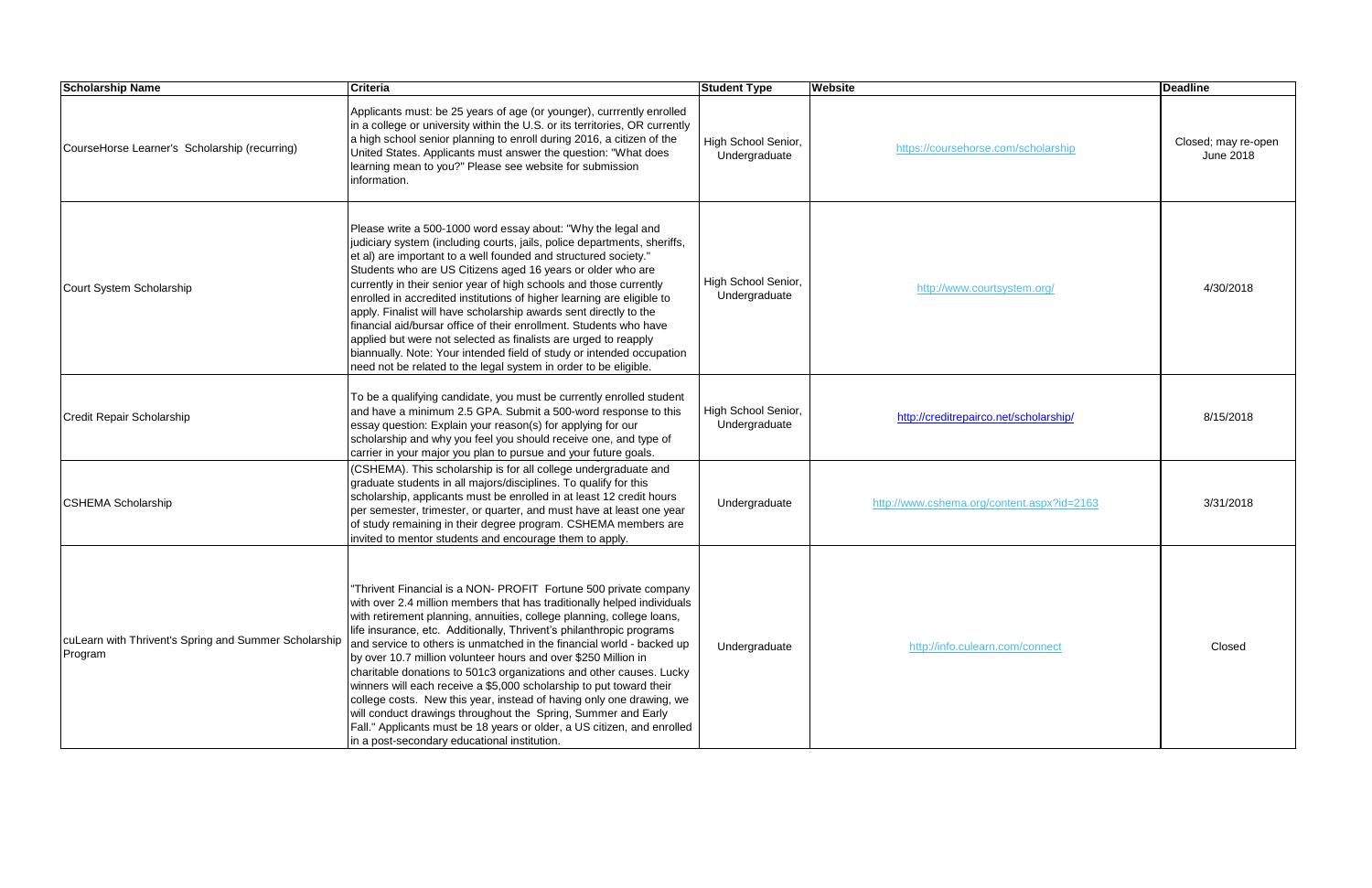| <b>Scholarship Name</b>                                                | <b>Criteria</b>                                                                                                                                                                                                                                                                                                                                                                                                                                                                                                                                                                                                                        | <b>Student Type</b>                    | <b>Website</b>                                                     | <b>Deadline</b>                                                              |
|------------------------------------------------------------------------|----------------------------------------------------------------------------------------------------------------------------------------------------------------------------------------------------------------------------------------------------------------------------------------------------------------------------------------------------------------------------------------------------------------------------------------------------------------------------------------------------------------------------------------------------------------------------------------------------------------------------------------|----------------------------------------|--------------------------------------------------------------------|------------------------------------------------------------------------------|
| Danny and Drew National Scholarship Essay Contest                      | Applicants must be US Citizens currently enrolled in an accredited<br>American university or college. Students interested in applying are<br>required to write a 300-500-word essay on either the advantages of<br>renting versus owning during college years or what real estate rental<br>income opportunities could mean to college students.                                                                                                                                                                                                                                                                                       | Undergraduate                          | http://perkinslevin.com/scholarship/                               | 6/1/2018                                                                     |
| Davidson County Education Foundation Scholarships                      | Multiple scholarships for students from Davidson County                                                                                                                                                                                                                                                                                                                                                                                                                                                                                                                                                                                | <b>High School</b>                     | http://dcef.net/local-scholarships/                                | Late March; contact your<br>HS counselor in February<br>for more information |
| Davis Putter Scholarship Fund                                          | The Davis-Putter Scholarship Fund provides grants to students<br>actively working for peace and justice. These need-based<br>scholarships are awarded to those able to do academic work at the<br>university level and who are part of the progressive movement on the<br>campus and in the community. Citizenship is not a consideration;<br>applicants must be living in the U.S. and planning to enroll in school<br>in the US to apply.                                                                                                                                                                                            | Undergraduate,<br>Graduate             | http://www.davisputter.org/apply/apply-for-scholarships/           | 4/1/2018                                                                     |
| Debt Consolidation Scholarship for Students by National<br>Debt Relief | National Debt Relief will award 5 scholarships of \$1,000 each to<br>outstanding students. The applicants must be enrolled in an<br>accredited 4-year university or college located in United States.<br>Graduate and undergraduate students can apply<br>Graduating high school seniors with a GPA of 3.0 or above are also<br>eligible to apply for the scholarship. Please see website for more<br>details.                                                                                                                                                                                                                         | Undergraduate,<br>Graduate             | https://www.nationaldebtrelief.com/debt-consolidation/#scholarship | 8/31/2018                                                                    |
| DegreeDirectory Student Saver Scholarship                              | \$1000 Scholarship                                                                                                                                                                                                                                                                                                                                                                                                                                                                                                                                                                                                                     | Undocumented,<br>Graduate, Traditional | https://learn.org/articles/Student Saver Scholarship.html          | 12/28/2017                                                                   |
| Dell Scholars Program                                                  | The Dell Scholars Program is a college completion program unique in<br>the type of students it supports and how it nurtures and empowers<br>those students on their path to a college degree. An initiative of the<br>Michael & Susan Dell Foundation, the program provides its students<br>with resources and mentoring beyond initial financial assistance to<br>ensure they have the support they need to obtain a bachelor's degree.                                                                                                                                                                                               | <b>High School</b><br>Juniors/seniors  | http://www.dellscholars.org/                                       | January 15 Annually                                                          |
| 2017 Deputy Scholarship for Women in Technology                        | "Deputy is proud to support women pursuing careers in technology<br>with our Deputy Women in Technology Scholarship. This scholarship<br>of \$1,000 will be awarded to one student annually who is currently<br>pursuing a bachelor's or master's degree in computer science,<br>information systems, computer engineering, business technology<br>administration or a related IT field." Applicants must be a full-time<br>student enrolled at an accredited public or private (non-profit) US-<br>based college or university and must have a GPA of 3.0 or greater.<br>Applicants must submit an unofficial copy of your transcript | Undergraduate,<br>Graduate             | https://www.deputy.com/deputy-scholarship                          | 11/30/2017 for spring;<br>7/31/2018 for fall                                 |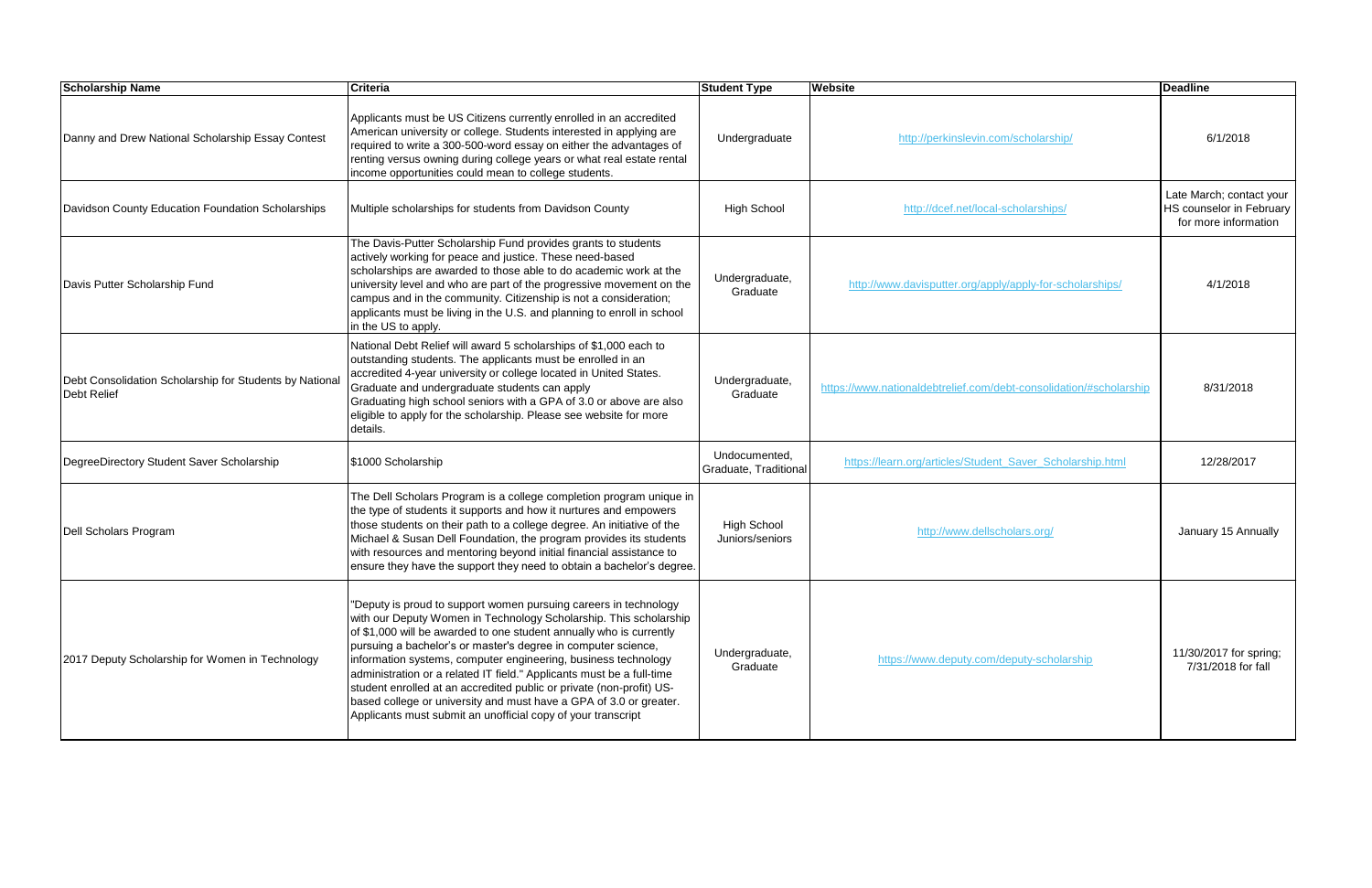| <b>Scholarship Name</b>                         | <b>Criteria</b>                                                                                                                                                                                                                                                                                                                                                                                                                                                                                                                                                                                                                                                                                                                                                                                                                                                | <b>Student Type</b>                            | <b>Website</b>                                                       | <b>Deadline</b>  |
|-------------------------------------------------|----------------------------------------------------------------------------------------------------------------------------------------------------------------------------------------------------------------------------------------------------------------------------------------------------------------------------------------------------------------------------------------------------------------------------------------------------------------------------------------------------------------------------------------------------------------------------------------------------------------------------------------------------------------------------------------------------------------------------------------------------------------------------------------------------------------------------------------------------------------|------------------------------------------------|----------------------------------------------------------------------|------------------|
| DialMyCalls.com Summer 2017 Scholarship Contest | Applicants must be currently enrolled as a high school senior OR in<br>an accredited 2 or 4 year college. Applicants must be a legal resident<br>of the USA, must be not currently incarcerated, and must have a<br>current GPA of 2.0 or above. Please see website for more<br>information.                                                                                                                                                                                                                                                                                                                                                                                                                                                                                                                                                                   | High School Senior,<br>Undergraduate           | https://www.dialmycalls.com/scholarship.html                         | 12/15/2017       |
| \$1000 Digital Media Scholarship                | "As a digital media company we understand the power of content and<br>how it can help to make our lives better. The ability to express<br>ourselves through written content has been completely revolutionized<br>by the digital world. Keeping in mind the aforementioned, we have<br>launched the "Techtyche Digital Media Scholarship" This scholarship<br>is valued at 1000 USD and is meant for all high school, trade school,<br>college or university students who have interest in "Digital Media".<br>The winner will be announced on our website along with his name,<br>institution and short bio." Applicants must be a high school, trade<br>school, college or university student; must have proper proof of<br>enrollment at the institution; Command on English language<br>; Ability to produce great content for the topic, "Digital Media." | High School, Trade<br>School,<br>Undergraduate | http://www.techtyche.com/scholarship/                                | 12/31/2017       |
| Digital Privacy Scholarship                     | Applicants must be a U.S. citizen or legal resident. Home-schooled<br>students are also eligible. No age limit. Applicant must complete the<br>online application form and include a 140-character message about e-<br>waste.                                                                                                                                                                                                                                                                                                                                                                                                                                                                                                                                                                                                                                  | High School,<br>Undergraduate,<br>Graduate     | http://www.digitalresponsibility.org/digital-privacy-scholarship     | June 30 Annually |
| Discover Student Loans Scholarship Sweepstakes  | High school seniors 16 years of age or older. Undergraduate<br>students 16 years of age or older. Must be planning to attend or<br>continuing to attend an eligible college or university.                                                                                                                                                                                                                                                                                                                                                                                                                                                                                                                                                                                                                                                                     | Undergraduate                                  | Discover.com/student-loans/scholarships/award.html                   | 12/31/2017       |
| Dolman Law Scholarship                          | Must be currently attending or planning to attend a college or<br>university during the 2016-2017 academic year.<br>Must be in good academic standing with your current educational<br>institution<br>For applicants under 18, you must have permission from a parent or<br>legal guardian<br>Must apply to the contest via email and provide your name, address,<br>and the name of the institution you are attending or plan to attend<br>Must provide your video essay (YouTube format preferred) by the<br>deadline of March 15, 2016.<br>• A winner will be chosen on March 30, 2016.                                                                                                                                                                                                                                                                     | Undocumented                                   | https://www.dolmanlaw.com/scholarship/                               | 6/29/2018        |
| Don't Text and Drive Scholarship                | Complete the application form, including a 140-character message<br>about texting while driving. Home schooled students are eligible.<br>There is no age limit. Applicant must be a U.S. citizen or legal<br>resident.                                                                                                                                                                                                                                                                                                                                                                                                                                                                                                                                                                                                                                         | High school,<br>Undergraduate,<br>Graduate     | http://www.digitalresponsibility.org/dont-text-and-drive-scholarship | 9/30/2018        |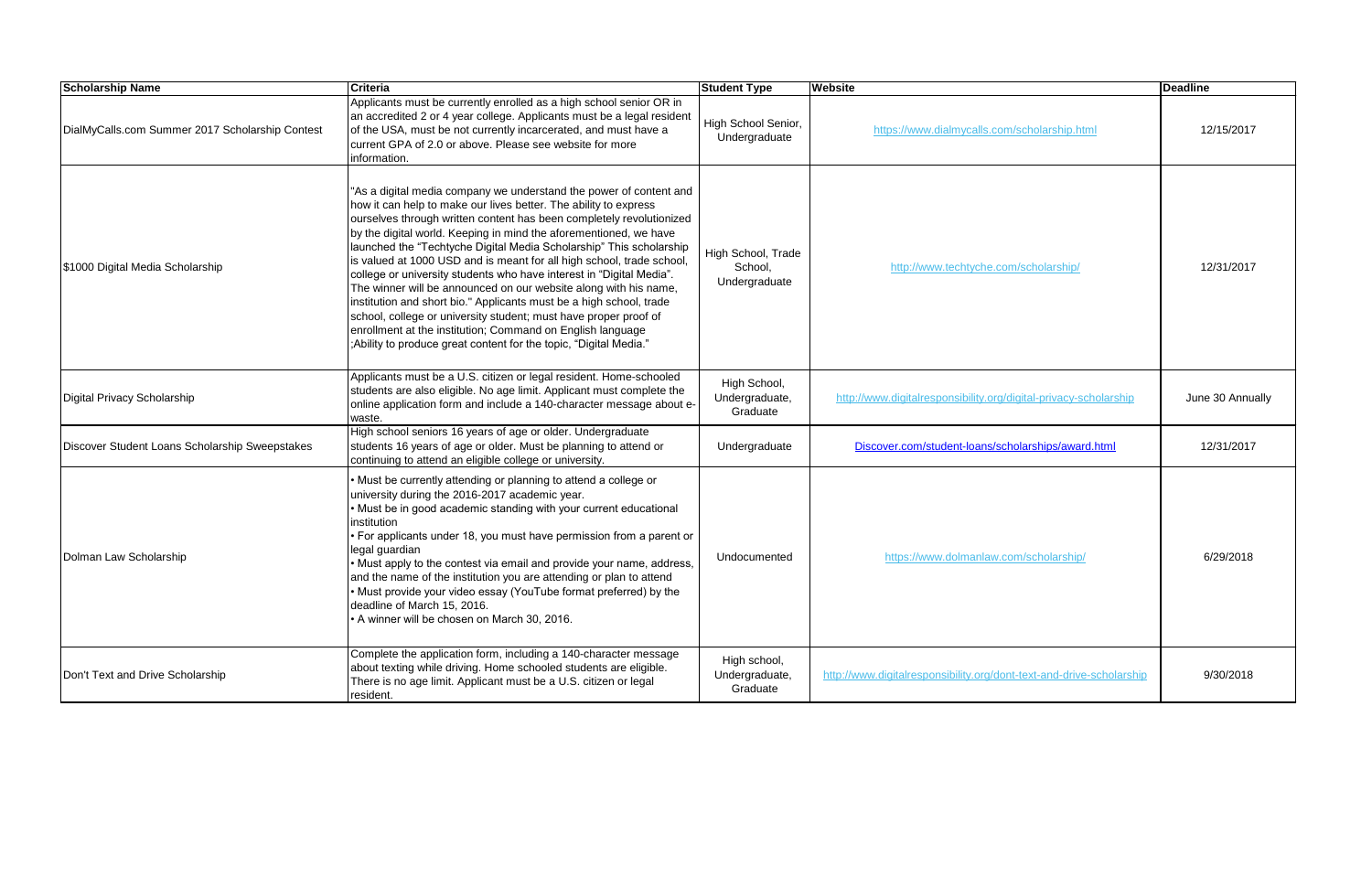| <b>Scholarship Name</b>                             | <b>Criteria</b>                                                                                                                                                                                                                                                                                                                                                                                                                                                                                                                                                                                                                                    | <b>Student Type</b>          | <b>Website</b>                                                    | <b>Deadline</b>   |
|-----------------------------------------------------|----------------------------------------------------------------------------------------------------------------------------------------------------------------------------------------------------------------------------------------------------------------------------------------------------------------------------------------------------------------------------------------------------------------------------------------------------------------------------------------------------------------------------------------------------------------------------------------------------------------------------------------------------|------------------------------|-------------------------------------------------------------------|-------------------|
| Duffy Law, LLC Scholarship                          | In order to apply, applicants must submit a 500+ word essay on the<br>following topic: "What are the three most important things America's<br>colleges and universities can do to significantly reduce the incidence<br>of sexual assault on campus - and why?" Please see website for<br>details.                                                                                                                                                                                                                                                                                                                                                 | Undergraduate                | http://www.duffylawct.com/duffy-law-llc-1000-scholarship          | 7/15/2018         |
| Elks 2018 Most Valuable Student Scholarship         | The Elks National Foundation will award 500 four-year scholarships<br>to the highest-rated applicants. Open to any high school senior who is<br>a US Citizen. Applicants will be judged on scholarship, leadership,<br>and financial need. Please see website for more details.                                                                                                                                                                                                                                                                                                                                                                    | Undergraduate                | https://www.elks.org/scholars/scholarships/mvs.cfm                | 11/27/2017        |
| <b>EMPOWER Scholarship</b>                          | EMPOWER Scholarships are open to ethnically diverse students<br>accepted to or enrolled in a higher learning institution. Applicants<br>must be a Minnesota or western Wisconsin (i.e. St. Croix, Pierce,<br>Polk, Burnett counties) resident. Volunteer involvement in the<br>community is required. Applicants must have demonstrated interest<br>in medical or rehabilitation field by having some volunteer<br>involvement related to a healthcare field. A minimum GPA of 2.0 on a<br>4.0 scale is required.                                                                                                                                  | Undocumented/<br>Traditional | http://www.couragecenter.org/PreviewPages/empower_details.aspx    | April 30 Annually |
| eQuality Scholarship Collaborative                  | Available to seniors graduating from high schools in northern or<br>central California who promote the understanding of and equality for<br>the lesbian/gay/bisexual/transgender community. You must have<br>completed or expect to complete high school or equivalent between<br>July 1, 2011 and June 30, 2016 and plan to attend or began attending<br>an accredited post-secondary institution/college, university, or<br>vocational/trade school in the United States for the first time in 2016<br>(proof of enrollment will be required before scholarship funds are<br>disbursed) to be eligible for this award. An interview is required. | High School Seniors          | http://www.equalityscholarship.org/                               | 2/1/2018          |
| Ernst Law Group Brain Injury Caregivers Scholarship | Applicant must be currently enrolled in or have been accepted to an<br>accredited college or university. Applicant must be, or have been, a<br>caregiver of someone living with a serious brain injury<br>Applicant must have a minimum 2.8 GPA. Applicant must submit an<br>official copy of his or her transcript, a written essay (see website for<br>details) and his or her completed application using the form on<br>website.                                                                                                                                                                                                               | Undergraduate                | http://www.ernstlawgroup.com/brain-injury-caregivers-scholarship/ | July 31, annually |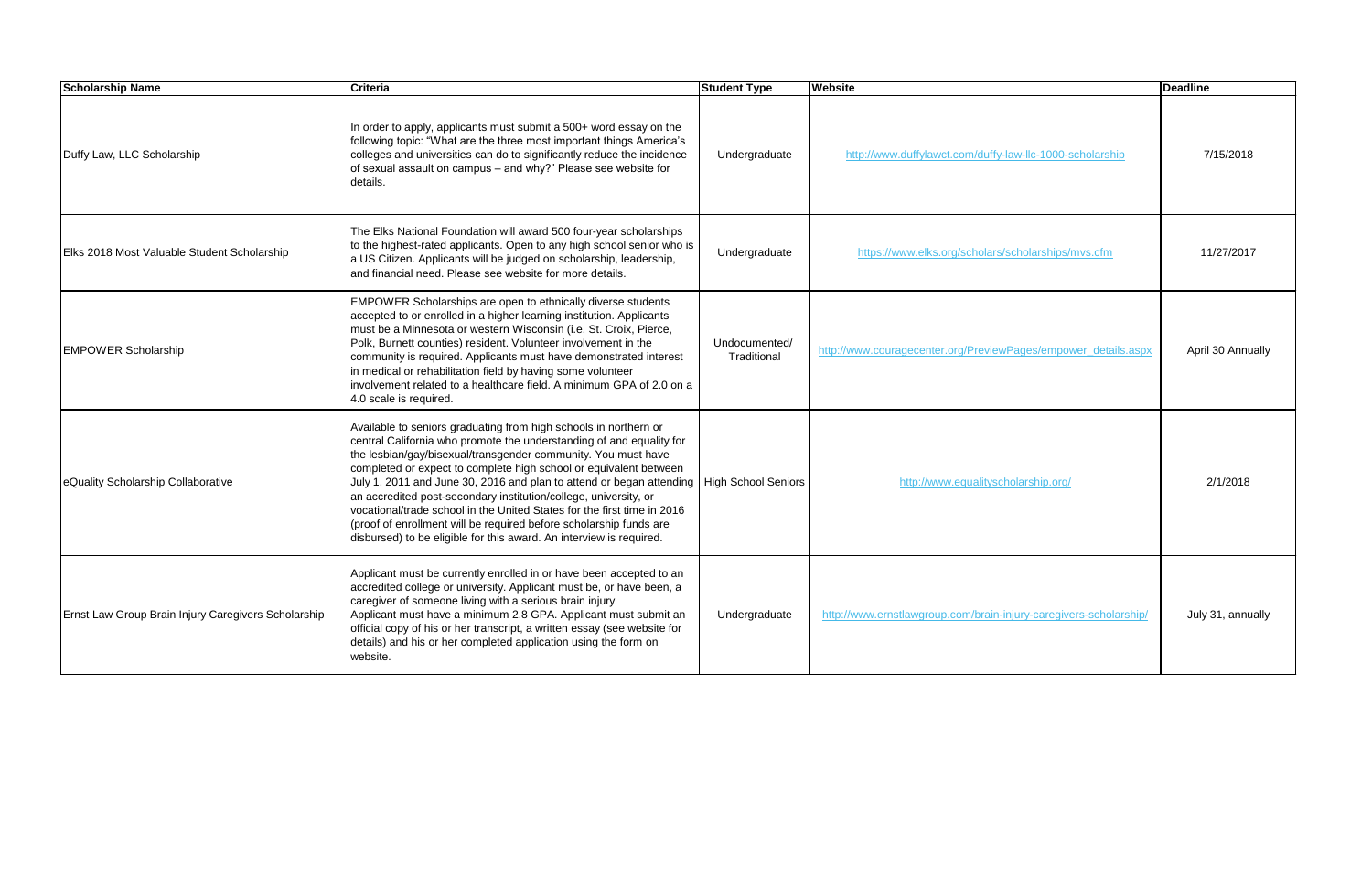| <b>Scholarship Name</b>                        | <b>Criteria</b>                                                                                                                                                                                                                                                                                                                                                                                                                                                                                                                                                                                                                                                                                                                                                          | <b>Student Type</b>        | <b>Website</b>                                                   | <b>Deadline</b> |
|------------------------------------------------|--------------------------------------------------------------------------------------------------------------------------------------------------------------------------------------------------------------------------------------------------------------------------------------------------------------------------------------------------------------------------------------------------------------------------------------------------------------------------------------------------------------------------------------------------------------------------------------------------------------------------------------------------------------------------------------------------------------------------------------------------------------------------|----------------------------|------------------------------------------------------------------|-----------------|
| <b>Essential Oil Diffuser USA Scholarship</b>  | "www.essentialoildiffuserusa.com was founded in 2015 by those who<br>love essential oils. It is a site giving reviews on our favorite essential<br>oils. Besides, it also shares reviews about choose the right essential<br>oil diffuser for your space, so you can use it to uplift your senses,<br>promote health, and create a beautiful home or workplace. We<br>welcome students from universities and colleges. If you are below 18<br>years old, or if you're still in high school, make sure to get the consent<br>of your parents or legal guardians first before joining. Having a strong<br>passion for essential oils is a major plus factor as we will be choosing<br>a scholar who believes in the same vision and values as<br>EssentialOilDiffuserUSA." | Undergraduate              | http://www.essentialoildiffuserusa.com/scholarship/              | Closed          |
| EverSpark Autism Awareness Scholarship         | Applicant must be currently enrolled in or have been accepted to an<br>accredited college or university, AND must have been diagnosed with<br>autism of any form OR are studying autism-related research at a<br>university. Applicants must have a minimum 2.6 GPA and must<br>submit an official copy of their transcript and an application form.<br>Applicants must submit a video essay no longer than 2 minutes OR a<br>written essay no longer than 1,000 words on one of the topics listed<br>on the website.                                                                                                                                                                                                                                                    | Undergraduate              | http://www.eversparkinteractive.com/autism-awareness-scholarship | 8/30/2018       |
| The E-waste Scholarship                        | "According to the EPA, recycling e-waste allows more than 100<br>million pounds of materials to be reused annually.<br>The purpose of this scholarship is to help you understand the impact<br>of e-waste and what can be done to reduce e-waste." This<br>scholarship is available to high school, undergraduate or graduate<br>students. Student must be a U.S. citizen or legal resident to qualify<br>for this award. The deadline coincides with Earth Day.                                                                                                                                                                                                                                                                                                         | Undergraduate,<br>Graduate | http://www.digitalresponsibility.org/ewaste-scholarship          | 4/30/2018       |
| The Express Medical Supply Scholarship Program | Applicants must tweet a picture that represents the word "EXPRESS"<br>and explain their choice in 108 characters or less. In order to apply,<br>applicants must answer the question on Twitter and include the<br>hashtag #ExmedScholarship and this link (exmed.net/500) in his or<br>her tweet. Then, email the URL of that tweet to<br>scholarships@exmed.net.                                                                                                                                                                                                                                                                                                                                                                                                        | Undergraduate              | http://www.exmed.net/t-scholarships.aspx                         | 1/3/2018        |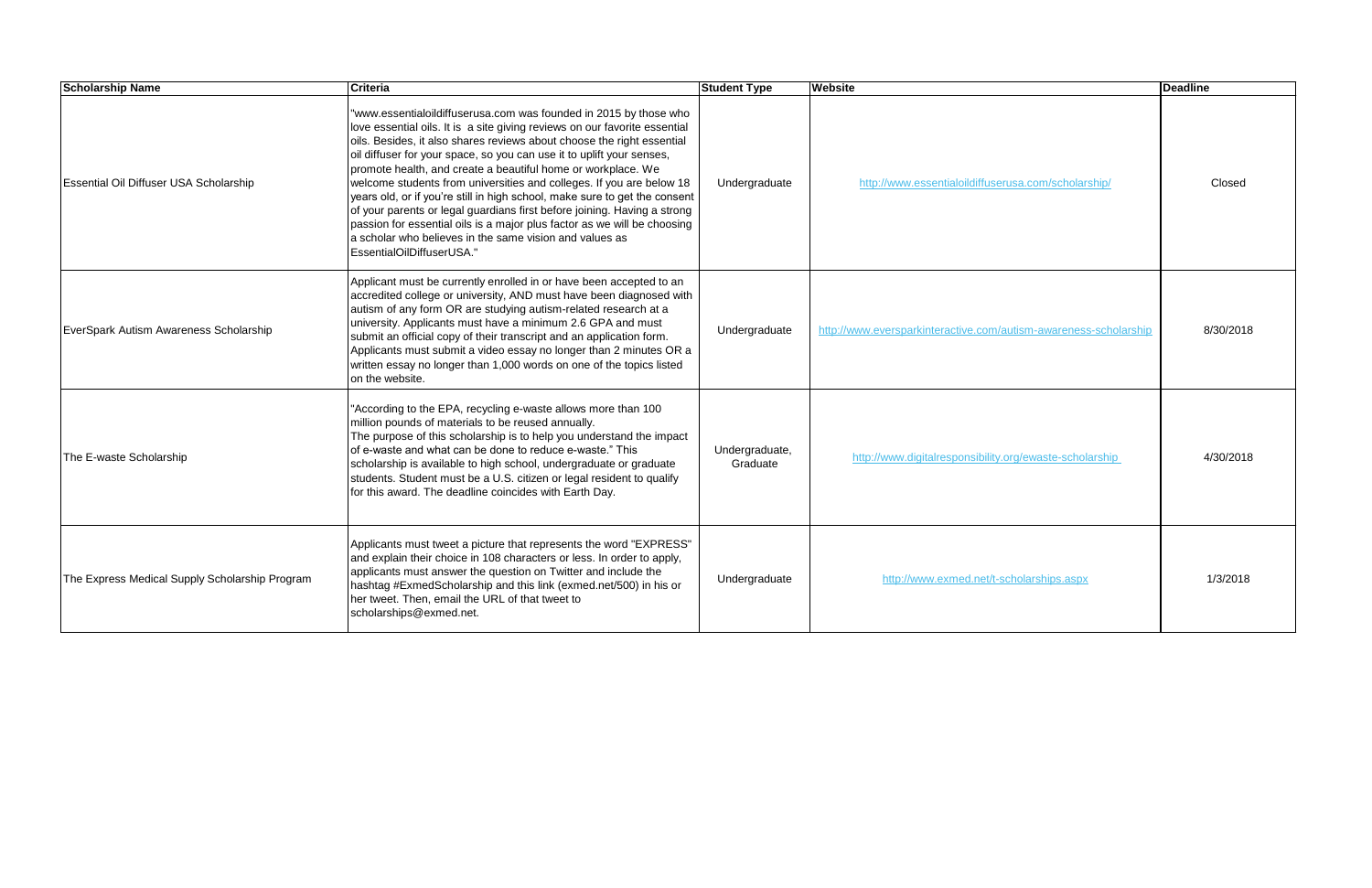| <b>Scholarship Name</b>                                                     | <b>Criteria</b>                                                                                                                                                                                                                                                                                                                                                                                                                                                                                                                                                                                                                                                                                                                                                                                                                           | <b>Student Type</b>                  | Website                                                                                                                                | <b>Deadline</b> |
|-----------------------------------------------------------------------------|-------------------------------------------------------------------------------------------------------------------------------------------------------------------------------------------------------------------------------------------------------------------------------------------------------------------------------------------------------------------------------------------------------------------------------------------------------------------------------------------------------------------------------------------------------------------------------------------------------------------------------------------------------------------------------------------------------------------------------------------------------------------------------------------------------------------------------------------|--------------------------------------|----------------------------------------------------------------------------------------------------------------------------------------|-----------------|
| <b>EYE CREAM LABS Scholarship</b>                                           | "At the EYE CREAM LABS, we understand the value of a college<br>education as well as the financial difficulties many students and<br>families may face in financing one. We understand from experience,<br>attorneys have all attended nationally recognized educations.<br>Additionally, we appreciate the fact that we would not be where we<br>are today without education and, importantly, not without the help and<br>support of others. In an effort to help other aspiring young students<br>realize their dream of obtaining a college degree. EYE CREAM LABS<br>is pleased to announce the creation of the annual EYE CREAM LABS<br>\$1,000 Scholarship available to current college students or those<br>planning on attending a college or university in the fall of 2017 -<br>2018."                                         | Undergraduate                        | https://www.eyecreamlabs.com/scholarship/                                                                                              | 12/12/2017      |
| Ezstorit.com "Get Ahead Scholarship"                                        | Applicant must be enrolled at the time of application as a full-time<br>undergraduate or graduate student at an accredited college or<br>university and demonstrate successful completion of the previous<br>year's study by maintaining at least a 2.75 accumulated grade point<br>average. Application and essay must be sent to EZstorit.com and<br>postmarked no later than July 20, 2017 for consideration for the<br>following Spring Term. Applications are only available through<br>EZstorit web site, www.ezstorit.com.                                                                                                                                                                                                                                                                                                         | Undergraduate,<br>Graduate           | http://ezstorit.com/scholarship/                                                                                                       | Closed          |
| Facing Acne \$2,000 Scholarship                                             | To apply for the Facing Acne scholarship, simply create a short video<br>answering the questions (please keep videos five minutes or less):<br>How has the Internet changed the way you take care of your health?<br>What future developments do you hope to see in the use of the<br>Internet as a tool for maintaining and improving your health?<br>Applicants must:<br>-Be a high school senior (home schooling is accepted) in the U.S. OR<br>a college student currently enrolled in accredited U.S. Based college<br>or university<br>-Be a U.S. Citizen<br>-Have a high school diploma (or GED) or expecting to receive their<br>high school diploma before the 2017-2018 school year<br>-Be working towards a degree at an accredited U.S. Based college or<br>university, or planning to do so<br>-Have and maintain a 3.00 GPA | High School Senior,<br>Undergraduate | http://www.facingacne.com/scholarships/                                                                                                | Closed          |
| Federation of American Consumers and Travelers<br>Second Chance Scholarship | For applicants who graduated from high school four or more years<br>ago and now plan to go to a university or college. This scholarship is<br>designed for those individuals who did not have the opportunity to go<br>to college immediately after graduating from high school.                                                                                                                                                                                                                                                                                                                                                                                                                                                                                                                                                          | Undergraduate                        | https://www.petersons.com/scholarship/federation-of-american-<br>consumers-and-travelers-second-chance-scholarship-<br>111_157243.aspx | 1/15/2018       |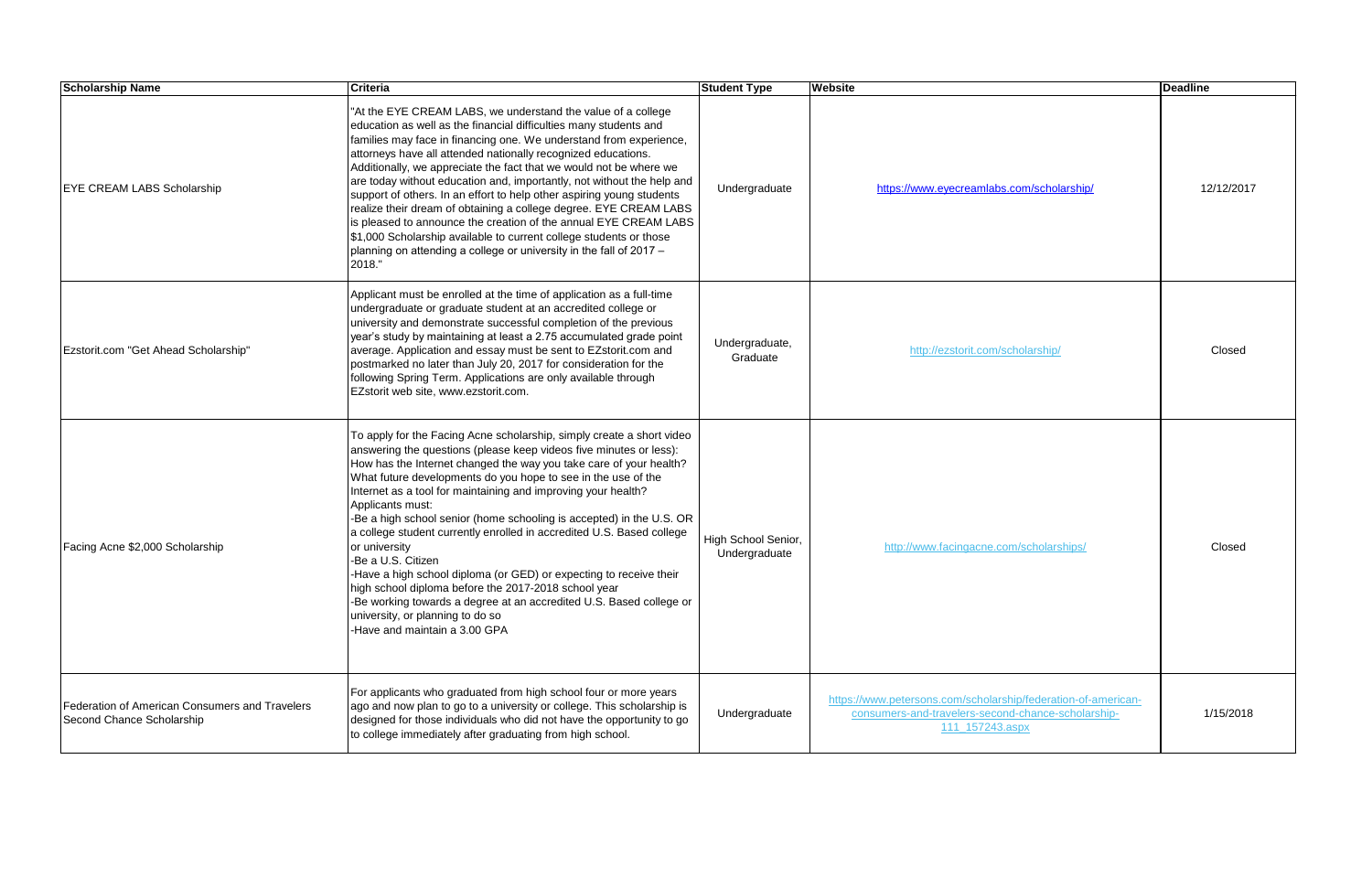| <b>Scholarship Name</b>                        | Criteria                                                                                                                                                                                                                                                                                                                                                                                                                                                                                                                                                                                                                                                                                                                                                                                                                                                                                                                                                                                                                                                                                                                                                                                                             | <b>Student Type</b>          | <b>Website</b>                                          |
|------------------------------------------------|----------------------------------------------------------------------------------------------------------------------------------------------------------------------------------------------------------------------------------------------------------------------------------------------------------------------------------------------------------------------------------------------------------------------------------------------------------------------------------------------------------------------------------------------------------------------------------------------------------------------------------------------------------------------------------------------------------------------------------------------------------------------------------------------------------------------------------------------------------------------------------------------------------------------------------------------------------------------------------------------------------------------------------------------------------------------------------------------------------------------------------------------------------------------------------------------------------------------|------------------------------|---------------------------------------------------------|
| Filter Buy Scholarship                         | In a Microsoft Word file, create a 400 to 600-word essay on everyday<br>tips that can be implemented to reduce our individual contribution to<br>greenhouse gas emission (see website for more details). Applicants<br>must: be currently enrolled students at an accredited two or four-year<br>college within the United States, be a legal resident of the United<br>States or hold a valid student visa.                                                                                                                                                                                                                                                                                                                                                                                                                                                                                                                                                                                                                                                                                                                                                                                                         | Undergraduate                | https://filterbuy.com/scholarship/                      |
| FleasBeGone.com \$1500 Scholarship             | "Are you a DIY Enthusiast? Have you ever done small projects at<br>your home, kitchen, bathroom, garage, bedroom? We at<br>FleasBeGone want to reward students for thinking out of the box and<br>coming up with unique & useful DIY Projects which can be done at<br>bare minimum cost. We are not looking for the next big innovation,<br>something that will take 1-2 months of your time. We are looking for a<br>project that is useful, quick to make & can be completed with minimal<br>cost. Any small project related to Woodworking which you want to<br>showcase to the world can be submitted as an application to this<br>scholarship." Applicants must write an article describing a small DIY<br>project you undertook in about 500-2000 words and submit to<br>FleasBeGone.com via a word .docx/.doc file (see website for contact<br>information). You have full freedom. Build something & send the<br>project details in the form an article. The article should highlight<br>criteria listed on website. Available to Full Time or Part Time<br>'Undergraduate' or 'Postgraduate' Students currently studying in<br>accredited colleges. International students are welcome to apply as<br>well. | Undergraduate,<br>Graduate   | http://fleasbegone.net/scholarship/                     |
| Foreclosure.com Scholarship Program            | "Foreclosure.com has issued \$63,000 in scholarship money to 35<br>college students nationwide since the program was introduced in<br>2009. Each year, the company challenges future leaders of America<br>to provide creative solutions/ideas to many of the nation's most<br>critical issues, real estate in particular, which can be used to help<br>foster a robust United States housing market." Applicants must be<br>currently enrolled in an accredited college, freshman entering Fall<br>2017 are eligible once they have received a student ID number.<br>Please see website for more information.                                                                                                                                                                                                                                                                                                                                                                                                                                                                                                                                                                                                       | Undergraduate                | https://www.foreclosure.com/scholarship                 |
| Frank Kazmierczak Memorial Migrant Scholarship | Applicant must show recent history of migration for agricultural<br>employment. Must want teaching as a career goal. Must show<br>scholastic achievement and financial need.                                                                                                                                                                                                                                                                                                                                                                                                                                                                                                                                                                                                                                                                                                                                                                                                                                                                                                                                                                                                                                         | Undocumented/<br>Traditional | http://migrant.net/migrant/scholarships/kazmierczak.htm |

|                                                   | <b>Deadline</b> |
|---------------------------------------------------|-----------------|
| https://filterbuy.com/scholarship/                | Closed          |
| http://fleasbegone.net/scholarship/               | Closed          |
| https://www.foreclosure.com/scholarship           | 12/15/2017      |
| /migrant.net/migrant/scholarships/kazmierczak.htm | 02/01 annually  |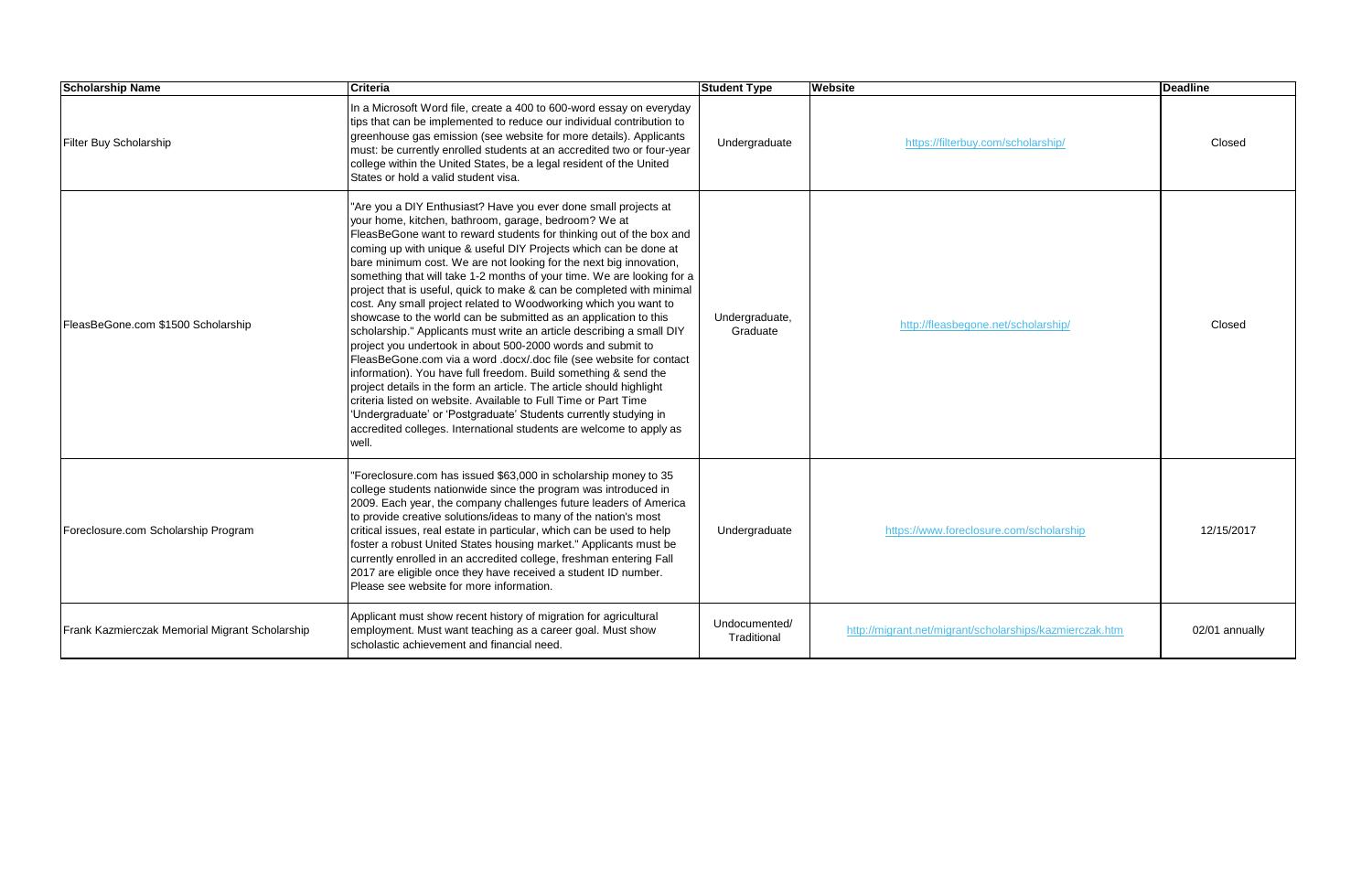| <b>Scholarship Name</b>                                      | <b>Criteria</b>                                                                                                                                                                                                                                                                                                                                                                                                                                                                                                                                                                                                                                                                                                                                                                                                                                                                                                                                                                                                                                                                                                                                                                                                                 | <b>Student Type</b>        | Website                                                                    | <b>Deadline</b> |
|--------------------------------------------------------------|---------------------------------------------------------------------------------------------------------------------------------------------------------------------------------------------------------------------------------------------------------------------------------------------------------------------------------------------------------------------------------------------------------------------------------------------------------------------------------------------------------------------------------------------------------------------------------------------------------------------------------------------------------------------------------------------------------------------------------------------------------------------------------------------------------------------------------------------------------------------------------------------------------------------------------------------------------------------------------------------------------------------------------------------------------------------------------------------------------------------------------------------------------------------------------------------------------------------------------|----------------------------|----------------------------------------------------------------------------|-----------------|
| The FurnaceCompare.com \$1,000 Climate Change<br>Scholarship | "The US Department of Energy estimates that heating and cooling<br>accounts for more than half of the average residential utility bill. This<br>means that advances in the ways that we heat and cool our homes<br>can have an outsized impact on both our fossil fuel consumption and<br>on global warming. FurnaceCompare's Climate Change Scholarship<br>is designed to support undergraduate students that are looking for<br>ways to fight climate change by improving the systems and/or<br>equipment that we rely on to keep our homes and businesses<br>comfortableThis scholarship is intended to encourage students to<br>propose an innovative and interdisciplenary approach to rapidly<br>reduce our use of fossil fuels by targeting our heating and cooling<br>systems and technologies." Applicant must be enrolled (or accepted<br>to become enrolled) in a two- or four-year undergraduate degree<br>program at an accredited U.S. college or university for the 2017 /<br>2018 academic year. Applicant must have a minimum 3.0 GPA<br>during their college career (or during their high school career if they<br>are applying for their first year of college). Please see website for<br>more information. | Undergraduate              | https://www.furnacecompare.com/scholarship.html                            | Closed          |
| <b>Future of Assisted Living Scholarship</b>                 | Two \$2,000 scholarships available to students enrolled in an<br>associate's degree, bachelor's degree or graduate level program at<br>an accredited 2-year college or 4-year university. Each eligible<br>student must submit a 500-750 word essay response to the<br>question: How can your major of study improve the lives of seniors in<br>assisted living facilities in your town? See website for more details.                                                                                                                                                                                                                                                                                                                                                                                                                                                                                                                                                                                                                                                                                                                                                                                                          | Undergraduate,<br>graduate | https://www.senioradvisor.com/ind/assisted-<br>living#VD1zmC4AADAAdvp      | Annual 12/31    |
| Gagne, Scherer & Associates, LLC College Scholarship         | Applicants must be currently enrolled in or planning to enroll in a<br>college or university for 2017 and provide the name of the institution<br>you will be attending. Applicants must be 18 years of age or have<br>permission from your parents to enter if you are under 18 (please<br>provide your date of birth on the application). Applicants must submit<br>a 500-1000 word essay. See website for more details.                                                                                                                                                                                                                                                                                                                                                                                                                                                                                                                                                                                                                                                                                                                                                                                                       | Undergraduate              | https://ucmjlawyers.com/college-scholarship/                               | Closed          |
| Gay/Lesbian Adoptive/Foster Parent Scholarship               | Applicant must have an adoptive or foster parent whom is gay or<br>lesbian. Applicant must be at least 18 years old when applying.<br>Applicant must be enrolled in am institution of higher learning and<br>have at least 6 units / credits. Applicants from community, public, and<br>private colleges, as well as graduate schools are invited to apply.<br>Applicant must provide government issued proof of identity and<br>school registration. Applicant must maintain, and provide proof of, a<br>cumulative 2.0 G.P.A.                                                                                                                                                                                                                                                                                                                                                                                                                                                                                                                                                                                                                                                                                                 | Undergraduate,<br>Graduate | http://www.childsupportlawyerla.com/adoptive-foster-parent-gay-<br>lesbian | Closed          |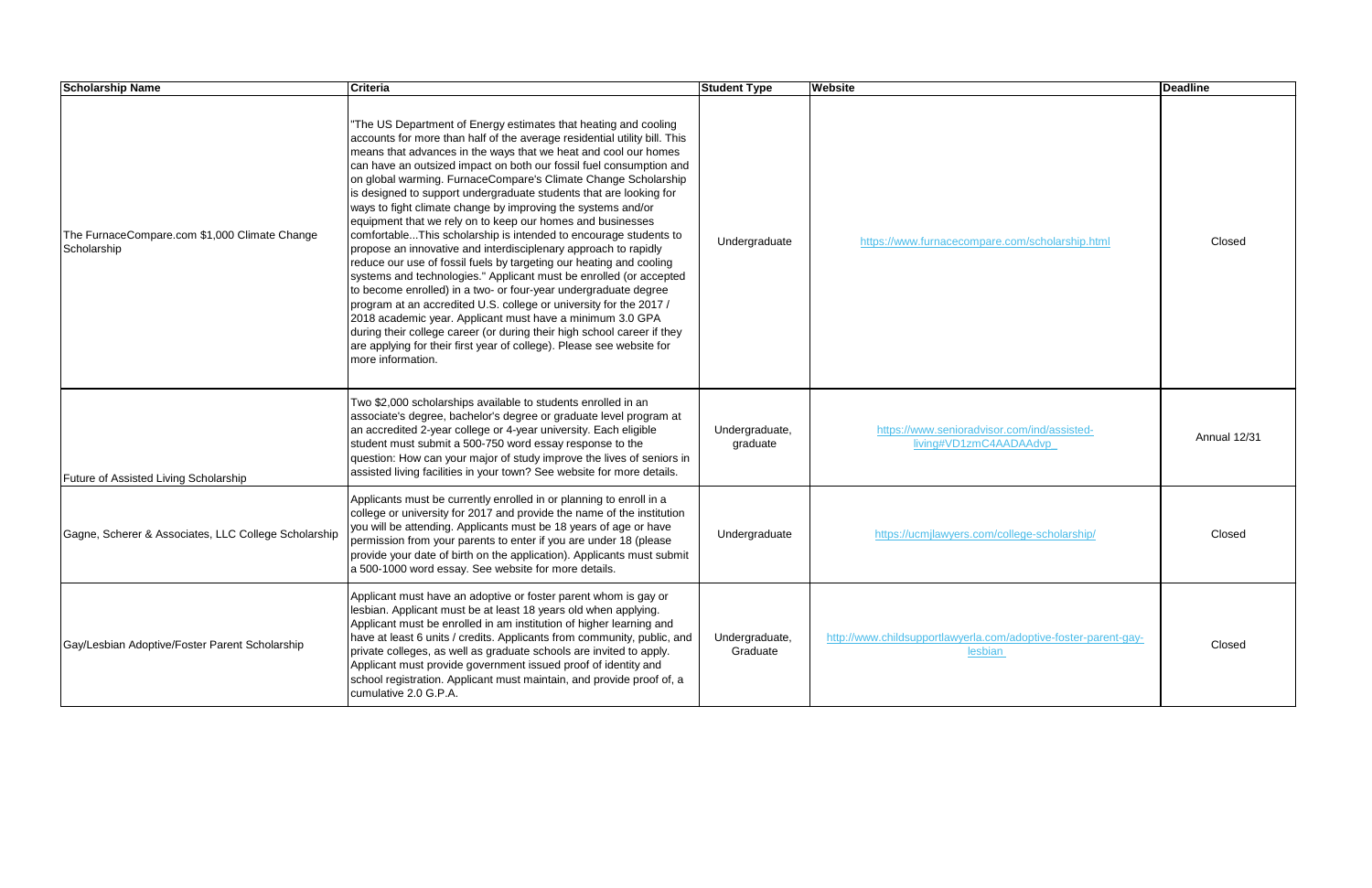| <b>Scholarship Name</b>                                                     | <b>Criteria</b>                                                                                                                                                                                                                                                                                                                                                                                                                                                                                                                                                                                                                                                                                                                                                                                                                                                                                                                                                                  | <b>Student Type</b>           | <b>Website</b>                                          | <b>Deadline</b> |
|-----------------------------------------------------------------------------|----------------------------------------------------------------------------------------------------------------------------------------------------------------------------------------------------------------------------------------------------------------------------------------------------------------------------------------------------------------------------------------------------------------------------------------------------------------------------------------------------------------------------------------------------------------------------------------------------------------------------------------------------------------------------------------------------------------------------------------------------------------------------------------------------------------------------------------------------------------------------------------------------------------------------------------------------------------------------------|-------------------------------|---------------------------------------------------------|-----------------|
| Girls Impact the World Film Festival Scholarship                            | Applicants must submit a three- to five-minute film that raises<br>awareness about current issues affecting women and girls and/or<br>proposes solutions to current challenges faced by women.<br>Applicant(s) must be 25 or under on December 31, 2016 (special<br>circumstances may be considered). Applicants must be currently<br>enrolled undergraduates (global) or full-time high school students.<br>The GITW Film Fest Competition is not open to any resident of Cuba,<br>Iran, North Korea, Sudan, and Syria, as U.S. export regulations<br>prohibit the export of goods and services to those countries. Please<br>see website for more details.                                                                                                                                                                                                                                                                                                                     | Undergraduate,<br>High School | http://www.connecther.org/gitw/guidelines               | 1/20/2018       |
| GirlswithNaturalHair's \$1,000 Internet Marketing<br>Scholarship            | "We found that every person has many meaningful, interested stories<br>that may help others. And we want you to share it with us. We want<br>others feel happy and learn something from your stories." Applicants<br>must upload a video to Youtube tell us about any stories of you or<br>anothers that you think it significant and positive impact on your life<br>as well as to community. Applicants must be currently attending or<br>planning to attend a college or university during 2017 year. Applicants<br>must apply to the contest via email and provide their name, address,<br>and name of the institution they are currently or plan to attend. Please<br>see website for more information.                                                                                                                                                                                                                                                                     | Undergraduate,<br>Graduate    | http://www.girlswithnaturalhair.com/scholarship/        | 12/12/2017      |
| Gladly 'Community Story' Scholarship                                        | 'Your community can be a great source of friendships, fun, and<br>support. When issues arise, your community's connection will be<br>invaluable. Gladly works to improve communities around the country<br>with its simple but powerful communication tool that uses notifications<br>to bring the message to community members and allows them to<br>become engaged and contribute. Gladly believes education improves<br>communities in addition to communication. In our pursuit to improve<br>communities, we are excited to announce the launch of our<br>scholarship contest. The winner will receive \$1,000 to assist them in<br>their pursuit to further their education. We are committed to<br>supporting students in their educational path." Any current, full-time<br>student of an accredited two-year or four-year American university or<br>college is welcome to apply. There is no age or specific major<br>requirement. Please see website for more details. | Undergraduate                 | https://gogladly.com/scholarship/                       | 11/30/2017      |
| Gloria and Joseph Mattera National Scholarship Fund<br>for Migrant Children | Applicant must show recent history of movement for agricultural<br>employment - priority will be given to currently interstate migrant<br>youth. Must show scholastic potential and financial need. Must be<br>enrolled in or accepted at an accredited public or private college,<br>technical or vocational school, or a dropout or a potential dropout<br>from high school who shows promise of ability to continue schooling.                                                                                                                                                                                                                                                                                                                                                                                                                                                                                                                                                | Undocumented/<br>Traditional  | http://www.migrant.net/migrant/scholarships/mattera.htm | 04/15 annually  |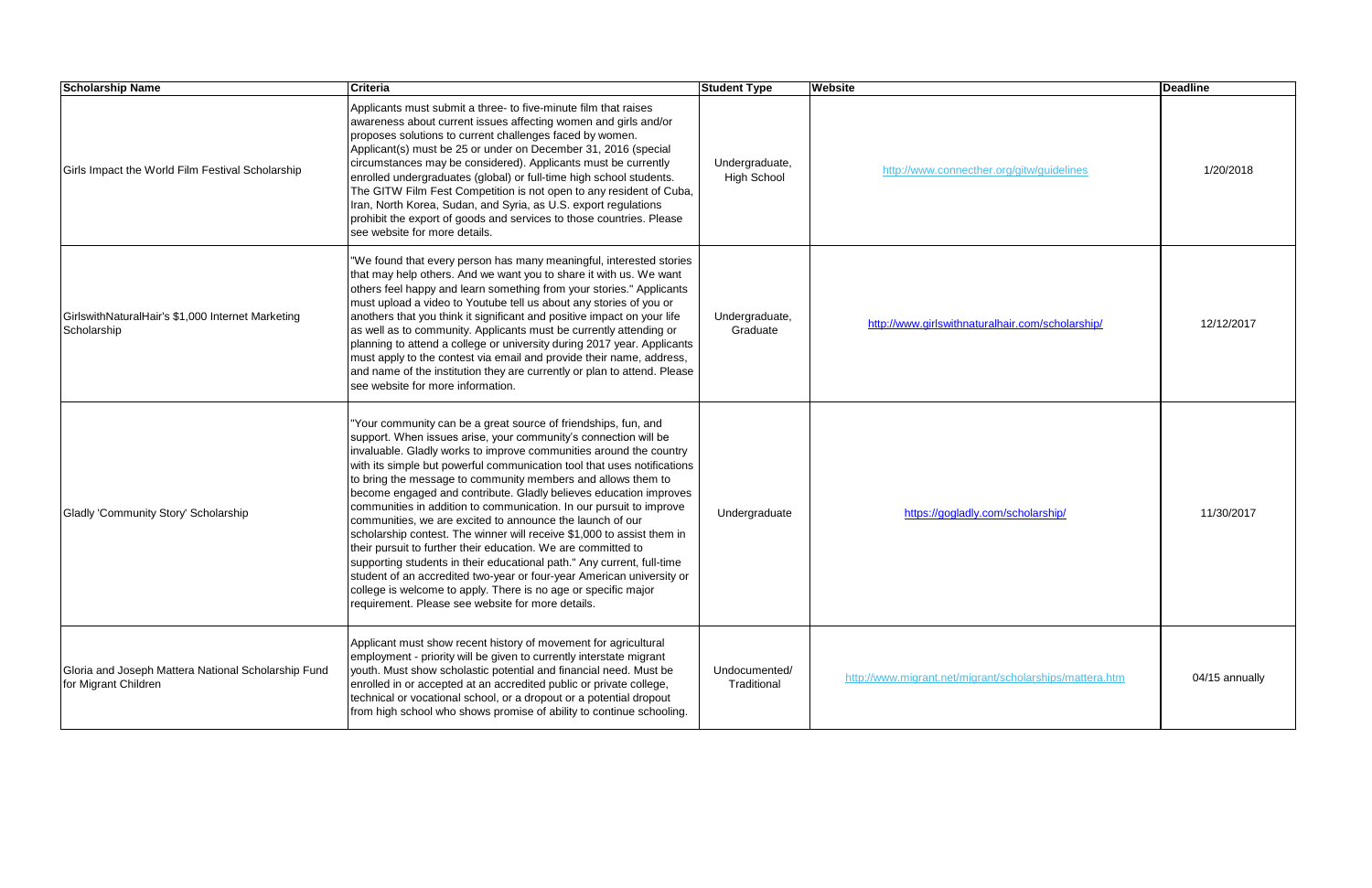| <b>Scholarship Name</b>                               | <b>Criteria</b>                                                                                                                                                                                                                                                                                                                                                                                                                                                                                                                                                                                                                                                                                                                                                                                                                                                                                                                                                                                                                                                                                                               | <b>Student Type</b>                        | <b>Website</b>                                                                                                                                                                                                                                                | <b>Deadline</b>                      |
|-------------------------------------------------------|-------------------------------------------------------------------------------------------------------------------------------------------------------------------------------------------------------------------------------------------------------------------------------------------------------------------------------------------------------------------------------------------------------------------------------------------------------------------------------------------------------------------------------------------------------------------------------------------------------------------------------------------------------------------------------------------------------------------------------------------------------------------------------------------------------------------------------------------------------------------------------------------------------------------------------------------------------------------------------------------------------------------------------------------------------------------------------------------------------------------------------|--------------------------------------------|---------------------------------------------------------------------------------------------------------------------------------------------------------------------------------------------------------------------------------------------------------------|--------------------------------------|
| Goedeker's Appliances Annual College Book Scholarship | "Do you have a passion for learning and want to further your<br>education? Do you want to improve your chances of employment by<br>earning a college degree? We all know that, in today's economy,<br>scraping together funds to attend college can be a challenge. Tuition<br>alone can be a burden, but related expenses such as room & board,<br>textbooks, and other materials add up quickly. It is easy to feel<br>overwhelmed and discouraged, wishing for some relief. Goedeker's<br>believes in your potential and would love to see you flourish. That is<br>why we are offering a \$500 grand prize scholarship toward costly<br>college textbooks." Please see website for more information.                                                                                                                                                                                                                                                                                                                                                                                                                      | High School,<br>Undergraduate,<br>Graduate | https://www.goedekers.com/college-<br>scholarship?utm_source=Goedeker%27s+College+Scholarship&utm<br>campaign=527cbfbee6-<br>EMAIL_CAMPAIGN_2017_02_16&utm_medium=email&utm_term=0<br>cd1c2d9f30-527cbfbee6-<br>399080569&mc cid=527cbfbee6&mc eid=a9c665e96a | 7/8/2018                             |
| Golden Door Scholarship                               | Must be eligible for DACA (deffered action for childhood arrivals).<br>Recipients will receive funding to cover tuition, room, and board for a<br>four-year degree. Also get access to mentors, internships, and other<br>career-building opportunities.                                                                                                                                                                                                                                                                                                                                                                                                                                                                                                                                                                                                                                                                                                                                                                                                                                                                      | Traditional                                | http:www.goldendoorscholars.org/apply-now.html                                                                                                                                                                                                                | Closed; Check back<br>September 2018 |
| <b>Graduate Scholarships</b>                          | "Scholarships for graduate school can help students pay for college<br>and supplement their income as they pursue a graduate-level<br>academic or professional degree. Even with a variety of options to<br>help reduce the cost of their degree, including fellowships, teaching<br>assistantships, and stipends, graduate students face stiff competition<br>to obtain these awards and often continue struggling to pay living<br>expenses once they receive financial assistance. Graduate<br>scholarships are designed to meet the unique needs of this student<br>group as they strive to obtain their degree in the years ahead."<br>Eligibility requirements for graduate scholarships typically vary<br>according to the source and type of scholarship. Scholarships may be<br>awarded based on the academic merit, financial need, or cultural<br>heritage of the student, or in a particular subject or industry. Awards<br>may be offered by corporations, government agencies, universities,<br>and professional and nonprofit organizations. Please see website for<br>requirements for specific scholarships. | Graduate                                   | http://oedb.org/graduate-scholarship/                                                                                                                                                                                                                         | Varies on the scholarship            |
| Dr. Gregory T. Amarantos \$1,000 Scholarship          | "We are looking for students from universities and colleges to make<br>their mark here. High school students or students below the age of<br>18, you need to get consent from your parents or legal guardians. A<br>strong affinity towards skin and general health is highly desirable for<br>this venture. If you are able to bring your enthusiasm to the fore<br>through attractive content, as well as add more to the quality of<br>another person, then we are looking for you!" Applicants must write a<br>500-2,000 word essay about "Totally Natural Foot Care In Today's<br>Busy Times." Please see website for more information.                                                                                                                                                                                                                                                                                                                                                                                                                                                                                  | Undergraduates                             | https://www.footcreamreviews.com/scholarship/                                                                                                                                                                                                                 | 12/12/2017                           |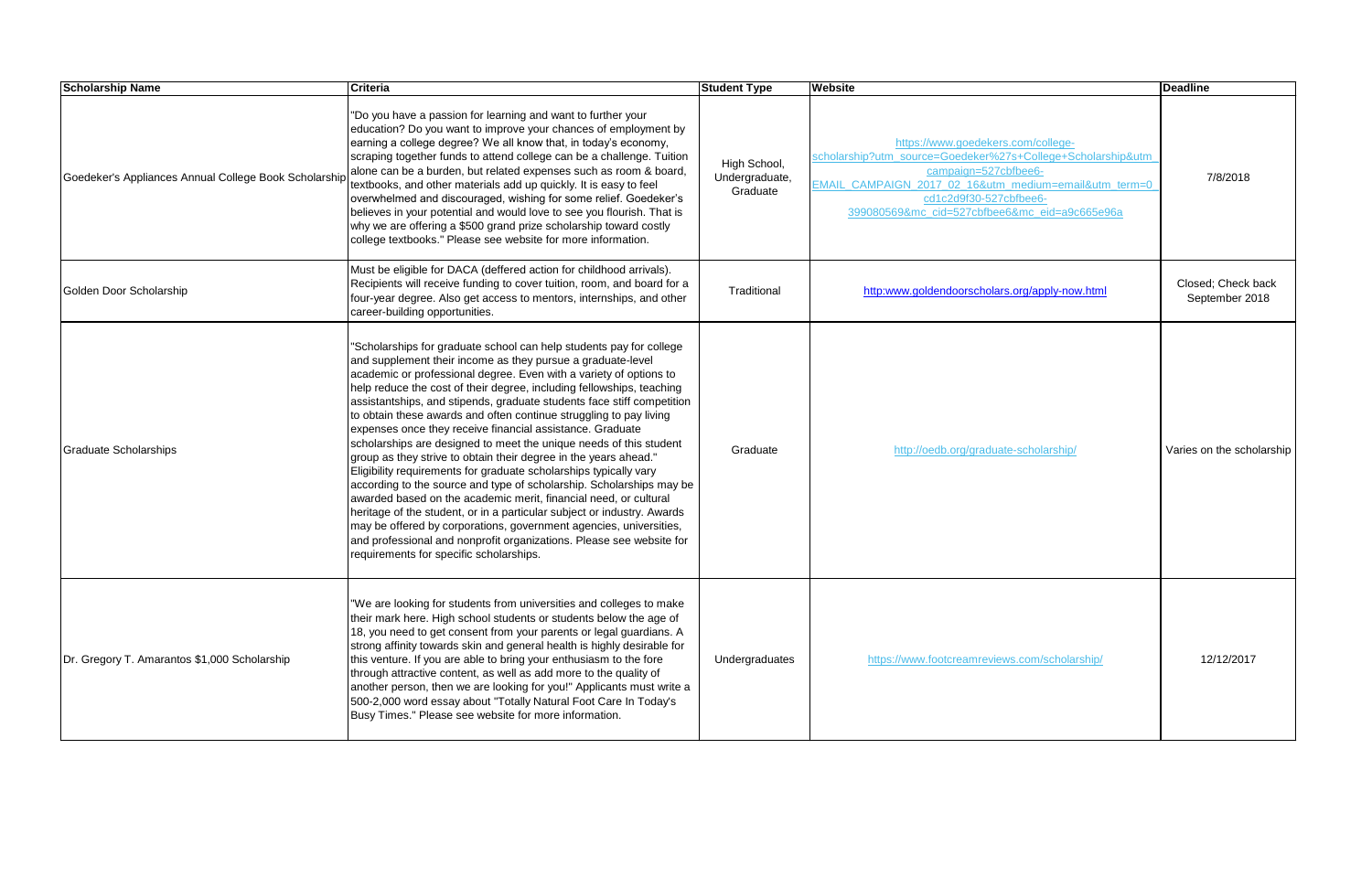| <b>Scholarship Name</b>                                         | <b>Criteria</b>                                                                                                                                                                                                                                                                                                                                                                                                                                                                                                                                                                                                                                                                                                                                                                                                                                                                                       | <b>Student Type</b>        | Website                                                            | <b>Deadline</b> |
|-----------------------------------------------------------------|-------------------------------------------------------------------------------------------------------------------------------------------------------------------------------------------------------------------------------------------------------------------------------------------------------------------------------------------------------------------------------------------------------------------------------------------------------------------------------------------------------------------------------------------------------------------------------------------------------------------------------------------------------------------------------------------------------------------------------------------------------------------------------------------------------------------------------------------------------------------------------------------------------|----------------------------|--------------------------------------------------------------------|-----------------|
| <b>Grey Smoke Media Scholarship</b>                             | Grey Smoke media believes in corporate social responsibility and the<br>need to give back to youth pursuing a post-secondary education. As<br>a result, we are pleased to offer an annual scholarship of \$3,000 to a<br>student enrolled in a post-secondary institution that is pursuing a<br>career in any of the following fields of study: Business Marketing;<br>Communications; Liberal Arts; Social sciences. Preference will be<br>given to those students who have not started their first semester or<br>are in their first or second year. To apply please fill out the application<br>form (see website for details) as well as 500-750 words telling us<br>about an obstacle you have encountered in the past and how you<br>overcame it. The scholarship will be awarded on an annual basis and<br>is only available to those pursuing an education in the United States<br>or Canada. | Undergraduate              | http://greysmokemedia.com/scholarship-application/                 | 12/31/2017      |
| Griswold Home Care Bi-Annual Scholarship                        | Griswold Home Care offers a \$1,000 bi-annual scholarship to a<br>qualified student pursuing a bachelor's, associate's, graduate, or<br>professional degree at an accredited college or university. Please<br>complete the form located on scholarship website to submit your<br>application for consideration.                                                                                                                                                                                                                                                                                                                                                                                                                                                                                                                                                                                       | Undergraduate,<br>Graduate | http://www.griswoldhomecare.com/scholarship/                       | 11/30/2017      |
| <b>Guss Scholarship</b>                                         | Applicants must include: Full name, date of birth, home address,<br>email address, contact phone numbers, current school attended and<br>(intended) course of study. Applicant must present a 1-2 minute video<br>on a chosen topic. The topic for the 2017 scholarship is:<br>How can we reduce traffic fatalities in the USA?                                                                                                                                                                                                                                                                                                                                                                                                                                                                                                                                                                       | Undergraduate              | attorneyguss.com/annual-stewart-j-guss-college-student-scholarship | 3/15/2018       |
| Houston Hypnosis Center Excellence In Psychology<br>Scholarship | The Houston Hypnosis Center Excellence in Psychology scholarship<br>will award \$1000 to an undergraduate psychology major. Only<br>currently enrolled psychology majors are eligible to apply (please<br>provide a current transcript/documentation when applying showing<br>declared psychology major). Each applicant will submit electronically,<br>a completed scholarship application form, and a 1000 word essay<br>written on one of the approved essay topics (see application). Award<br>is available semi-annually, and prior winners are not eligible to apply.                                                                                                                                                                                                                                                                                                                           | Undergraduate              | http://www.houstonhypnosis.com/psychology-scholarship/             | Closed          |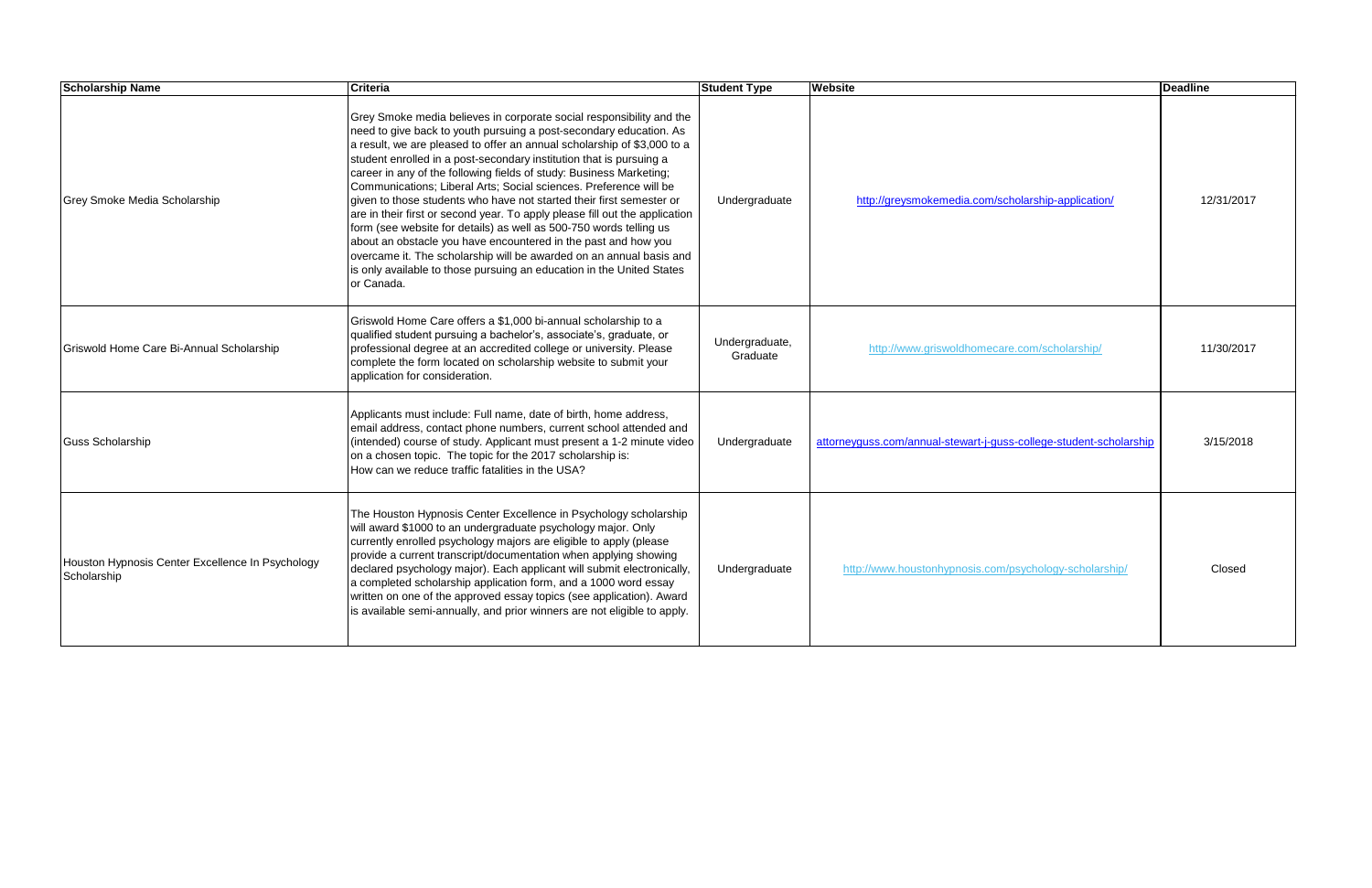| <b>Scholarship Name</b>                                           | <b>Criteria</b>                                                                                                                                                                                                                                                                                                                                                                                                                                                                                                                                                                                                                                                                                                                                                                                                                                                                                                                                                                                                                                                                       | <b>Student Type</b>           | <b>Website</b>                                | <b>Deadline</b> |
|-------------------------------------------------------------------|---------------------------------------------------------------------------------------------------------------------------------------------------------------------------------------------------------------------------------------------------------------------------------------------------------------------------------------------------------------------------------------------------------------------------------------------------------------------------------------------------------------------------------------------------------------------------------------------------------------------------------------------------------------------------------------------------------------------------------------------------------------------------------------------------------------------------------------------------------------------------------------------------------------------------------------------------------------------------------------------------------------------------------------------------------------------------------------|-------------------------------|-----------------------------------------------|-----------------|
| HSK Personal Injury Law Firm Car Accident Survivor<br>Scholarship | "If you have been seriously injured in a car accident, you personally<br>know the devastating effects it can have. You may have had to<br>change your entire lifestyle to adapt to the new challenges you face.<br>Yet, you are a survivor, and refuse to give up. For that reason, we are<br>proud to help you achieve your goal of going to college by easing the<br>financial burden of secondary education with our Car Accident<br>Survivor Scholarship. The HSK Personal Injury Law Firm is proud to<br>announce the Car Accident Survivor Scholarship, worth \$1,000."<br>Applicants must be currently enrolled or have been accepted into an<br>accredited college or university by the Spring semester and must<br>have a minimum 2.8 GPA. Applicants must submit a transcript, along<br>with a completed application and an essay based on one of the topics<br>listed (see website for topics).                                                                                                                                                                            | Undergraduate                 | http://www.hskpersonalinjury.com/scholarship/ | 12/1/2017       |
| f Given a Chance Scholarship                                      | The nominee must have faced adversity and overcome challenging<br>life circumstances. The nominee must have turned his/her life around<br>or must have maintained high standards in the face of adversity. The<br>nominee must have graduated from a Napa County High School (or<br>be a resident of Napa County and graduated from an out of area high<br>school) or completed an equivalent (GED, CHSPE). He/she must<br>have plans to further his/her education or training within 15 months of<br>receiving the award.                                                                                                                                                                                                                                                                                                                                                                                                                                                                                                                                                            | Undocumented/<br>Traditional  | http://www.ifgivenachance.org/                | 1/26/2018       |
| IVein Health & Wellness Scholarship                               | Intermountain Vein Center is offering all students a semi-annual<br>scholarship of \$2,000. Applicant must be a current full-time<br>undergraduate/graduate student attending an accredited US<br>university or college with a cumulative grade point average of at least<br>3.4. Applicants must submit an essay of 800-1000 words promoting a<br>healthy lifestyle during college and obtaining lifelong habits.                                                                                                                                                                                                                                                                                                                                                                                                                                                                                                                                                                                                                                                                    | Undergraduate,<br>Graduate    | http://www.ivein.com/scholarship/             | 12/31/2017      |
| Jessica Hand Cream Center Scholarship                             | "At the Hand Cream Center, we understand the value of a college<br>education as well as the financial difficulties many students and<br>families may face in financing one. We understand from experience,<br>attorneys have all attended nationally recognized educations.<br>Additionally, we appreciate the fact that we would not be where we<br>are today without education and, importantly, not without the help and<br>support of others. In an effort to help other aspiring young students<br>realize their dream of obtaining a college degree. Hand Cream<br>Center is pleased to announce the creation of the annual Jessica<br>Hand Cream Center \$1,000 Scholarship available to current college<br>students or those planning on attending a college or university in the<br>fall of 2017 – 2018A strong affinity towards skin and general health<br>is highly desirable for this venture. If you are able to bring your<br>enthusiasm to the fore through attractive content, as well as add<br>more to the quality of another person, then we are looking for you!" | High School,<br>Undergraduate | https://www.handcreamreviews.com/scholarship/ | 12/12/2017      |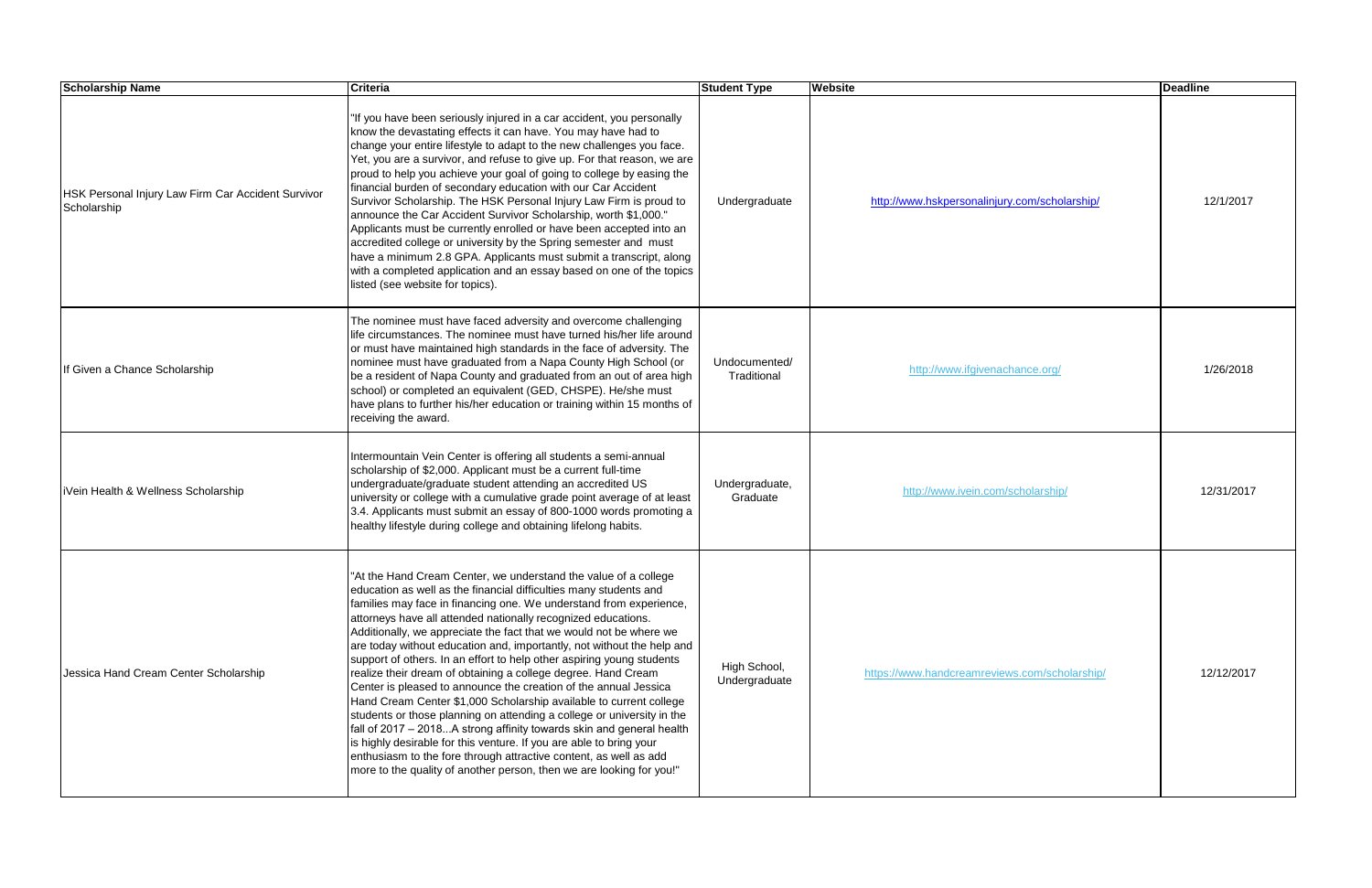| <b>Scholarship Name</b>                          | <b>Criteria</b>                                                                                                                                                                                                                                                                                                                                                                                                                                                                   | <b>Student Type</b>          | <b>Website</b>                                                    | <b>Deadline</b>                                               |
|--------------------------------------------------|-----------------------------------------------------------------------------------------------------------------------------------------------------------------------------------------------------------------------------------------------------------------------------------------------------------------------------------------------------------------------------------------------------------------------------------------------------------------------------------|------------------------------|-------------------------------------------------------------------|---------------------------------------------------------------|
| Jewish Educational Loan Fund                     | Applicant must be Jewish. Must be a U.S. citizen or have lawful<br>immigration status in the U.S. Must need a JELF loan for post-<br>secondary education for the 2015-2016 school year for<br>undergraduate study, graduate school, or a vocational program. Must<br>be a full-time student. Must complete an online application between<br>March 1 and April 30 or between September 1 and September 30.<br>Must provide atleast one co-signer. Must demonstrate financial need. | Undergraduate,<br>Graduate   | http://www.jelf.org                                               | Between March 1- April<br>30, or September 1-<br>September 30 |
| Jimmie Crutchfield Essay Contest                 | Open to high school seniors. Applicant must have a minimum GPA of<br>2.5 and submit an essay of no more than 1,200 words on "Who is<br>Jimmie Crutchfield and why is he significant to Negro League<br>history?" Applicant must also be anticipating the completion of their<br>high school diploma at the time of their application and be planning to<br>pursue a degree at an accredited institution.                                                                          | <b>High School Seniors</b>   | https://www.crutchfielddermatology.com/blog/?p=3754               | Closed                                                        |
| Joe Francomano Scholarship                       | Must be a high school senior who will graduate before June 30 of the<br>current school year. Must be qualified, upon graduation, to enroll at<br>an accredited four-year college or university. Must have completed<br>JA Company Program or JA Economics. Must have a minimum<br>cumulative GPA of 3.0. Must exemplify academic achievement,<br>leadership skills, and college and career potential. Must write a one-<br>page essay. Must submit proof of family income.        | Undocumented/<br>Traditional | http://www.ja.org/programs/programs schol joe.shtml               | Closed                                                        |
| John F. Kennedy Profile in Courage Essay Contest | Open to high school students. To be eligible, applicant must submit<br>an original essay of 1000 words or less that demonstrates an<br>understanding of political courage. GED students may also apply.                                                                                                                                                                                                                                                                           | <b>High School</b>           | jfklibrary.org/Education/Profile-in-Courage-Essay-Contest.aspx    | 1/4/2018                                                      |
| The Just Porter Backpacks Creators' Scholarship  | The Creators' Scholarship is available to students enrolled at an<br>accredited college or university. Applicant must submit a 500-700<br>word essay describing how his or her creativity will help change the<br>world for the better and how his or her creativity has helped define<br>who he or she is to qualify for this award.                                                                                                                                             | Undergraduate                | https://www.justporter.org/pages/just-porter-college-scholarships | Closed                                                        |
| Karman Healthcare Scholarship                    | Applicants must be currently enrolled at an accredited college, or<br>university in the U.S., aged sixteen (16) years or older. Open to all<br>college, and university students with a mobility disability who use a<br>wheelchair, or other mobility devices on a regular basis. Applicant<br>must maintain a cumulative grade point average (GPA) of at least 2.5<br>(or equivalent)                                                                                            | Undergraduate                | http://www.karmanhealthcare.com/scholarships/                     | 9/1/2018                                                      |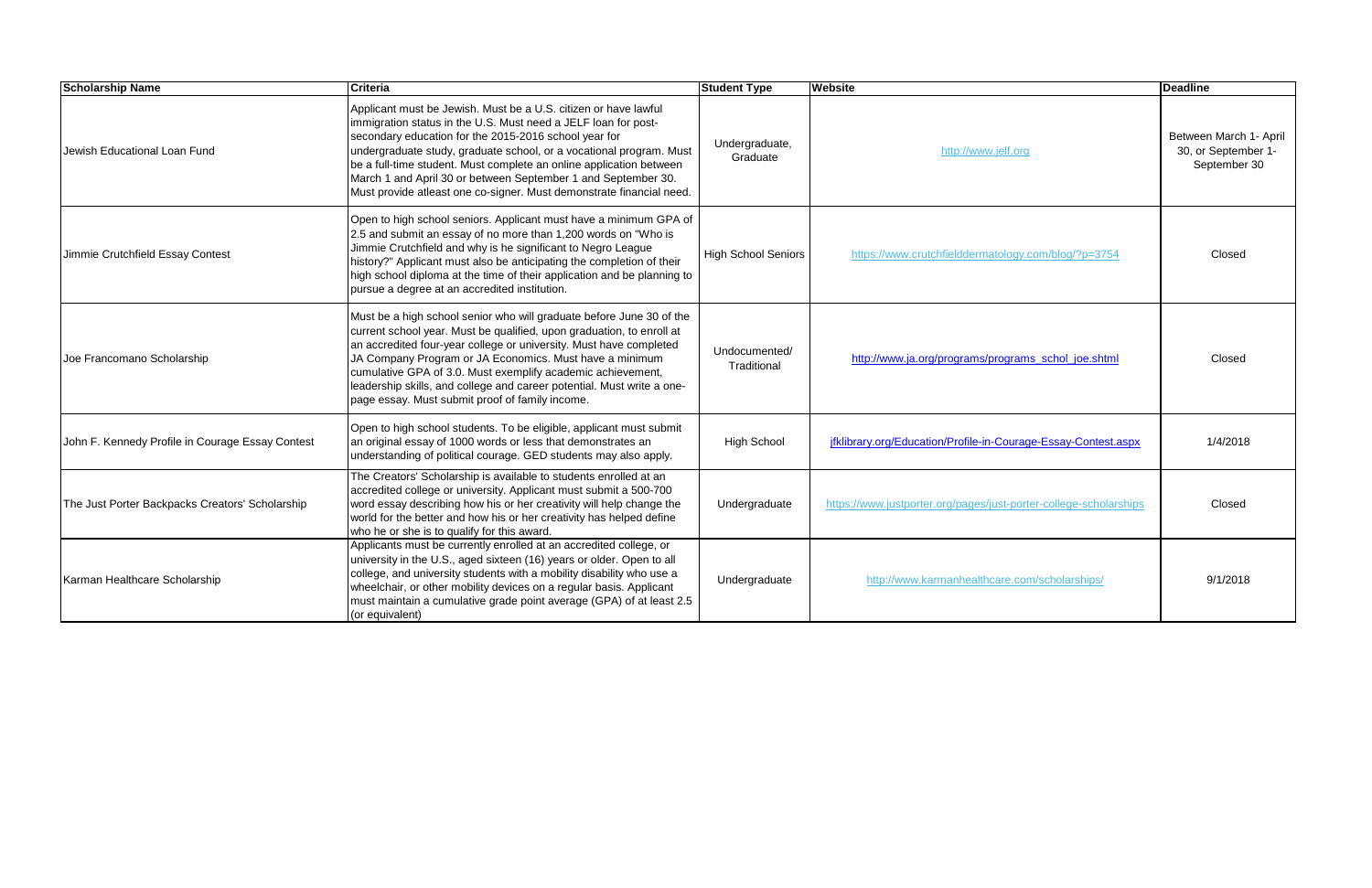| <b>Scholarship Name</b>                                      | <b>Criteria</b>                                                                                                                                                                                                                                                                                                                                                                                                                                                                                                                                                                                                                                                                                                                                                                                                                                                                                                                                                                                                                                                                                                                                                                                                                                                                                                                                                                                                                                 | <b>Student Type</b>                               | Website                                                     | <b>Deadline</b>    |
|--------------------------------------------------------------|-------------------------------------------------------------------------------------------------------------------------------------------------------------------------------------------------------------------------------------------------------------------------------------------------------------------------------------------------------------------------------------------------------------------------------------------------------------------------------------------------------------------------------------------------------------------------------------------------------------------------------------------------------------------------------------------------------------------------------------------------------------------------------------------------------------------------------------------------------------------------------------------------------------------------------------------------------------------------------------------------------------------------------------------------------------------------------------------------------------------------------------------------------------------------------------------------------------------------------------------------------------------------------------------------------------------------------------------------------------------------------------------------------------------------------------------------|---------------------------------------------------|-------------------------------------------------------------|--------------------|
| The Kyle Gohr Leadership Scholarship                         | "This scholarship was inspired by an AdvantaClean employee. As a<br>military veteran, Kyle saw firsthand how PTSD and substance abuse<br>affected those around him, after coming back from deployment.<br>Rather than stand on the sidelines, his passion is to work for<br>Veterans Affairs as a counselor, and is currently pursuing his degree.<br>The founding of AdvantaClean started with a mission to help people,<br>and we couldn't be more proud to support Kyle in his venture. That is<br>why the Kyle Gohr Leadership Scholarship was started. In Kyle's<br>honor, we would like to broaden our support, by offering a \$1500<br>scholarship to those pursuing a degree in mental health. For<br>AdvantaClean, this is a way for us recognize and say thank you for<br>the sacrifices people like Kyle make to better our communities.<br>Applicants must have a declared major related to mental health. All<br>applicants must be U.S. citizens or permanent legal residents of the<br>United States. All applicants must be either: (1) a high school senior<br>graduating or earning a GED who will enroll as a freshman at a two-<br>year or four-year college or university in spring 2018, or (2) a student<br>enrolled during the 2018-19 academic year on a full-time basis and in<br>good academic standing at an accredited two-year or four-year<br>college or university or in an accredited graduate school program. | High School Senior,<br>Undergraduate,<br>Graduate | http://advantaclean.com/scholarship/                        | 11/15/2017         |
| LA Tutors 123 Innovation Scholarship 2015-2016               | Applicant must currently be enrolled as a high school or<br>college/university student within the United States or Canada.<br>Applicant must have a cumulative GPA of atleast 3.0 (or the<br>equivalent), must be a citizen of, permanent resident of, or hold a<br>valid student visa in the US or Canada. Applicant must have<br>designed an innovative project that makes a difference in the lives of<br>others and must submit an essay describing the goal of the particular<br>project and provide supporting documentation.                                                                                                                                                                                                                                                                                                                                                                                                                                                                                                                                                                                                                                                                                                                                                                                                                                                                                                             | Highschool,<br>Undergraduate                      | http://www.latutors123.com/scholarship                      | 20th of each month |
| La Vera Garcia Internship/ Scholarship                       | The La-Vera Garcia Peace Internship/Scholarship is open to Latino<br>students currently enrolled at a college or university. Interns will work<br>in our Santa Barbara, CA office. Applicants must demonstrate<br>successful academic achievement (minimum overall GPA of 3.0).                                                                                                                                                                                                                                                                                                                                                                                                                                                                                                                                                                                                                                                                                                                                                                                                                                                                                                                                                                                                                                                                                                                                                                 | Undocumented/<br>Traditional                      | http://205.186.131.100/menu/about/opportunities/garcia.html | 04/01 Annually     |
| Law Offices of J. Lee Webb Family First Scholarship          | This scholarship is reserved for high school students nationwide and<br>also current college students that plan on or are currently attending a<br>4-year college/university and are the first in their family to pursue a<br>college education and degree. Please see website for more details.                                                                                                                                                                                                                                                                                                                                                                                                                                                                                                                                                                                                                                                                                                                                                                                                                                                                                                                                                                                                                                                                                                                                                | High School,<br>Undergraduate                     | http://athenscriminallawyer.com/#scholarship-application    | Closed             |
| The Law Offices of L. Clayton Burgess \$2,500<br>Scholarship | Available to students in any field of study at any college in any state.<br>To apply, a student needs only to submit an essay on topic from<br>website. See website for more details.                                                                                                                                                                                                                                                                                                                                                                                                                                                                                                                                                                                                                                                                                                                                                                                                                                                                                                                                                                                                                                                                                                                                                                                                                                                           | Undergraduate,<br>graduate                        | http://clayburgess.com/scholarship                          | 12/10/2017         |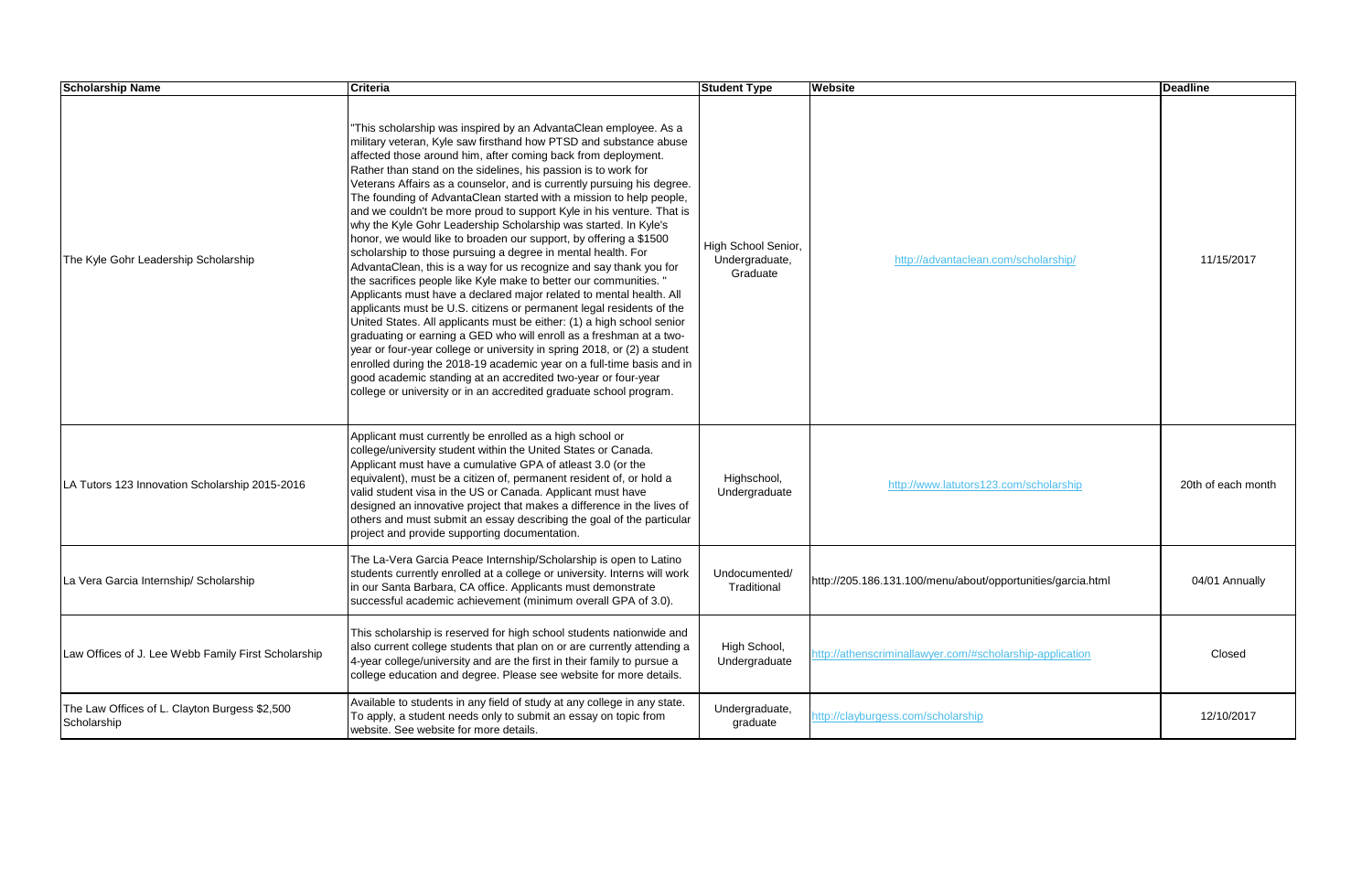| <b>Scholarship Name</b>                                        | <b>Criteria</b>                                                                                                                                                                                                                                                                                                                                                                                                                                                                                                                                                                                                                                                                                                                                                                                                                                                                | <b>Student Type</b>                  | Website                                                                                                                 | <b>Deadline</b> |
|----------------------------------------------------------------|--------------------------------------------------------------------------------------------------------------------------------------------------------------------------------------------------------------------------------------------------------------------------------------------------------------------------------------------------------------------------------------------------------------------------------------------------------------------------------------------------------------------------------------------------------------------------------------------------------------------------------------------------------------------------------------------------------------------------------------------------------------------------------------------------------------------------------------------------------------------------------|--------------------------------------|-------------------------------------------------------------------------------------------------------------------------|-----------------|
|                                                                | 'The Law Office of Matthew L Sharp represents individuals injured by<br>the unlawful conduct of others. We understand the increasing costs<br>of college tuition makes it more difficult to graduate college for many<br>outstanding students across the nation. Therefore, we are offering<br>one \$2,000 need-based scholarship. The scholarship committee will<br>Law Office of Matthew L. Sharp Need-Based Scholarship select the student who demonstrates financial need and who submits<br>the strongest PSA video focusing on the topic below." This<br>scholarship is open to any US citizen or permanent US resident who<br>will be enrolled full-time in an accredited community college, college<br>or university, or accredited law school in the fall of 2017. Please see<br>website for more information.                                                        | Undergraduate                        | http://mattsharplaw.com/law-office-matthew-l-sharp-need-based-<br>scholarship/                                          | 7/15/2018       |
| The Law Offices of Randolph Rice \$1500 College<br>Scholarship | Applicants must be a current or prospective college student. This<br>includes rising sophomores, juniors or seniors who are enrolled at a<br>four-year institution of higher learning, or a high school senior who<br>has committed to attend an accredited U.S. college or university in<br>the fall. Applicants must submit a 500-word essay responding to the<br>following question: "How do the mainstream and social media impact<br>the trajectory of life cycle of a given news story? For example, were<br>the riots following Freddie Gray's death in the custody of Baltimore<br>police shaped by the fact that they were broadcast live across the<br>country? What is the media's responsibility in a situation such as<br>that? How does the addition of amateur video from average citizens<br>play into the equation?" Please see website for more information. | Undergraduate                        | http://ricelawmd.com/scholarship                                                                                        | 5/1/2018        |
| Lemberg Law's Stop Spam Texts Scholarship                      | This scholarship is for students who are passionate about stopping<br>unwanted text messages. Applicants must create an original video<br>about spam texting. Applicant must either be a high school senior<br>(Class of 2016) who plans to enroll full-time in an accredited two-year<br>or four-year college or university in the U.S. during the 2016-2017<br>school year, or an undergraduate student who will be enrolled full-<br>time in an accredited two-year or four-year college or university in the<br>U.S. during the 2016-2017 school year.                                                                                                                                                                                                                                                                                                                     | High school senior,<br>Undergraduate | http://suespamtexters.com/blog/11142                                                                                    | Closed          |
| Levin Firm Scholarship                                         | Applicants must submit a 500+ word essay (see website). Applicants<br>should include their name, address and phone number.<br>Applicants should include a link to their Facebook profile so that we<br>may confirm their identity and school enrollment.<br>The applicant should state where they are currently attending or<br>planning to attend school in the body of their submission email.<br>No additional information should be included.                                                                                                                                                                                                                                                                                                                                                                                                                              | Undergraduate,<br>Graduate           | http://www.levininjuryfirm.com/scholarship                                                                              | 2/15/2018       |
| Lexington Law Scholarship Program                              | Any current, full-time student of an accredited US university or<br>college with a cumulative GPA of atleast 2.5 is welcome to apply.<br>There is no age requirement. See website for more details.                                                                                                                                                                                                                                                                                                                                                                                                                                                                                                                                                                                                                                                                            | Undergraduate                        | https://www.lexingtonlaw.com/credit-education/newsroom/lexington-<br>law-news/what-does-a-credit-score-mean-to-you.html | Closed          |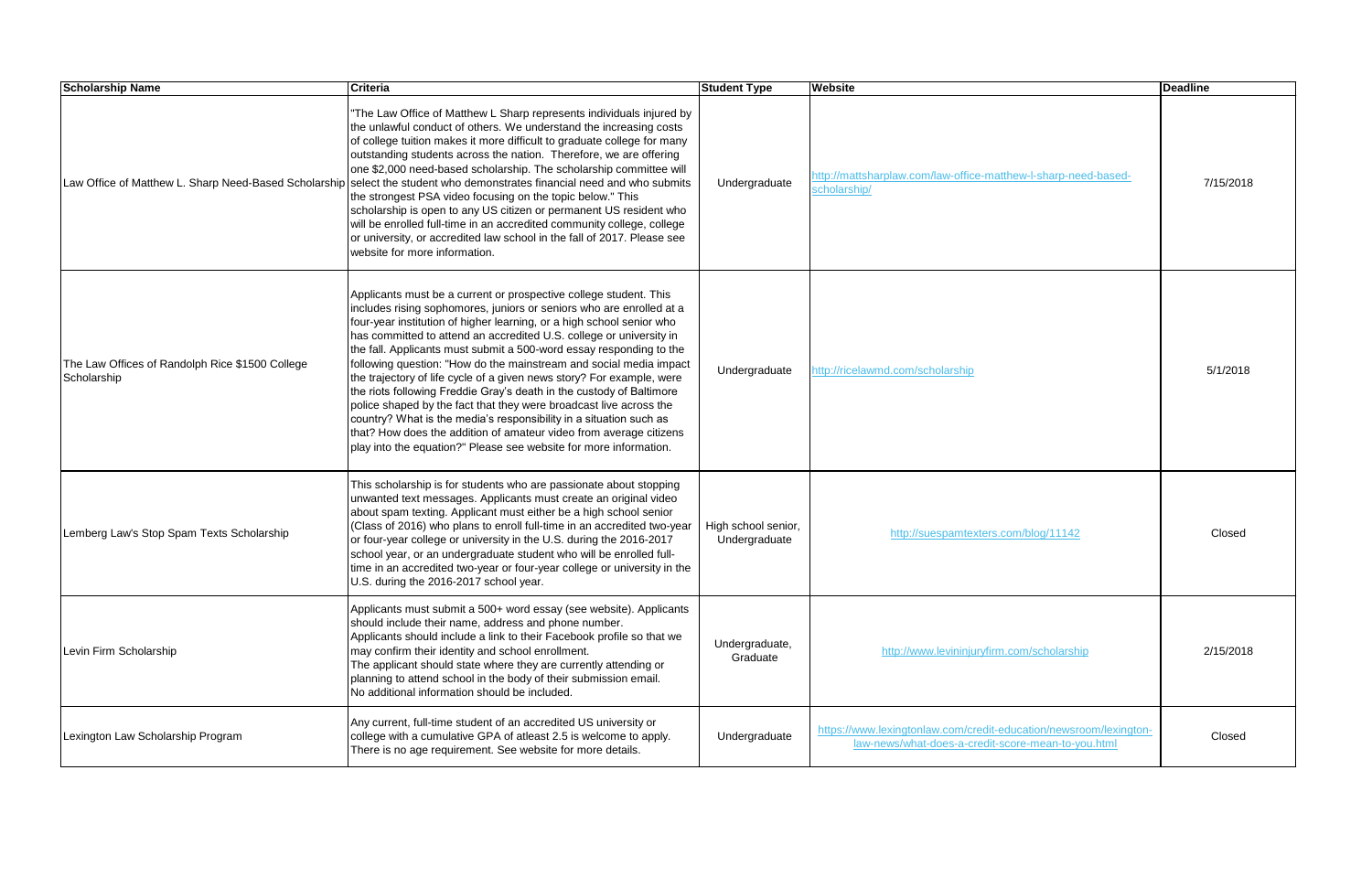| <b>Scholarship Name</b>                          | <b>Criteria</b>                                                                                                                                                                                                                                                                                                                                                                                                                                                                                                                                                                                                                                                                                                                                                                                                                                                                                                                                                                                                                        | <b>Student Type</b>                  | <b>Website</b>                                                                    | <b>Deadline</b> |
|--------------------------------------------------|----------------------------------------------------------------------------------------------------------------------------------------------------------------------------------------------------------------------------------------------------------------------------------------------------------------------------------------------------------------------------------------------------------------------------------------------------------------------------------------------------------------------------------------------------------------------------------------------------------------------------------------------------------------------------------------------------------------------------------------------------------------------------------------------------------------------------------------------------------------------------------------------------------------------------------------------------------------------------------------------------------------------------------------|--------------------------------------|-----------------------------------------------------------------------------------|-----------------|
| Linda May Properties National Scholarship        | Applicant must be enrolled in a US College and must have a<br>minimum GPA of 3.0. See website for more details.                                                                                                                                                                                                                                                                                                                                                                                                                                                                                                                                                                                                                                                                                                                                                                                                                                                                                                                        | Undergraduate                        | http://www.lindamay.com/linda-may-properties-national-scholarship/                | Closed          |
| LowVARates.com Military College Scholarship      | Military students currently enrolled in college may also enter the<br>contest and there is no age requirement for the college scholarship<br>applicants. Children with a mother or father serving in any branch of<br>the U.S. Armed Forces are eligible to apply for the college<br>scholarship.                                                                                                                                                                                                                                                                                                                                                                                                                                                                                                                                                                                                                                                                                                                                      | Undergraduate                        | https://www.lowvarates.com/scholarship/                                           | Closed          |
| The Mark A. Forester Scholarship                 | Available to students currently enrolled in school. Applicant must<br>submit an essay of between 300 and 500 words explaining how he or<br>she goes about honoring America's military heroes in order to qualify<br>for this award.                                                                                                                                                                                                                                                                                                                                                                                                                                                                                                                                                                                                                                                                                                                                                                                                    | Undergraduate                        | http://www.rockymountainmattress.com/company/mark-a-forester-<br>scholarship.php  | 6/1/2018        |
| Mark Saw \$1000 Scholarship                      | "Are you a DIY Enthusiast? Have you ever done small projects at<br>your home, kitchen, bathroom, garage, bedroom? We at MarkSaw<br>want to reward students for thinking out of the box and coming up<br>with unique & useful DIY Projects which can be done at bare<br>minimum cost. We are not looking for the next big innovation,<br>something that will take 1-2 months of your time.<br>We are looking for a project that is useful, quick to make & can be<br>completed with minimal cost. Any small project related to<br>Woodworking which you want to showcase to the world can be<br>submitted as an application to this scholarship." Applicants must write<br>an article describing a small DIY project you undertook in about 500-<br>2000 words and submit to us via a word .docx/.doc file. (see website<br>for more details). Full Time or Part Time 'Undergraduate' or<br>'Postgraduate' Students currently studying in accredited colleges and<br>universities. International students are welcome to apply as well. | Undergraduate,<br>Graduate           | http://marksaw.com/scholarship/                                                   | Closed          |
| The Marketing Certified Social Media Scholarship | This scholarship is designed for students who are between the ages<br>of 16 and 25 who have maintained a 2.5 GPA or greater in the most<br>recent year completed. Applicants must email a 500-word or less<br>essay explaining how he or she thinks social media would, from a<br>future employment prospective, benefit your career. Students will also<br>be required to take a 50-question social media quiz. US and<br>Canadian citizens may apply.                                                                                                                                                                                                                                                                                                                                                                                                                                                                                                                                                                                | Undergraduate                        | https://www.marketingcertified.com/scholarship                                    | Closed          |
| MarvelOptics.com Scholarship Essay Contest       | Available to full-time students enrolled at an accredited four-year<br>university or college. No age requirement. Applicant must have a<br>minimum 2.5 GPA and submit a 500-word essay on the following<br>topics: "Why is sight/vision important?" and describe what the<br>following quote means to you: "Keep your eyes on the stars, and your<br>feet on the ground." Applicant may also choose to post a one-minute<br>video to YouTube discussing the topics above.                                                                                                                                                                                                                                                                                                                                                                                                                                                                                                                                                              | Undergraduate                        | https://www.marveloptics.com/about-marvel-optics/scholarship-<br>program          | 1/5/2018        |
| Mary Morrow Edna Richards Scholarship            | -NC resident ~junior standing ~willing to teach in NC public schools<br>for at least 2 years following graduation                                                                                                                                                                                                                                                                                                                                                                                                                                                                                                                                                                                                                                                                                                                                                                                                                                                                                                                      | Teacher                              | http://www.ncae.org/get-involved/awards/mary-morrowedna-richards-<br>scholarship/ | 01/30 annually  |
| Mattress Clarity Scolarship Program              | Applicants must be currently enrolled either in high school (senior<br>only), college, university, or trade school. See website for more<br>details.                                                                                                                                                                                                                                                                                                                                                                                                                                                                                                                                                                                                                                                                                                                                                                                                                                                                                   | High school senior,<br>Undergraduate | https://www.mattressclarity.com/scholarship-program/                              | 12/3/2017       |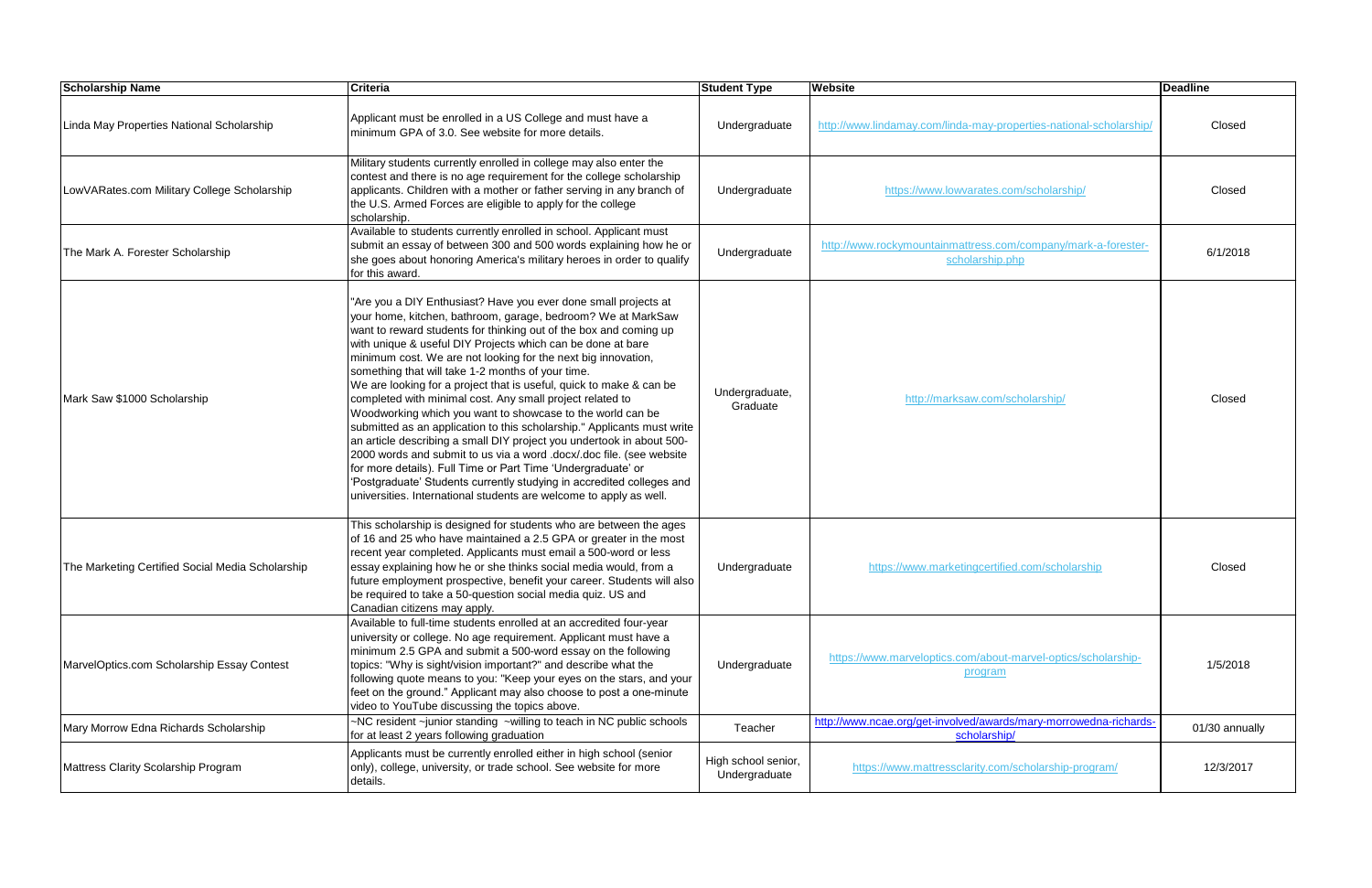| <b>Scholarship Name</b>                                                                 | <b>Criteria</b>                                                                                                                                                                                                                                                                                                                                                                                                                                                                                                                                                                                                                                                                                                                                                                                                                                                                                                                                                        | <b>Student Type</b>        | <b>Website</b>                                           | <b>Deadline</b>                                |
|-----------------------------------------------------------------------------------------|------------------------------------------------------------------------------------------------------------------------------------------------------------------------------------------------------------------------------------------------------------------------------------------------------------------------------------------------------------------------------------------------------------------------------------------------------------------------------------------------------------------------------------------------------------------------------------------------------------------------------------------------------------------------------------------------------------------------------------------------------------------------------------------------------------------------------------------------------------------------------------------------------------------------------------------------------------------------|----------------------------|----------------------------------------------------------|------------------------------------------------|
| <b>MCEWEN &amp; KESTNER - Minnesota Personal Injury Law</b><br>Firm \$1,000 Scholarship | 'The lawyers at McEwen & Kestner - Minnesota Personal Injury Law<br>Firm, understand the value of a higher education. The ever rising<br>costs of tuition and other expenses associated with college and<br>obtaining a higher degree can place a tremendous financial strain on<br>both students and their families. For this reason, the McEwen &<br>Kestner - Minnesota Personal Injury Law Firm is pleased to offer an<br>existing or incoming college student a \$1,000 scholarship to meet<br>their educational costs. The winner of the scholarship will be<br>determined through an essay contest, the details of which are<br>detailed below." Applicants must be planning to attend or currently<br>enrolled in an accredited United States college or university.<br>Applicants must submit a 500-word essay answering the following<br>question: "Are there moving violations that should keep driver's off<br>the road permanently on the first offense?" | Undergraduate              | http://www.minnesotainjury.com/scholarship/              | Closed                                         |
| MCO Scholarship                                                                         | Applicant must be attending college or university on a full-time basis<br>by December of 2016. Applicant must submit an answer to the essay<br>question. See website for more details.                                                                                                                                                                                                                                                                                                                                                                                                                                                                                                                                                                                                                                                                                                                                                                                 | Undergraduate              | http://www.missioncreekortho.com/orthodontists.php       | 5/15/2018                                      |
| Medals of America Scholarship 2017                                                      | Applicant must be a U.S. Citizen (or permanent resident), enrolled (or<br>enrolling) as full time student of accredited college/university within<br>the U.S. Applicant must be an undergraduate working towards a<br>degree in Political Science, History, or equivalent. Limit of one (1)<br>entry per contestant. Employees and professional affiliates of Medals<br>of America (and their immediate families) are not eligible. Current<br>Active Duty members and their dependents or any Veteran and their<br>direct descendants (children, grandchildren, etc).                                                                                                                                                                                                                                                                                                                                                                                                 | Undergraduate              | http://www.medalsofamerica.com/content--name-scholarship | 12/31/2017                                     |
| 180 Medical 2016 Scholarship Program                                                    | Students attending a two-year, four-year, or graduate school program<br>full time in the fall are eligible to apply. Applicants must be under a<br>physician's care for a spinal cord injury, spina bifida, transverse<br>myelitis, neurogenic bladder, or ostomy (ileostomy, colostomy, or<br>urostomy). Must be a legal resident in the United States.                                                                                                                                                                                                                                                                                                                                                                                                                                                                                                                                                                                                               | Undergraduate,<br>graduate | www.180medical.com/scholarships                          | Closed; more information<br>available Dec 2017 |
| The Meldon Law College Scholarship Essay Contest                                        | Applicants should submit a 500-word response to the following<br>question: "The remarkable popularity of Pokémon GO seems to<br>indicate that augmented reality games may be the wave of the future.<br>While games that require players to get out and interact with the real<br>world may initially seem harmless, they can put players at a serious<br>risk of injury. In fact, there have already been reports of accidents<br>caused by people playing Pokémon GO while driving. Should the<br>companies that manufacture games such as Pokémon GO be held<br>liable if the game causes injury?" Please see website for more<br>information.                                                                                                                                                                                                                                                                                                                      | Undergraduate              | http://www.meldonlaw.com/scholarship/                    | 1/20/2018                                      |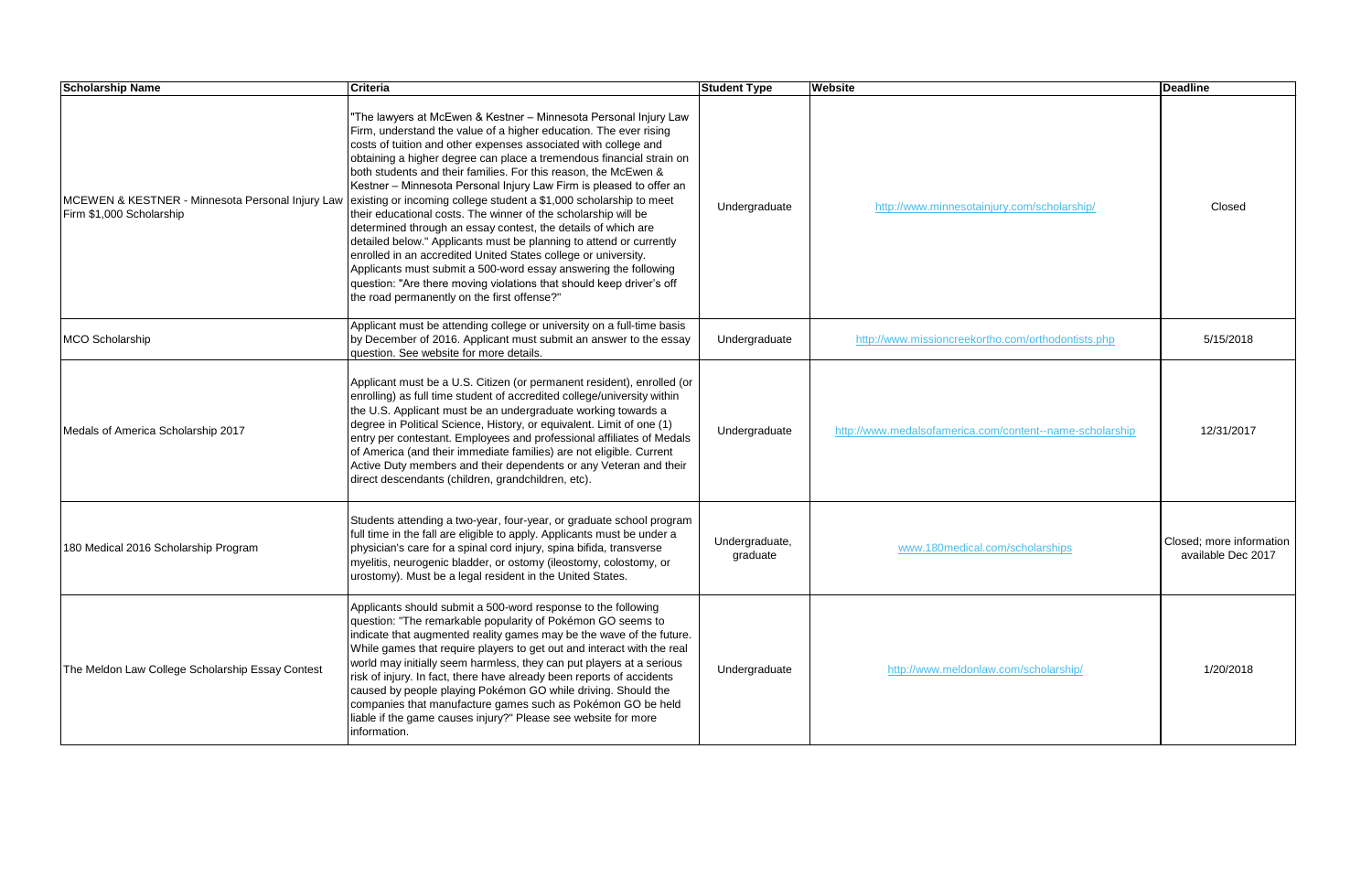| <b>Scholarship Name</b>                           | <b>Criteria</b>                                                                                                                                                                                                                                                                                                                                                                                                                                                                                                                                                                                                                                                                                                                                                                                                                                                                                                      | <b>Student Type</b>       | <b>Website</b>                                                        | <b>Deadline</b>         |
|---------------------------------------------------|----------------------------------------------------------------------------------------------------------------------------------------------------------------------------------------------------------------------------------------------------------------------------------------------------------------------------------------------------------------------------------------------------------------------------------------------------------------------------------------------------------------------------------------------------------------------------------------------------------------------------------------------------------------------------------------------------------------------------------------------------------------------------------------------------------------------------------------------------------------------------------------------------------------------|---------------------------|-----------------------------------------------------------------------|-------------------------|
| The Mensa Foundation U.S. Scholarship             | Available to students currently enrolled in a degree program at an<br>accredited U.S. institution. To be considered, applicant must submit<br>an essay of up to 550 words explaining his or her career, academic,<br>and / or vocational goals and how he or she plans to achieve those<br>qoals.                                                                                                                                                                                                                                                                                                                                                                                                                                                                                                                                                                                                                    | Undergraduate             | http://www.mensafoundation.org/what-we-do/scholarships/               | 1/15/2018               |
| Mometrix College Scholarships                     | Anyone who will be a full-time student at a college or university<br>between August 1, 2016 and August 1, 2017 is encouraged to apply.<br>This usually includes everyone from current high-school seniors to<br>college juniors. This scholarship is an undergraduate scholarship and<br>attendance of a U.S. college is required.                                                                                                                                                                                                                                                                                                                                                                                                                                                                                                                                                                                   | Undergraduate             | www.mometrix.com/collegescholarships                                  | Closed                  |
| MONEYBANKER \$1,000 Scholarship                   | 'We are experts in the field of online marketing and personal loans<br>but without education and dedication, we would not have been. We<br>deeply value education and we believe in giving back. It is with great<br>pleasure that we would like to announce the 1st annual<br>MONEYBANKER scholarship of \$1000 awarded to an aspiring<br>student in the fall of the academic year 2017. We have created this<br>scholarship of \$1000 targeting those students who are currently<br>studying in the areas of Marketing, Business, IT, Communication or<br>Finance." This scholarship is only for students that are currently<br>enrolled in colleges, universities or high schools. The application<br>assignment you are asked to submit must be unique and creative.<br>Your message must proof to us that you are the most suited<br>candidate for the scholarship. Please see website for more<br>information. | Undergraduate             | https://moneybanker.com/scholarship/moneybanker-scholarship-<br>1000/ | 11/15 and 3/15 annually |
| The Most Promising Logo Design Scholar            | Applicant must maintain a minimum GPA of 2.5, have completed 1<br>year coursework in graphic or product design, branding or marketing.<br>Submit 1 original logo design for each of the following 3 industries:<br>Automotive, Construction, Beauty & Massage.                                                                                                                                                                                                                                                                                                                                                                                                                                                                                                                                                                                                                                                       | Undergraduate             | http://www.freelogoservices.com/logodesignscholar                     | 12/31/2017              |
| MoversCorp.com Scholarship                        | Available to students currently enrolled in a university program that is<br>two years or longer in length. Applicant must be a U.S. citizen or<br>permanent resident, have a minimum GPA of 2.5 and submit an<br>essay of between 500 and 800 words on his or her moving<br>experience in order to qualify for this award.                                                                                                                                                                                                                                                                                                                                                                                                                                                                                                                                                                                           | Undergraduate             | http://www.moverscorp.com/moving_scholarship/                         | 1/15 and 7/15 annually  |
| NAREI National Scholarship Essay Contest          | Applicants must be U.S. students enrolled in an accredited American<br>university or college. To apply, write a 300-500 word essay<br>discussing Millennial's aversion in real estate and why investing is<br>important.                                                                                                                                                                                                                                                                                                                                                                                                                                                                                                                                                                                                                                                                                             | Undergraduate             | http://narei.com/scholarship                                          | 6/1/2018                |
| Nathaniel B. Preston Scholarship For Lyme Disease | Candidates must be high school seniors, who have suffered from<br>chronic Lyme disease. They must be accepted to or currently enrolled<br>in a college or university within the United States. The award will be<br>based upon academic achievement, school & community activities,<br>and an essay of 500-1000 words describing how Lyme disease has<br>affected the student's life, especially in regards to their values and<br>educational and career goals.                                                                                                                                                                                                                                                                                                                                                                                                                                                     | <b>High School Senior</b> | http://youraccidentlawyer.com/scholarship/                            | 4/30/2018               |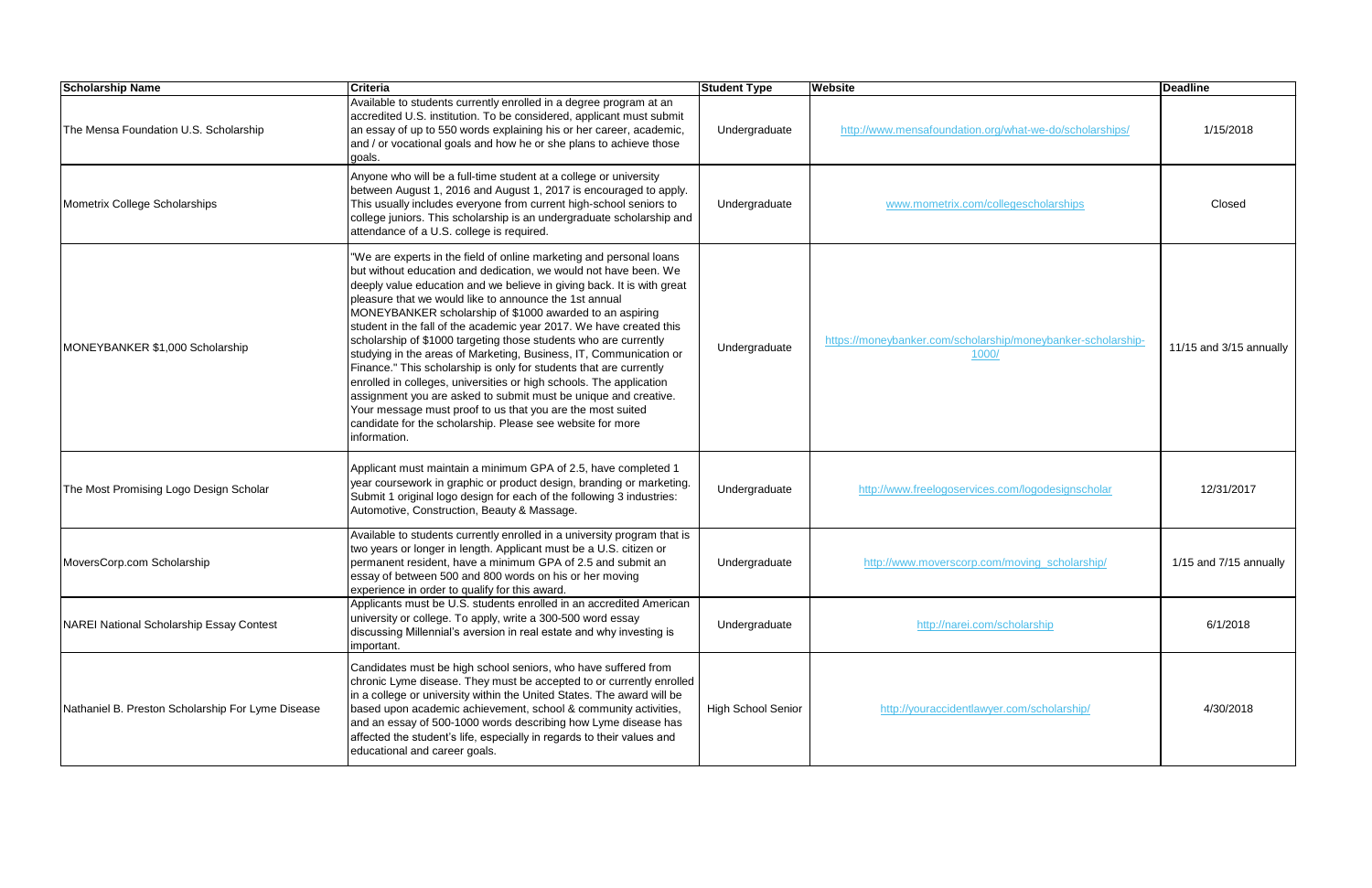| <b>Scholarship Name</b>                                                   | <b>Criteria</b>                                                                                                                                                                                                                                                                                                                                                                                                                                                                                                                                                                                                                                                                                                                                                                                                                                                                                                                                                                                                     | <b>Student Type</b>                               | <b>Website</b>                                          | <b>Deadline</b> |
|---------------------------------------------------------------------------|---------------------------------------------------------------------------------------------------------------------------------------------------------------------------------------------------------------------------------------------------------------------------------------------------------------------------------------------------------------------------------------------------------------------------------------------------------------------------------------------------------------------------------------------------------------------------------------------------------------------------------------------------------------------------------------------------------------------------------------------------------------------------------------------------------------------------------------------------------------------------------------------------------------------------------------------------------------------------------------------------------------------|---------------------------------------------------|---------------------------------------------------------|-----------------|
| National Credit Card Debt Relief Scholarship                              | "According to the College Board 'A moderate budget for a student<br>attending an in-state, four-year public university was \$23,410 last<br>year. (which includes tuition, food, and textbooks, and adds up to<br>nearly half the average U.S. household income.)' Our goal is to ease<br>the burden of high college expenses put on students, giving low-<br>income students a fair chance at getting a four-year college<br>education, and helping students to receive additional funding without<br>having to rely as heavily on college loans." Students applying for this<br>scholarship must provide a unique solution to resolve the \$1.28 trillion<br>dollars in student loan debt circulating throughout the United States.<br>Applicants must be high school seniors with a GPA of 3.2 or greater<br>(requirement; school must be in the United States) or any college<br>student already enrolled in an accredited 4-year university or college<br>(requirement; college must be in the United States). | <b>High School</b><br>Seniors,<br>Undergraduate   | https://nomorecreditcards.com/#scholarship              | 1/31/2018       |
| National Debt Relief Scholarship                                          | <u>ialional Debt Neller will award o scribiarships or <math>\frak{g}</math> r,ood each to </u><br>outstanding college students pursuing studies in STEM (science,<br>technology, engineering, and math) fields. Applicants must be<br>enrolled in an accredited 4-year university or college located in United<br>States. Graduating high school seniors with a GPA of 3.0 or above<br>are also eligible to apply for the scholarship. Applicant must provide a<br>unique solution to the following issue: Come up with a unique way to<br>solve the \$1+ trillion dollar student loan crisis. You can be creative<br>and create a YouTube video, write an essay or create an infographic<br>for your solution. Include a cover letter. Be sure to include your name,<br>your college, college year, graduating year and intended<br>major.Please see website for more details.                                                                                                                                     | High School Senior,<br>Undergraduate,<br>Graduate | https://www.nationaldebtrelief.com/#2017-18-scholarship | 1/31/2018       |
| <b>NC ETV Program/ Orphan Foundation of America</b>                       | -foster youth or former foster youth<br>-under 21 at time of first application                                                                                                                                                                                                                                                                                                                                                                                                                                                                                                                                                                                                                                                                                                                                                                                                                                                                                                                                      | Traditional                                       | http://www.fosteringperspectives.org/fp_v10n1/etv.htm   | Unknown         |
| NC Safewater Program of the NC American Water<br><b>Works Association</b> | "The NC AWWA-WEA is dedicated to providing water and<br>wastewater education, training, and service in an effort to protect<br>public health and the environment. We have over 3,000 members in<br>North Carolina representing municipal and private utilities, consulting<br>engineering firms, government agencies, companies who provide<br>equipment and supplies to the industry and representatives of<br>academia who teach and conduct research in water and wastewater-<br>related areas." Multiple scholarship opportunites ranging from \$1,000-<br>\$2,000. Please see website for details and eligibility.                                                                                                                                                                                                                                                                                                                                                                                             | High School,<br>Undergraduate,<br>Graduate        | http://www.ncsafewater.org/page/Scholarships            | 3/23/2017       |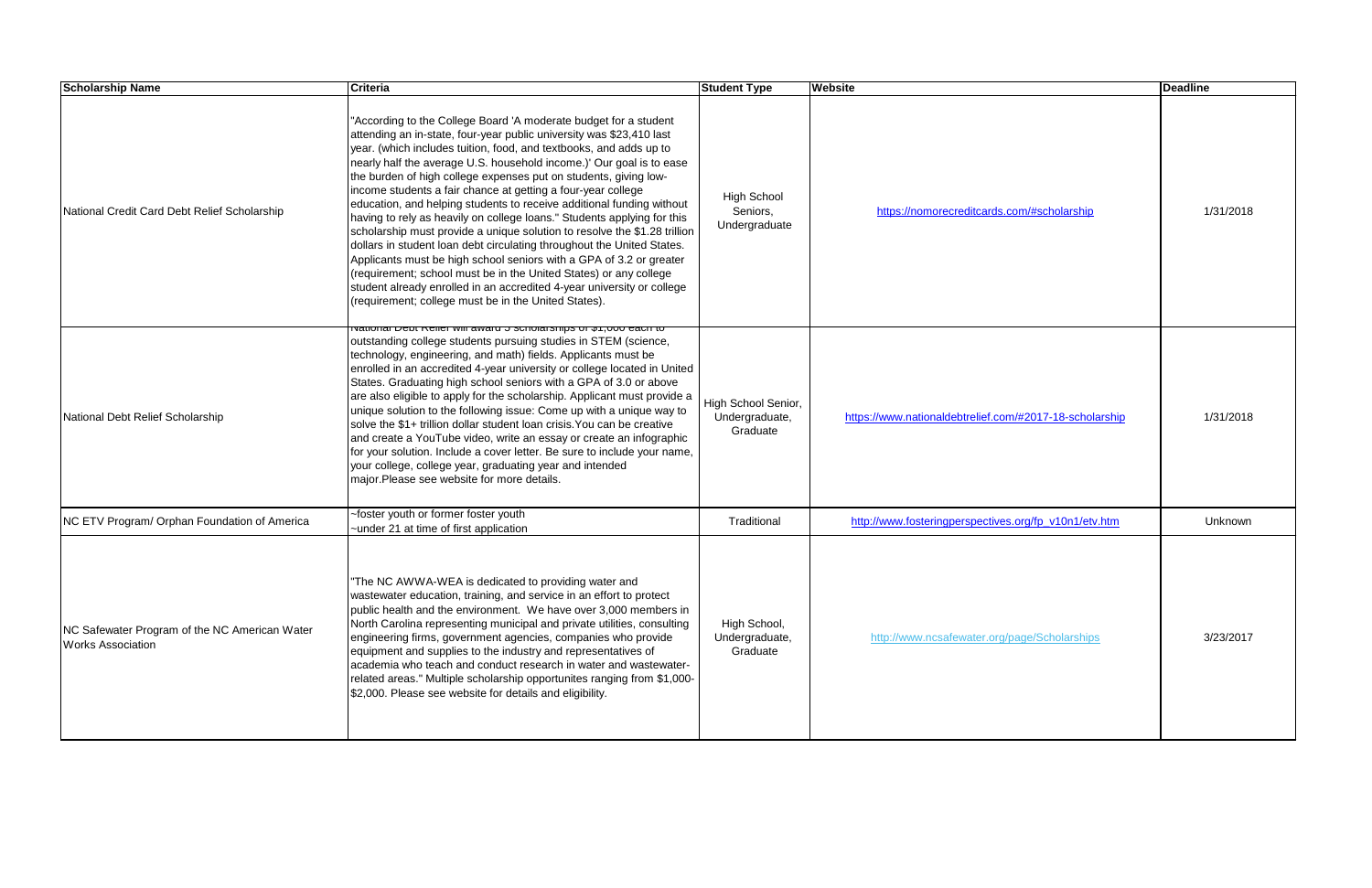| <b>Scholarship Name</b>                            | <b>Criteria</b>                                                                                                                                                                                                                                                                                                                                                                                                                                                                                                                                                                                                                                                                                                                                                                                                                                                                                                                                                                                                                                                                                                                                                                                                                                                                                                                                                                                                                                                                                                                                                                                 | <b>Student Type</b>           | Website                                                        | <b>Deadline</b>   |
|----------------------------------------------------|-------------------------------------------------------------------------------------------------------------------------------------------------------------------------------------------------------------------------------------------------------------------------------------------------------------------------------------------------------------------------------------------------------------------------------------------------------------------------------------------------------------------------------------------------------------------------------------------------------------------------------------------------------------------------------------------------------------------------------------------------------------------------------------------------------------------------------------------------------------------------------------------------------------------------------------------------------------------------------------------------------------------------------------------------------------------------------------------------------------------------------------------------------------------------------------------------------------------------------------------------------------------------------------------------------------------------------------------------------------------------------------------------------------------------------------------------------------------------------------------------------------------------------------------------------------------------------------------------|-------------------------------|----------------------------------------------------------------|-------------------|
| \$5,000 Nitro College Scholarship                  | "Nitro cares about providing you the resources you need to<br>successfully navigate financing college. That's why we're offering you<br>the opportunity to earn a \$5,000 scholarship from Nitro. We know<br>that college is a big step forward in achieving your goals and we want<br>to help you get there using all the tools Nitro has to offer. As an<br>added bonus, you have another chance to earn a \$1,000 scholarship<br>by recommending your friends after you apply. If your friend includes<br>your name in their application and wins, you also get a \$1,000<br>scholarship. There is no limit. Invite as many friends as you wish."<br>The Nitro Scholarship is open to all legal residents of the United<br>States and the District of Columbia who are applying to or enrolled in<br>an accredited college or university for the upcoming (2016-2017)<br>school year.                                                                                                                                                                                                                                                                                                                                                                                                                                                                                                                                                                                                                                                                                                        | Undergraduate                 | https://www.nitrocollege.com/nitro-scholarship-application     | 3/23/2018         |
| NYDN Rehabilitation & Physical Therapy Scholarship | "NYDNRehab is a leading comprehensive rehabilitation clinic in NYC<br>and a nationally recognized brand. We provide a wide range of<br>innovative rehabilitation services and treat different conditions. We<br>are proud to be the first clinic utilizing research technology for<br>treatment and functional diagnosis and our professionals have great<br>experience in sports medicine, neurorehab, orthopedics, back pain<br>treatment and pediatric rehabilitation. Our clinic posses the most<br>advanced rehabilitation technology available in outpatient setting. In<br>the future we are sure to become a new standard for the whole field<br>of physical therapy and rehabilitation as the combination of our<br>technology and methods is unparalleled. Here at NYDNRehab we<br>have decided to reward brilliant students by offering an academic<br>scholarship opportunity. A \$1500 scholarship will cover tuition<br>expenses of the successful individual." The scholarship is available<br>for current undergraduate or graduate students. All the applicants<br>(incoming, full-time and part-time) need to be currently enrolled in<br>order to apply. You should verify your enrollment emailing your<br>transcript to scholarship@nydnrehab.com (fill your name in the<br>subject line). Incoming students need to submit their acceptance<br>letter. Applicants should be interested in biomedical related research<br>(field of biomechanics and movement science). Any previous<br>scholarship or monetary prize record will not influence this<br>scholarship award. | Undergraduate,<br>Graduate    | https://nydnrehab.com/blog/scholarship-available-at-nydnrehab/ | Closed            |
| OklahomaLawyer Annual \$1,000 Scholarship          | Applicant must be a high school senior graduating in 2016, or college<br>student. Applicant must be a U.S. citizen living in the U.S. and<br>attending school in the U.S.                                                                                                                                                                                                                                                                                                                                                                                                                                                                                                                                                                                                                                                                                                                                                                                                                                                                                                                                                                                                                                                                                                                                                                                                                                                                                                                                                                                                                       | High School,<br>Undergraduate | http://www.oklahomalawyer.com/scholarship/                     | July 31, annually |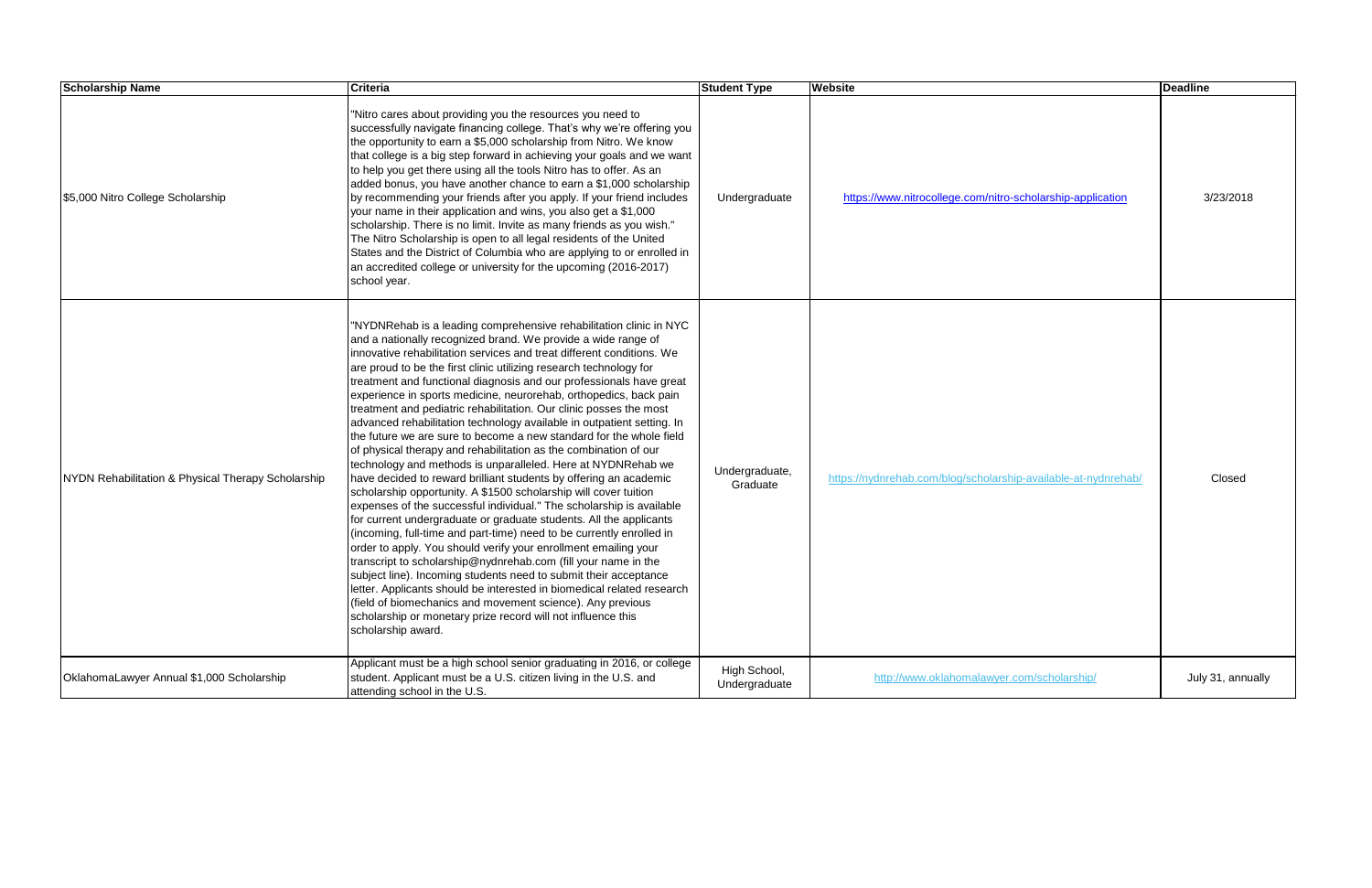| <b>Scholarship Name</b>                                      | <b>Criteria</b>                                                                                                                                                                                                                                                                                                                                                                                                                                                                                                                                                                                                                                                                                                                                                                                                                                                                                                                                                                                                                                                                                        | <b>Student Type</b>        | Website                                                                                                                      | Deadline                         |
|--------------------------------------------------------------|--------------------------------------------------------------------------------------------------------------------------------------------------------------------------------------------------------------------------------------------------------------------------------------------------------------------------------------------------------------------------------------------------------------------------------------------------------------------------------------------------------------------------------------------------------------------------------------------------------------------------------------------------------------------------------------------------------------------------------------------------------------------------------------------------------------------------------------------------------------------------------------------------------------------------------------------------------------------------------------------------------------------------------------------------------------------------------------------------------|----------------------------|------------------------------------------------------------------------------------------------------------------------------|----------------------------------|
| Online Resume Builders \$1,000 Annual College<br>Scholarship | "Our scholarship program is designed to help college students realize<br>the importance of building a strong resume. We hope that our<br>resources can help students understand best resume formatting<br>quidelines and even cover letter basics.<br>We are offering a \$1,000 scholarship to the student who can create<br>the best resume, each December the winner will be picked. This<br>scholarship is also open to students currently studying abroad or<br>planning on studying abroad within the next academic calender<br>year The staff at Online Resume Builders remembers the hardship<br>of being a student so we want to make this scholarship available to<br>as many students as possible! As such, we do not require any sort of<br>minimum GPA, and both domestic and international students may<br>apply." All applicants must be enrolled, or due to be enrolled, in full<br>time university education for the semester they are applying to<br>receive the scholarship fund. One application can be made per<br>student, per semester. Please see website for more information. | Undergraduate              | http://onlineresumebuilders.com/scholarship/                                                                                 | December 15, 2017<br>(Spring 18) |
| OZ Moving & Storage College Scholarship 2017                 | "Oz Moving & Storage knows that moving to college is tough; leaving<br>your family behind to live on your own is just one of the many<br>challenges that new students face. We also love to give back to the<br>community. That's why we want to make everything a little bit easier.<br>Oz will award one (1) talented student a \$1,000 scholarship this<br>year." Please see website for more information.                                                                                                                                                                                                                                                                                                                                                                                                                                                                                                                                                                                                                                                                                          | Undergraduate              | https://www.ozmoving.com/Scholarship                                                                                         | Closed, expected to re-<br>open  |
| PayScale Scholarship                                         | Student must be enrolled in an associate, bachelor's or graduate<br>level program in a science, technology, engineering or math related<br>major. The applicant must have accepted an offer of admission or be<br>attending classes at an accredited college or university before the<br>award is granted. Employees of PayScale and members of their<br>immediate family (spouse, parent, child, sibling and their respective<br>spouses, regardless of where they reside) and persons living in the<br>same household, whether or not related, of such employees, are not<br>eligible to apply. Applicants must complete the official application,<br>which includes a 300- to 500-word essay on the selected topic and<br>agree to terms of the Official Scholarship Award Agreement on the<br>last section of the application.                                                                                                                                                                                                                                                                     | Undergraduate,<br>Graduate | http://www.payscale.com/education/scholarship?utm_source=buzzstr<br>eam&utm_medium=email&utm_campaign=scholarship%20outreach | 1/31/2018                        |
| PeriGems Scholarship                                         | "PeriGems is a diamond jewelry boutique started in 2009, had set up<br>a perfect example of a jewelry boutique which caters to all needs of<br>diamond jewelry. We are committed to ensuring the high quality of<br>the jewels by stringent monitoring of manufacturing process. Our goal<br>is having each client happy. PeriGems is offering an academic<br>scholarship to one creative student of any discipline a \$750<br>scholarship based on his or her jewelry design abilities. During the<br>hard economic times, we find it necessary to reward talent and fund<br>the dreams of academic excellence for one of you. This is in effort to<br>give back to the community."                                                                                                                                                                                                                                                                                                                                                                                                                   | Undergraduate              | https://www.perigems.com/blog/perigems-scholarship/                                                                          | 12/1/2017                        |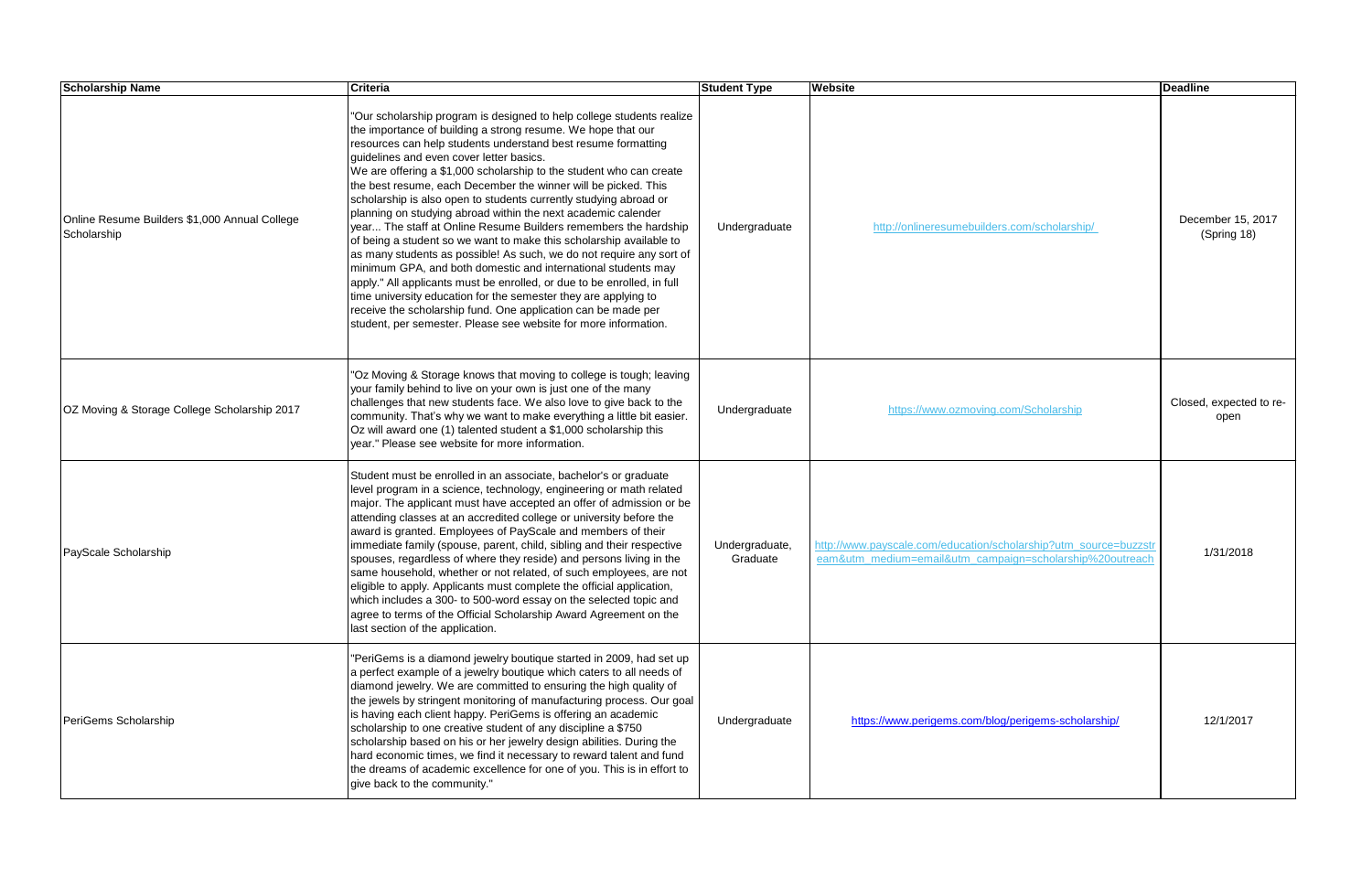| <b>Scholarship Name</b>                 | <b>Criteria</b>                                                                                                                                                                                                                                                                                                                                                                                                                                                                                                                                                                                                                                                                                                                                                                                                                                                | <b>Student Type</b>                  | <b>Website</b>                                         | <b>Deadline</b>                               |
|-----------------------------------------|----------------------------------------------------------------------------------------------------------------------------------------------------------------------------------------------------------------------------------------------------------------------------------------------------------------------------------------------------------------------------------------------------------------------------------------------------------------------------------------------------------------------------------------------------------------------------------------------------------------------------------------------------------------------------------------------------------------------------------------------------------------------------------------------------------------------------------------------------------------|--------------------------------------|--------------------------------------------------------|-----------------------------------------------|
| Phils Reviews 2017 Scholarship          | One (1) Scholarship for \$1000.00 is being offered for each calendar<br>year. Students are welcome to re-apply each year. Applicants must<br>be currently attending high school as a senior or attending a<br>community college, technical school or university. Applicants must be<br>in good academic standing with your current educational institution.<br>For applicants under 18, you must have permission from a parent or<br>legal guardian.                                                                                                                                                                                                                                                                                                                                                                                                           | High School Senior,<br>Undergraduate | http://www.philsreviews.com/scholarship/               | 12/31/2017                                    |
| PICKHVAC Scholarship                    | "PICKHVAC dedicates to provide its readers with heating and cooling<br>buying guide and maintenance tips that will help homeowners solve<br>most HVAC issues. Aspiring to spread awareness, we are opening<br>our annual PICKHVAC scholarship program to HVAC students who<br>share the same passion with us. If you think you have what it takes to<br>get the program, we highly encourage you to give it a try. Who<br>knows? It might be for you, after all." This scholarship welcomes<br>students from universities and colleges. If you are below 18 years old,<br>or if you're still in high school, make sure to get the consent of your<br>parents or legal guardians first before joining. Having a basic<br>knowledge of HVAC is a major plus factor as they will be choosing a<br>scholar who believes in the same vision and values as PICKHVAC. | Undergraduate                        | http://www.pickhvac.com/scholarship/                   | Closed                                        |
| A Place for Mom Senior Care Scholarship | Five \$1000 scholarships available to students enrolled in an<br>associate's, bachelor's, or graduate level program at an accredited<br>school in the fields of gerontology, medicine, nursing, social work,<br>sociology, psychology, physical or occupational therapy, speech<br>pathology or long-term care administration. The applicant must be<br>attending classes at the time of the April 15th deadline. See website<br>for essay topic and details.                                                                                                                                                                                                                                                                                                                                                                                                  | Undergraduate,<br>Graduate           | www.aplaceformom.com/scholarship.                      | Closed; may reopen with<br>$4/15/18$ deadline |
| Police Scanner Scholarship              | The Police Scanner Scholarship is \$500 scholarship awarded to one<br>candidate yearly given out since 2014 by Zip Scanners. Student must<br>be attending college or university in the fall or 2017 and be a good<br>person. "If you're interested please go to our Facebook page, like,<br>and create a post starting with 'POLICE SCANNER SCHOLARSHIP'<br>and list 3 reasons you should be chosen. That's it. You're busy, we're<br>busy - yes it is this easy. No min or max length, submit anything you'd<br>like in any way/shape/form possible (text, graphic, video, etc.). We'll<br>choose one winner. Pretty please do not contact our support staff<br>with questions about the scholarship."                                                                                                                                                        | Undergraduate                        | https://www.zipscanners.com/police-scanner-scholarship | Closed                                        |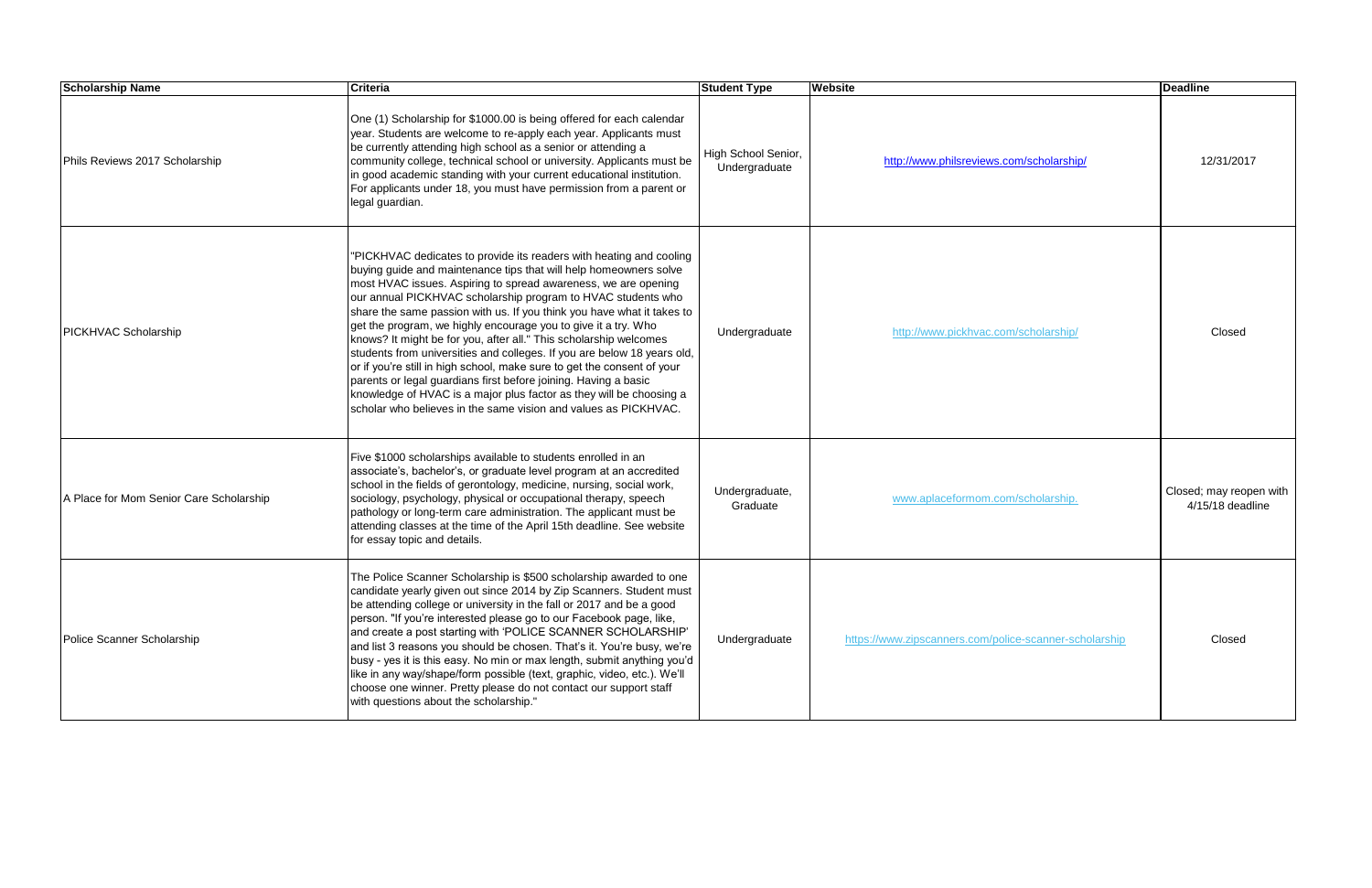| <b>Scholarship Name</b>                             | Criteria                                                                                                                                                                                                                                                                                                                                                                                                                                                                                                                                                                                                                                                                                                                                                                                                                                                                                                     | <b>Student Type</b>        | <b>Website</b>                                                                  | <b>Deadline</b> |
|-----------------------------------------------------|--------------------------------------------------------------------------------------------------------------------------------------------------------------------------------------------------------------------------------------------------------------------------------------------------------------------------------------------------------------------------------------------------------------------------------------------------------------------------------------------------------------------------------------------------------------------------------------------------------------------------------------------------------------------------------------------------------------------------------------------------------------------------------------------------------------------------------------------------------------------------------------------------------------|----------------------------|---------------------------------------------------------------------------------|-----------------|
| Quicken Loans Scholarship Essay Contest             | "Higher education can be expensive, so we want to help. With the<br>Quicken Loans Scholarship Essay Contest, we're giving away \$2,500<br>in cash to put toward tuition costs. You can enter by writing a blog<br>post for the Quicken Loans Zing Blog, which specializes in home,<br>money and lifestyle topics." Write a 700- to 1,200-word article on the<br>topic listed on website and submit it to<br>ZingScholarships@quickenloans.com.                                                                                                                                                                                                                                                                                                                                                                                                                                                               | Undergraduate              | https://www.quickenloans.com/blog/quicken-loans-scholarship-essay-<br>contest   | 11/30/2017      |
| Quit Smoking Community Scholarship                  | "Our goal at QuitSmokingCommunity is to help people understand<br>how smoking affects their lives and make a step towards raising<br>awareness of smoking-related diseases and benefits of quitting<br>smoking. It doesn't matter if you're a current or a former<br>smoker-share your vision to inspire more people quit smoking and<br>win money for college!" Applicants must be 18 years or older, a<br>student enrolled full-time in a U.S. institution for graduate or<br>undergraduate program. (U.S. territories are excluded), and<br>an American citizen or lawful permanent resident, currently living in<br>the United States. Please see website for more information.                                                                                                                                                                                                                          | Undergraduate,<br>Graduate | https://quitsmokingcommunity.org/scholarship/                                   | Closed          |
| Reservation Counter Spring 2016 General Scholarship | Students enrolled in a two year, four year, or a graduate program are<br>encouraged to apply. The General Scholarship is awarded each fall<br>and spring semester.                                                                                                                                                                                                                                                                                                                                                                                                                                                                                                                                                                                                                                                                                                                                           | Undergraduate,<br>Graduate | http://www.reservationcounter.com/scholarships/                                 | Closed          |
| Robinson & Henry Injury Law Scholarship             | "This scholarship is reserved for college students nationwide who<br>plan on attending a 4-year college/university or a 2-year accredited<br>community college in the Fall of 2017. The applicant or the<br>applicant's family must have been involved in a personal injury<br>accident. *Special consideration will be given to members of a family<br>that has recently been injured in a car accident." Are a citizen,<br>national or legal permanent resident of the United States. • Must have<br>a minimum 3.0 GPA. A current transcript MUST be submitted for<br>consideration. A 500-word minimum essay explaining you or your<br>family's personal injury accident & how it changed your everyday<br>outlook and possible future plans. Although not required, applicants<br>are encouraged to submit recommendation letters and/or resumes to<br>substantiate their application for consideration. | Undergraduate              | https://www.robinsonandhenry.com/denver-personal-injury-<br>lawyer/#scholarship | Closed          |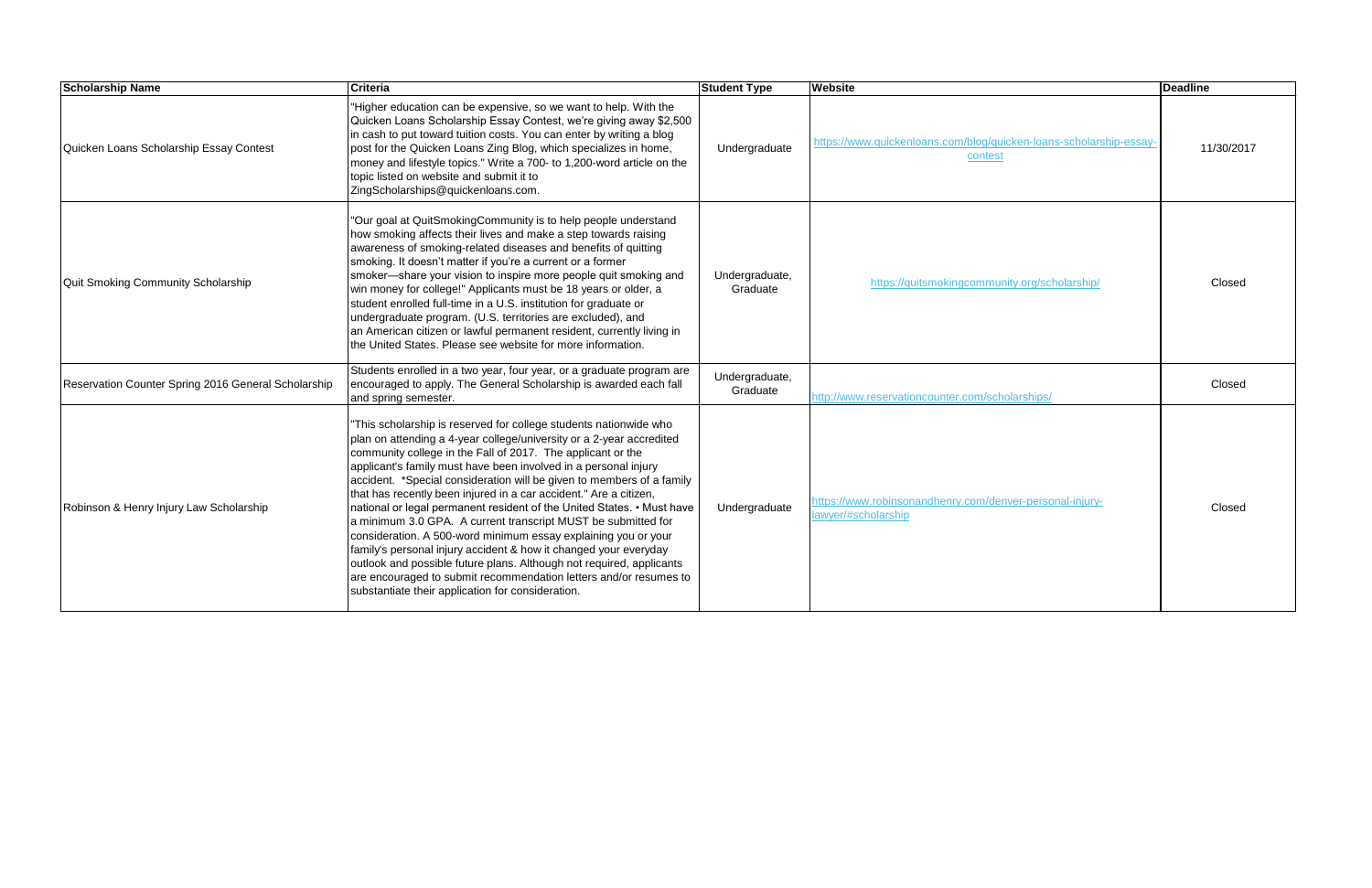| <b>Scholarship Name</b>                                     | <b>Criteria</b>                                                                                                                                                                                                                                                                                                                                                                                                                                                                                                                                                                                                                                                                                                                                                                                                                                                                                                                                                                                 | <b>Student Type</b>                  | <b>Website</b>                                                                            | <b>Deadline</b>      |
|-------------------------------------------------------------|-------------------------------------------------------------------------------------------------------------------------------------------------------------------------------------------------------------------------------------------------------------------------------------------------------------------------------------------------------------------------------------------------------------------------------------------------------------------------------------------------------------------------------------------------------------------------------------------------------------------------------------------------------------------------------------------------------------------------------------------------------------------------------------------------------------------------------------------------------------------------------------------------------------------------------------------------------------------------------------------------|--------------------------------------|-------------------------------------------------------------------------------------------|----------------------|
| Rocket Lawyer \$1,000 Legal Entrepreneurship<br>Scholarship | Applicants must create a business plan for an organization designed<br>to make an impact or solve a problem that's important to you-be it a<br>new app or facilitating social change, it's up to you. Applicants must<br>be a US citizen or permanent legal resident of the US. Applicants<br>must be a graduating high school senior, or a current undergraduate,<br>who will attend an accredited college full-time in Fall 2017. Please<br>see website for more information.                                                                                                                                                                                                                                                                                                                                                                                                                                                                                                                 | High School Senior,<br>Undergraduate | https://www.rocketlawyer.com/legal-entrepreneurship-scholarships.rl                       | Closed               |
| Rosenthal & Wadas, PLLC Criminal Defense<br>Scholarship     | "Rosenthal & Wadas, Attorneys in McKinney, Texas, are pleased to<br>offer the Rosenthal & Wadas Criminal Defense Scholarship. This<br>scholarship is open to all students heading to or who are currently<br>enrolled in Law School for the 2017 Spring Semester. The<br>Scholarship will be judged on merit and need. Academic<br>achievements as well as any leadership experiences will be taken in<br>to account. This will be a one-time award." Applicant must plan to<br>attend a United States Law School full time the spring semester of<br>2017. Must have a minimum G.P.A. of 3.0. A transcript must be<br>attached for application for consideration. Applicant must submit an<br>un-opened copy of official transcripts if selected as a finalist. This<br>scholarship is a one-time award worth \$1,000 to be awarded in Jan.<br>2017. Although not required, applicants are encouraged to submit<br>recommendation letters and/or resumes to substantiate their<br>application. | Undergraduate,<br>Graduate           | http://www.rosenthalwadas.com/resources/rosenthal-wadas-criminal-<br>defense-scholarship/ | Closed               |
| Rover College Scholarship                                   | Applicant must be a graduating high school senior or currently a<br>freshman, sophomore, or junior in college. If you're a graduating high<br>school senior, your GPA must be 3.0 or above. If you're in college,<br>your GPA must be 2.5 or above. Applicant must be a U.S. citizen.<br>Applicant can't be related to anyone on the Rover staff. In 400-500<br>words, answer "How has the domestication of dogs improved society<br>and benefited human happiness?"                                                                                                                                                                                                                                                                                                                                                                                                                                                                                                                            | High School Senior,<br>Undergraduate | https://www.rover.com/college-scholarship/                                                | Closed               |
| Rubincam Youth Award                                        | Available to students in grades 10 to 12 or between the ages of 16<br>and 18. To be considered, applicant must submit a single - line<br>genealogy in a biographical format for five generations. Submissions<br>should demonstrate understanding of various original and derivative<br>source records. It should apply critical analysis and intellectual skills<br>in compiling the family genealogy. Events should be placed in<br>historical and genealogical context.                                                                                                                                                                                                                                                                                                                                                                                                                                                                                                                      | <b>High School</b><br>Junio/Senior   | http://www.ngsgenealogy.org/cs/rubincam_youth_award/nomination_<br>orm                    | December 15 Annually |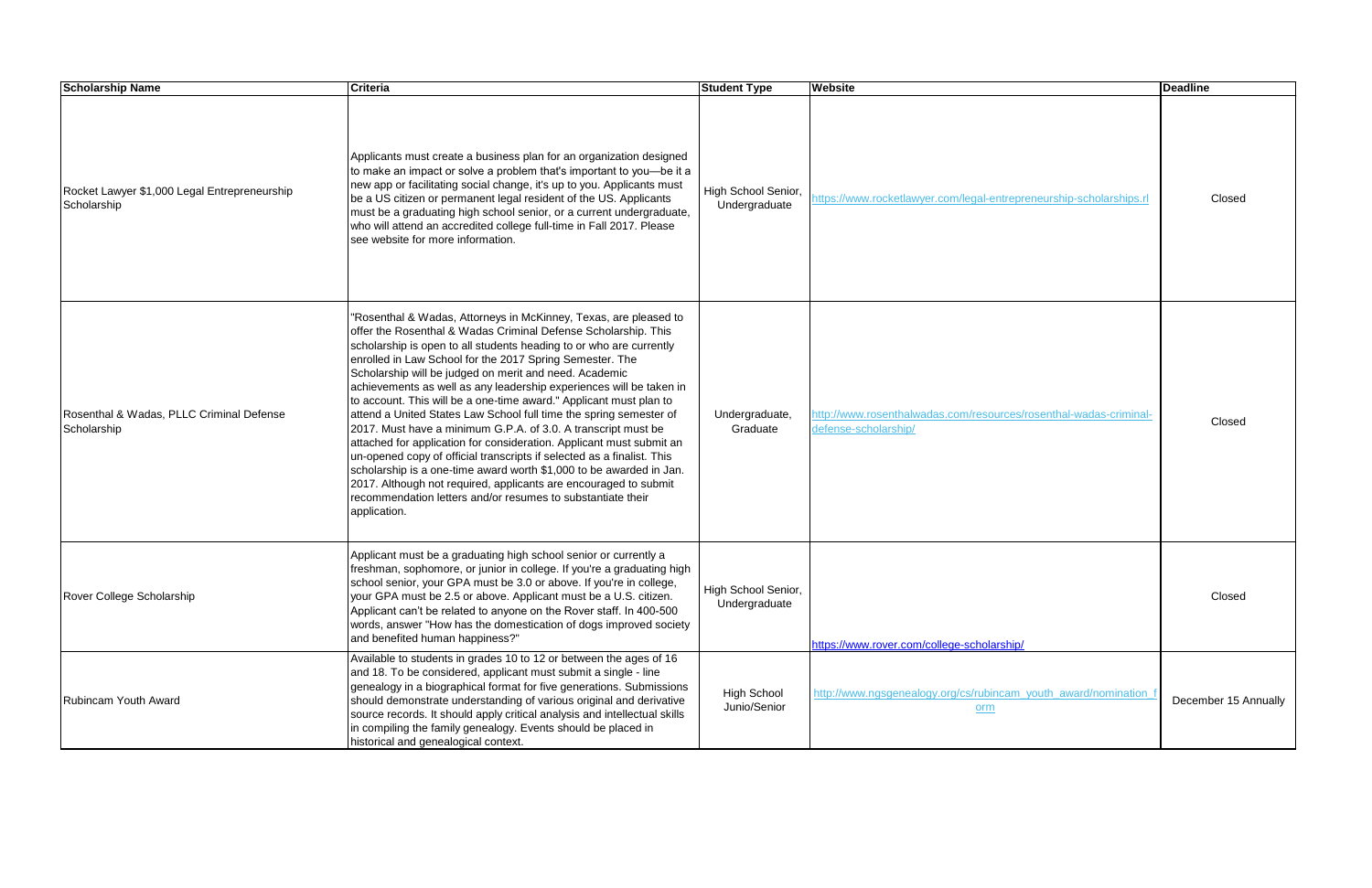| <b>Scholarship Name</b>                                                                                 | <b>Criteria</b>                                                                                                                                                                                                                                                                                                                                                                                                                                                                                                                                                                                                                                                                                                                                                                                                                                                                                                                                                                                                                                                                     | <b>Student Type</b>        | <b>Website</b>                                                                          | <b>Deadline</b>   |
|---------------------------------------------------------------------------------------------------------|-------------------------------------------------------------------------------------------------------------------------------------------------------------------------------------------------------------------------------------------------------------------------------------------------------------------------------------------------------------------------------------------------------------------------------------------------------------------------------------------------------------------------------------------------------------------------------------------------------------------------------------------------------------------------------------------------------------------------------------------------------------------------------------------------------------------------------------------------------------------------------------------------------------------------------------------------------------------------------------------------------------------------------------------------------------------------------------|----------------------------|-----------------------------------------------------------------------------------------|-------------------|
| Scholarship for Children of First Responders                                                            | "At Hill & Associates, P.C., we support the hard work put forth,<br>sacrifices made, and acts of selflessness displayed by first<br>responders on a daily basis. However, much of their dedication to<br>keeping our communities safe happens behind the scenes and can<br>go unnoticed. For this reason, we are proud to offer a \$1,500<br>scholarship for college-bound or current college students who are<br>children of first responders, as a way to show our support and sincere   High School Senior,<br>gratitude for their parents' services. To apply, applicants are asked to<br>write a 500+ word essay sharing their story by answering the prompt:<br>How has being a child of a first responder impacted your life for the<br>better (i.e. how has it influenced who you are, how you grew up, the<br>decisions you've made, etc.)?" Applicants must be US citizens and<br>have a parent with a proper first responder certification. Please see<br>website for more information.                                                                                  | Undergraduate              | http://www.hilljustice.com/scholarship/                                                 | Closed            |
| Scholarship for the Promotion of Animal Welfare and<br><b>Protect Wildlife</b>                          | "Best1x works with one mission - promotion of better treatment of<br>animals by their owners, such as, that of kitten by cat owner. Our aim<br>is to educate and encourage people to take better care of their pets<br>and provide a better life to every animalBest1x in its commitment<br>towards the cause proudly announces the Best1x Scholarship for the<br>Promotion of Animal Welfare and Protect Wildlife We understand<br>that animal lovers can belong to any section of the society and is not<br>bound by any restriction whatsoever. This is why we have kept the<br>scholarship open to every student from any field of study. There is no<br>age bar or any other form of restriction imposed, as long as the<br>applicant is, or will be at the time of receiving the scholarship, a<br>student of higher secondary US institute." UK, CA, AU, EU, U.S.<br>citizen or permanent UK, CA, AU, EU, U.S. resident. Currently<br>enrolled in an undergraduate or graduate program in the UK, CA, AU,<br>EU, U.S.A. (or will be by the time the scholarship is awarded). | Undergraduate              | https://best1x.com/best1x-scholarship/                                                  | 9/1/2018          |
| The Science, Mathematics, And Research for<br>Transformation (SMART) Scholarship for Service<br>Program | Applicant must be a U.S. citizen at time of application, be 18 years or<br>older as of August 1 of the enrolling years. Applicant must be able to<br>participate in summer internships at DoD laboratories, willing to<br>accept post-graduate employment with the DoD. Student must be in<br>good standing with a minimum cumulative GPA of 3.0 on a 4.0 scare<br>and be pursuing their degree in one of the disciples listed on the<br>About SMART page. See website for further requirements.                                                                                                                                                                                                                                                                                                                                                                                                                                                                                                                                                                                    | Undergraduate,<br>Graduate | http://smart.asee.org/about/eligibility/approved_universities_and_durat<br>ion_of_award | December Annually |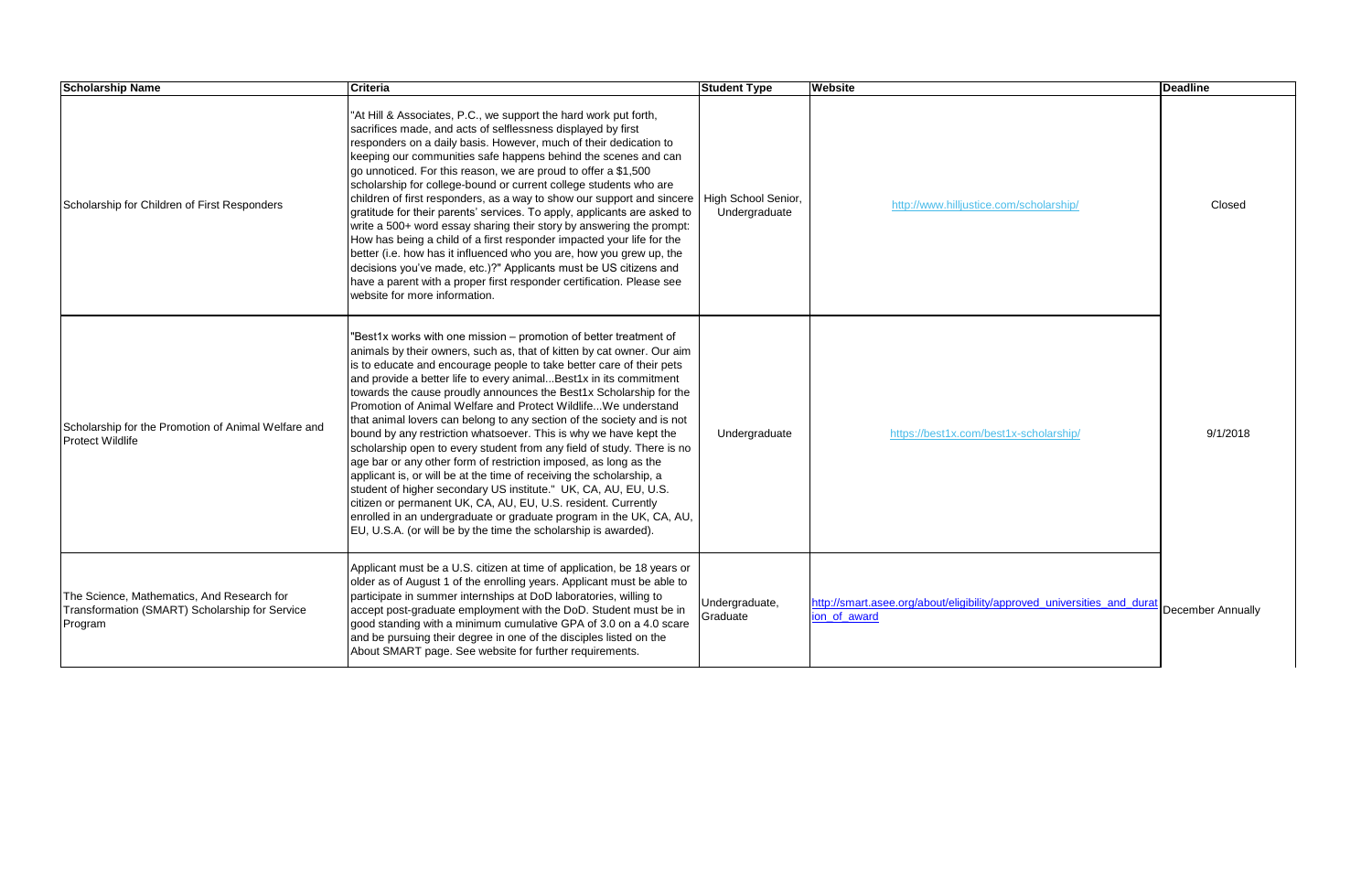| <b>Scholarship Name</b>                            | <b>Criteria</b>                                                                                                                                                                                                                                                                                                                                                                                                                                                                                                                                                                                                                                                                                                                                                                                             | <b>Student Type</b>                  | Website                                                             | <b>Deadline</b>    |
|----------------------------------------------------|-------------------------------------------------------------------------------------------------------------------------------------------------------------------------------------------------------------------------------------------------------------------------------------------------------------------------------------------------------------------------------------------------------------------------------------------------------------------------------------------------------------------------------------------------------------------------------------------------------------------------------------------------------------------------------------------------------------------------------------------------------------------------------------------------------------|--------------------------------------|---------------------------------------------------------------------|--------------------|
| The Scott Alan Turner Personal Finance Scholarship | The Scott Alan Turner Personal Finance Scholarship program is<br>designed to help provide personal finance education to students and<br>to develop a deeper knowledge and appreciation of good money<br>management. The personal finance scholarship provides two, one-<br>year non-renewable scholarships to help students achieve<br>academically. Applicants must be graduating high school seniors or<br>undergraduate college students who are in good standing, be<br>between the ages of 16 and 25 years old, and planning to enroll or<br>currently enrolled in a two- or four-year college or vocational school<br>on a part-time or full-time basis. Applicants must be a United States<br>citizen or legal resident. Applicants must have a minimum grade point<br>average of 3.0 on a 4.0 scale | High School Senior,<br>Undergraduate | https://scottalanturner.com/personal-finance-scholarship/           | 7/1/2018           |
| Scott Yancey National Scholarship Essay Contest    | Applicants must be US Citizens currently enrolled in an accredited<br>American university or college. Applicants must write a 300-word<br>essay on how entrepreneurship changed in America.                                                                                                                                                                                                                                                                                                                                                                                                                                                                                                                                                                                                                 | Undergraduate                        | http://scottyancey.com/scholarship/                                 | 6/1/2018           |
| <b>SCW DREAMers Scholarship</b>                    | The Arizona Law Offices of Snow, Carpio & Weekley are pleased to<br>offer the S.C.W. DREAMers Scholarship. The Scholarship is open<br>nationwide to those who will be attending college fall semester of<br>2017. Applicants must be an High School Senior or undergraduate<br>United States DREAMer. Immigrants who meet certain criteria as<br>listed below are referred to as DREAMers as they fill the<br>requirements of the Development, Relief, and Education for Alien<br>Minors (DREAM) Act. This scholarship is judged & awarded primarily<br>on merit & need. See website for more details.                                                                                                                                                                                                      | High School Senior,<br>Undergraduate | http://workinjuryaz.com/tucson-social-security-disability-attorneys | Closed             |
| The Sleeklens Academic Scholarship Program         | Students must write a 1,000-1,600-word essay on a given topic. To<br>qualify for the scholarship, you must be an Undergraduate, a<br>Graduate, or a High School senior with a legitimate acceptance letter<br>from an accredited University or College. Applicants must be able to<br>provide proof of enrollment provided by their college/university.                                                                                                                                                                                                                                                                                                                                                                                                                                                     | Undergraduate,<br>Graduate           | http://sleeklens.com/the-sleeklens-academic-scholarship/            | Closed             |
| Sleeping Angels Co. Scholarship                    | Applicant must be currently enrolled as a high school senior or<br>college/university within the United States and must have a<br>cumulative GPA of at least 3.0 (or the equivalent). Applicant must be<br>an American citizen, permanent, resident, or hold a valid student visa.<br>Applicant must have designed an innovative project that makes a<br>difference in the lives of others (this could be a website, series of<br>blogs, an app, fundraising event, etc.). Applicant must submit<br>application and essay.                                                                                                                                                                                                                                                                                  | Undergraduate                        | http://sleepingangelsco.com/scholarship/                            | 20th of each month |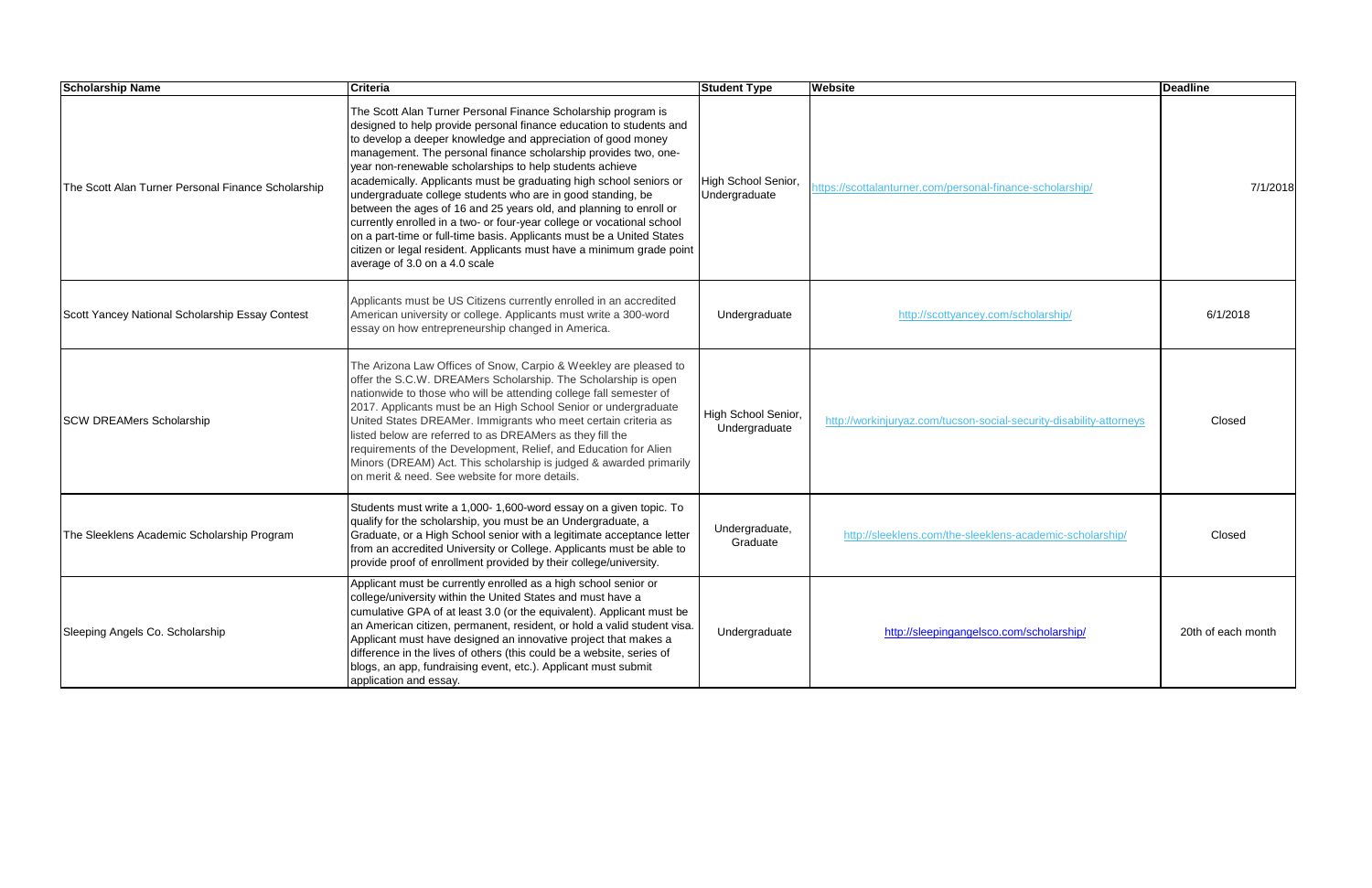| <b>Scholarship Name</b>                       | <b>Criteria</b>                                                                                                                                                                                                                                                                                                                                                                                                                                                                                                                                                                                                                                                                                                                                                                                                                                                                                                                                                                                                                                              | <b>Student Type</b>        | <b>Website</b>                            | <b>Deadline</b> |
|-----------------------------------------------|--------------------------------------------------------------------------------------------------------------------------------------------------------------------------------------------------------------------------------------------------------------------------------------------------------------------------------------------------------------------------------------------------------------------------------------------------------------------------------------------------------------------------------------------------------------------------------------------------------------------------------------------------------------------------------------------------------------------------------------------------------------------------------------------------------------------------------------------------------------------------------------------------------------------------------------------------------------------------------------------------------------------------------------------------------------|----------------------------|-------------------------------------------|-----------------|
| Sleeping Organic's Sustainability Scholarship | "A \$1,200 prize, awarded semi-annually! As big believers in<br>promoting sustainable products, services, and other initiatives that<br>make the world a more eco-friendly place, we're proud to announce<br>our first semi-annual sustainability scholarship! The scholarship will<br>be awarded each semester to a college student who is committed to<br>challenging the status-quo of what "sustainability" means in the<br>industry they're studying to enter." Applicants must be a United States<br>Citizen, an incoming or current college student entering their<br>freshman, sophomore, junior, or senior year and have a minimum<br>cumulative GPA 2.5                                                                                                                                                                                                                                                                                                                                                                                            | Undergraduate              | https://sleepingorganic.com/scholarship/  | Closed          |
| The Slickdeals Student Scholarship Program    | "To further support our tradition and mission of helping students<br>save, we are offering four scholarships for the fall 2017<br>quarter/semester (or equivalent term). Each scholarship award is a<br>value of up to \$2,500 for use in connection with tuition, fees, books,<br>supplies and equipment required by each winner's university. If you're<br>a deal-savvy student currently attending an undergraduate or<br>graduate program at a college or university, or if you will be attending<br>in the fall of 2017, you should apply for the Slickdeals Saves U!<br>Scholarship Program." Applicants must be a U.S. citizen or otherwise<br>legally residing in one (1) of the 50 United States or the D.C., at least<br>17 years of age and<br>currently accepted to an accredited university for a full-time<br>undergraduate or graduate program in the United States for the fall<br>2017 semester/quarter, or single equivalent term (during the period<br>from August 1, 2017 - January 1, 2018). Applicants must have a<br>minimum 3.0 GPA. | Undergraduate,<br>Graduate | https://slickdeals.net/scholarships/      | 10/15/2017      |
| Star Spangled Flags Scholarship Program       | "Star Spangled Flags wants to support the youth in America who<br>have a love and appreciation for our Country and for the principles on<br>which it was founded. We are putting together a special scholarship<br>contest to help inspire creativity and self-development. The contest<br>requires you to create a short 2-5 minute video of yourself sharing<br>what you believe are the most significant principles put in place by<br>our Founding Fathers, that have had the most positive impacts on our<br>Country, then and now. You may use any props, animation, etc., just<br>be creative and have fun! The winner of this scholarship will receive<br>\$1,000 to put toward their higher education." Applicants must be<br>citizens of the United States as well as currently enrolled in college or<br>high school (private, public, or home schooled).                                                                                                                                                                                         | High School, College       | http://starspangledflags.com/scholarship/ | 8/28/2018       |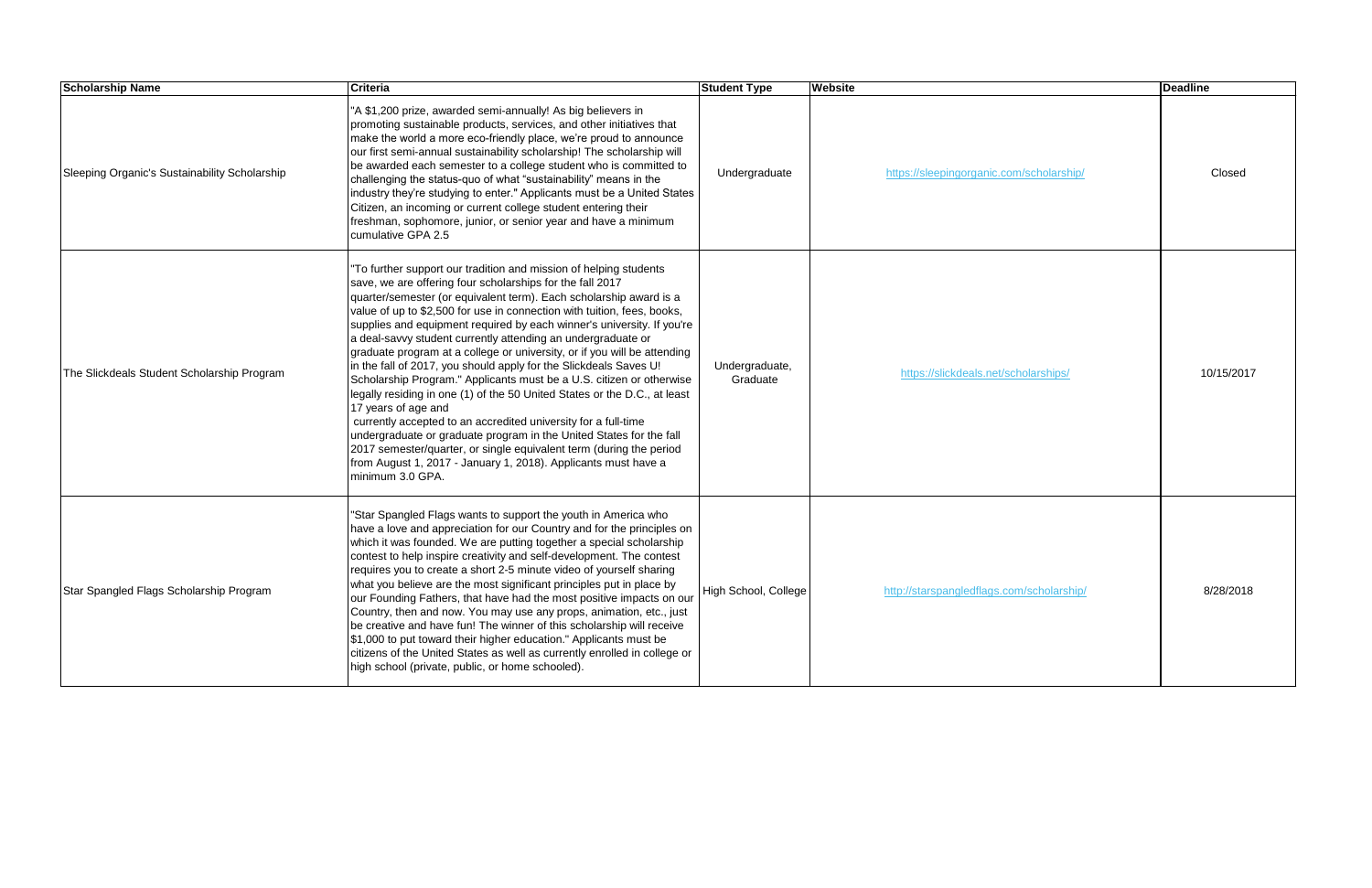| <b>Scholarship Name</b>                           | <b>Criteria</b>                                                                                                                                                                                                                                                                                                                                                                                                                                                                                                                                                                                                                                                                                                                                                                                                                                                                                                                                                                                                                                                                                                                                                                                                                                                                                     | Student Type                               | <b>Website</b>                                                                      | <b>Deadline</b>                          |
|---------------------------------------------------|-----------------------------------------------------------------------------------------------------------------------------------------------------------------------------------------------------------------------------------------------------------------------------------------------------------------------------------------------------------------------------------------------------------------------------------------------------------------------------------------------------------------------------------------------------------------------------------------------------------------------------------------------------------------------------------------------------------------------------------------------------------------------------------------------------------------------------------------------------------------------------------------------------------------------------------------------------------------------------------------------------------------------------------------------------------------------------------------------------------------------------------------------------------------------------------------------------------------------------------------------------------------------------------------------------|--------------------------------------------|-------------------------------------------------------------------------------------|------------------------------------------|
| SunTrust "Off to College" Scholarship Sweepstakes | Applicants must be attending a 2 or 4 year public or private<br>college/university. Entrants must be a U.S. Citizen or U.S. Permanent<br>Resident, at least 13 years of age and have a permanent residence in<br>one of the following states: Alabama, Arkansas, Florida, Georgia,<br>Maryland, Mississippi, North Carolina, South Carolina, Tennessee,<br>Virginia, West Virginia, or the District of Columbia (DC). One entry<br>per sweepstakes drawing, but students can register during each<br>sweepstakes drawing period.                                                                                                                                                                                                                                                                                                                                                                                                                                                                                                                                                                                                                                                                                                                                                                    | High school senior,<br>undergraduate       | https://www.suntrusteducation.com/scholarshipsweepstakes/index.ht<br>ml             | Biweekly Oct. 30, 2017 -<br>May 14, 2018 |
| 1st SYMPTOMA Better Diagnosis Scholarship         | "SYMPTOMA is a search engine for diseases. We want to save lives<br>- up to 1.5 million people / year to be exact. Now SYMPTOMA<br>awards its first scholarship to students. Both founders of<br>SYMPTOMA, Thomas Lutz and Jama Nateqi, have had to work hard<br>themselves while studying to finance the costs (more than \$100,000<br>in total). While studying, they founded SYMPTOMA. This scholarship<br>aids hard-working students to make life a bit easier, and deservedly<br>so. SYMPTOMA is awarding up to \$3,000 / year: \$500 per year and<br>person (max. 6 persons) – internationally." Applicants must be<br>currently studying actively. Applicants must be working while studying<br>to finance it.                                                                                                                                                                                                                                                                                                                                                                                                                                                                                                                                                                               | Undergraduate                              | https://www.symptoma.com/en/scholarship                                             | January 31 Annually                      |
| Taco Bell Foundation's Live Mas Scholarship       | "The Live Mas Scholarship Program, open to the innovators,<br>creators, and dreamers is sponsored by The Taco Bell Foundation.<br>That's right. The Live Mas Scholarship is not based on your grades or<br>how well you play sports. No essays, no test scores, no right or wrong<br>answers. They are looking for the next generation of innovators,<br>creators and dreamers - whose post-high school education we will<br>help fund. Create and submit a video (2 minutes or less in length)<br>that tells us the story of your life's passion. The Taco Bell Foundation<br>will award \$1 million to 100 young adults in 2017. The Taco Bell<br>Foundation, a non-profit foundation was founded in 1992, with a<br>focus to ignite the potential within teens and help them discover their<br>passions." Applicants must be a legal resident of the 50 United States<br>and the District of Columbia, between 16 and 24 years of ag, located<br>in the United States or D.C. and on track to apply for accredited post-<br>high school/post-secondary educational programs (including<br>accredited two-and-four-year colleges, universities, vocational-<br>technical and trade schools) pending receipt of a high-school diploma<br>or G.E.D equivalent. Please see website for more details. | Undergraduate                              | https://www.livemasscholarship.com/#home                                            | Closed, expected to re-<br>open          |
| Technology Addiction Awareness Scholarship        | Applicant must be currently enrolled in high school/college/graduate<br>of any level. Home schooled students are also eligible. No age limit.<br>Applicant must be a U.S. citizen or legal resident. Applicant must<br>complete online application and respond to the personal prompt,<br>"Instead of spending time with technology, I'd rather"                                                                                                                                                                                                                                                                                                                                                                                                                                                                                                                                                                                                                                                                                                                                                                                                                                                                                                                                                    | High School,<br>Undergraduate,<br>Graduate | http://www.digitalresponsibility.org/technology-addiction-awareness-<br>scholarship | 1/30/2018                                |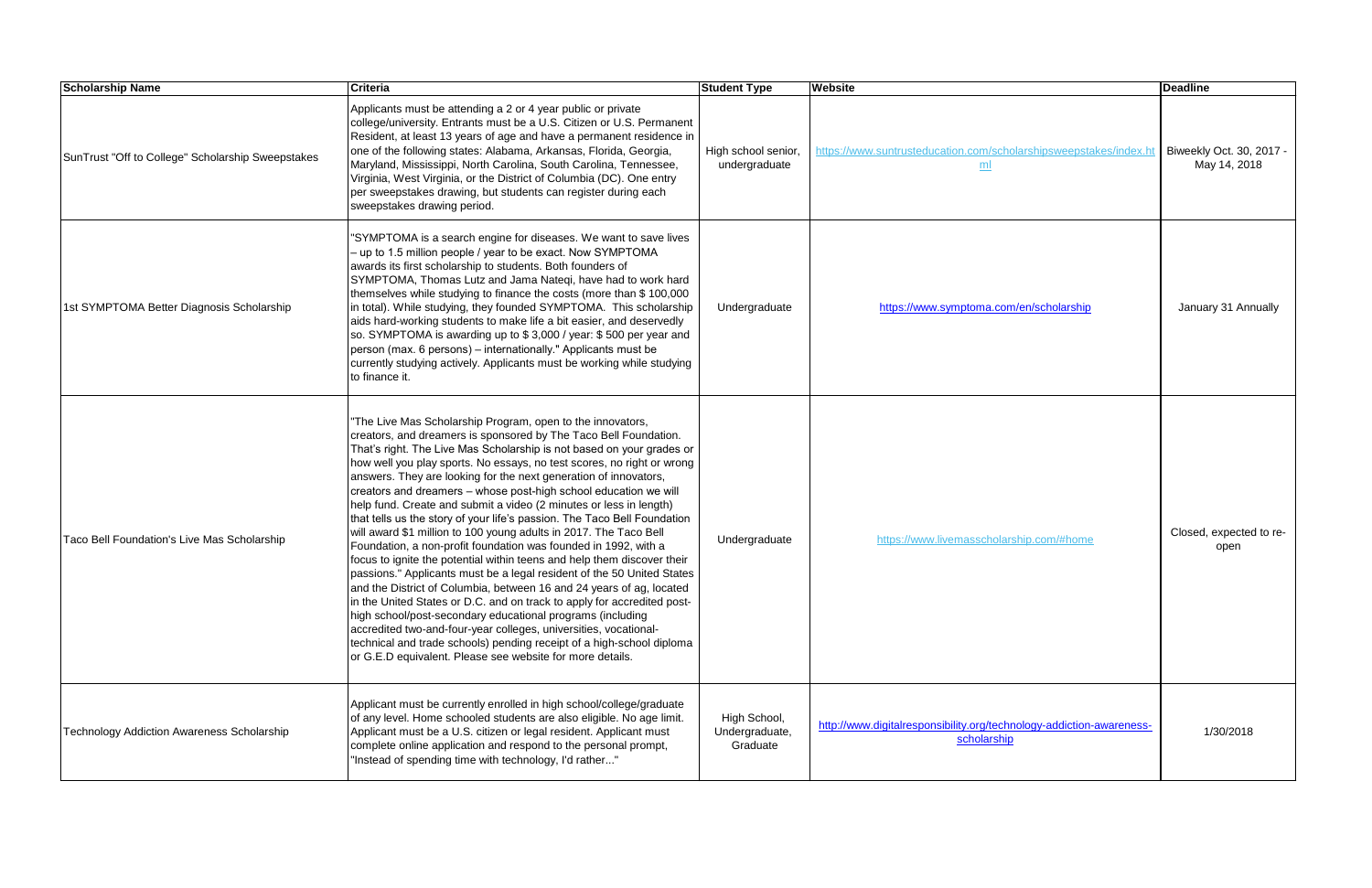| <b>Scholarship Name</b>                  | <b>Criteria</b>                                                                                                                                                                                                                                                                                                                                                                                                                                                                                                                                                                                                             | <b>Student Type</b>               | Website                                                                                                               | <b>Deadline</b>                                                                                                           |
|------------------------------------------|-----------------------------------------------------------------------------------------------------------------------------------------------------------------------------------------------------------------------------------------------------------------------------------------------------------------------------------------------------------------------------------------------------------------------------------------------------------------------------------------------------------------------------------------------------------------------------------------------------------------------------|-----------------------------------|-----------------------------------------------------------------------------------------------------------------------|---------------------------------------------------------------------------------------------------------------------------|
| Thomas L. Dickinson Scholarship          | Applicant must submit video in essay video contest. The video essay<br>should respond to the following question:<br>Is getting a law degree still a good investment?<br>Applicants are expected to conduct research on the benefits and<br>disadvantages of getting a law degree.<br>Must be currently enrolled in an accredited college in the US or are<br>planning to matriculate in the fall of 2016. Must be in good academic<br>standing if currently enrolled in college or high school<br>If an applicant is under 18, the permission of a parent or guardian                                                       | Undergraduate                     | http://www.dicksonlegal.com/scholarship                                                                               | 5/15/2018                                                                                                                 |
| TicketHelp Safe Driver Scholarship       | Open to all United States citizens who have had a driver's license for<br>at least 1 year. In addition, you must: have been accepted into an<br>accredited college or university, have a minimum 2.8 GPA, have no<br>tickets or incidents on your traffic record for the past 3 years.<br>Applicant must also submit a 500- to 1,000-word essay on ONE of<br>the topics listed. See website for details.                                                                                                                                                                                                                    | Undergraduate                     | https://www.tickethelp.com/safe-driver-scholarship/                                                                   | June 5 and December 5<br>annually                                                                                         |
| Toolverses \$1,000 Marketing Scholarship | Students interested in participating in the Toolversed Scholarship<br>Program will need to submit an article about a product that they have<br>had experience using. This article should be thorough and reflect<br>first-hand knowledge of the product's features, advantages,<br>disadvantages and other helpful information. Required word count is<br>700-1,000 words. Please see website for more information.                                                                                                                                                                                                         | Undergraduate                     | http://www.toolversed.com/scholarship/                                                                                | December 31 Annually                                                                                                      |
| Travel Is Education Scholarship          | Open to U.S. students in grades 6 through 12. Applicant must submit<br>two-dimensional artwork, photos or a writing (maximum one page) on<br>something related to the idea of "travel". Sample topics are available<br>on the Web site provided. Applicant must be traveling on an ACIS<br>tour between October 15th, 2015, and October 14, 2016, in order to<br>qualify for this award.                                                                                                                                                                                                                                    | <b>High School</b>                | http://www.acis.com/students/scholarships                                                                             | 1/31/2018                                                                                                                 |
| The Tree Center Quarterly Scholarship    | Must currently be enrolled as a high school or college/university<br>student within the United States. Must have a cumulative GPA of at<br>least 3.0 (or the equivalent). Must be an American citizen, permanent<br>resident, or hold a valid student visa. Must have designed an<br>innovative project that makes a difference in the lives of others (This<br>could be a website, series of blogs, an app, fundraising event, etc.)<br>Must submit an essay describing the goal of the particular project and<br>provide supporting documentation. The essay, idea, or creation must<br>be the applicant's original work. | Undergraduate                     | http://thetreecenter.us10.list-<br>manage2.com/track/click?u=7ec9f3f8379107bd4aef25da7&id=2e7bb<br>dd885&e=93a2fffc29 | the 20th of last month of<br>each quarter (Q1: March<br>20th, Q2: June 20th, Q3:<br>September 20th, Q4:<br>December 20th) |
| Triangle Community Foundation            | MULTIPLE SCHOLARSHIPS AVAILABLE FOR Residents of Forsyth<br>County with financial need                                                                                                                                                                                                                                                                                                                                                                                                                                                                                                                                      | Graduate, Teacher,<br>Traditional | http://trianglecf.org/nonprofits/grants/                                                                              | Varies on the scholarship                                                                                                 |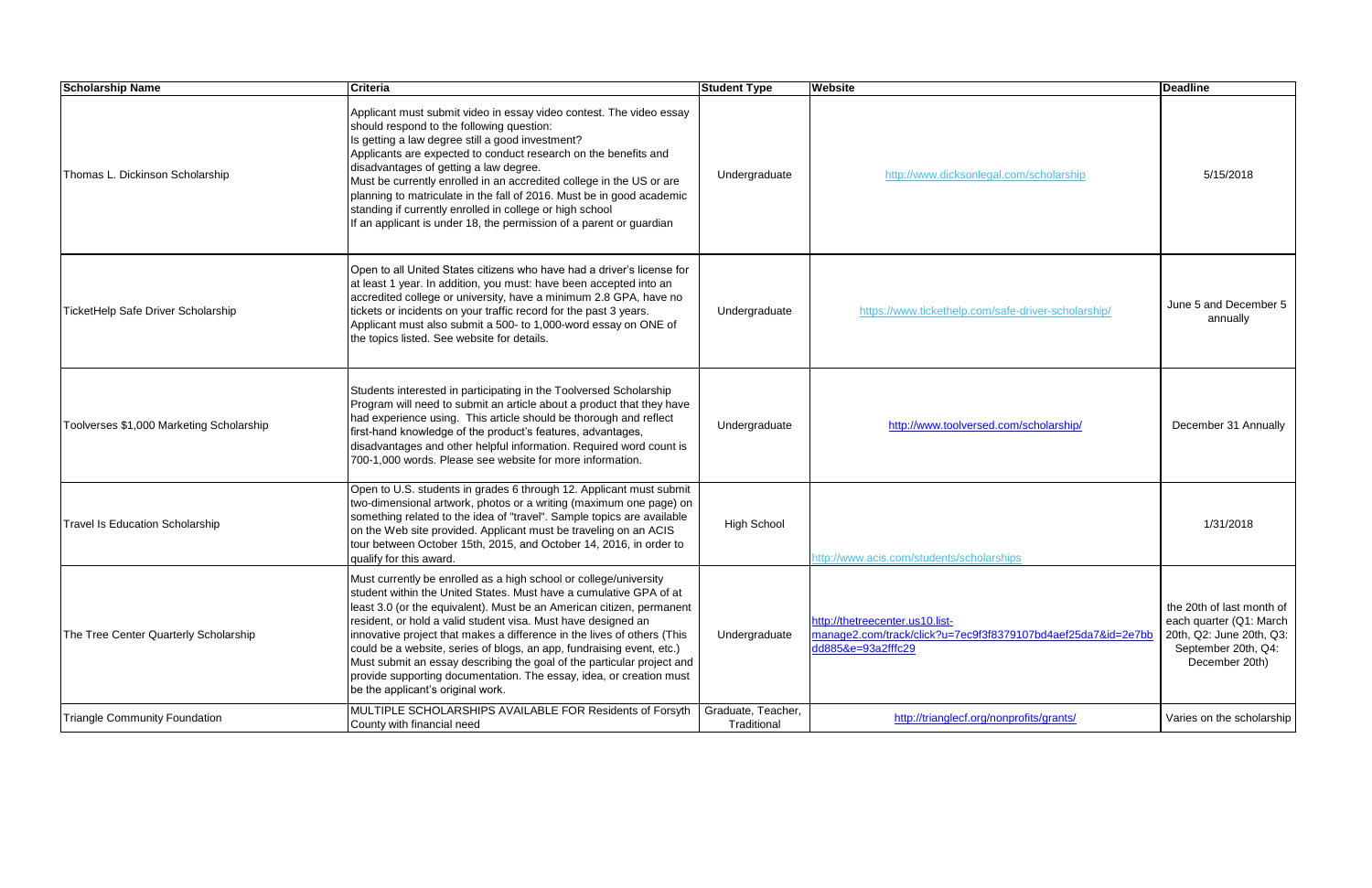| <b>Scholarship Name</b>                | <b>Criteria</b>                                                                                                                                                                                                                                                                                                                                                                                                                                                                                                                                                                                                                                                                                                                                                                                                                                                                                                                                                                                                                                                                                                                                                                                                                                                                                                                  | <b>Student Type</b>                               | <b>Website</b>                                                  | <b>Deadline</b>                       |
|----------------------------------------|----------------------------------------------------------------------------------------------------------------------------------------------------------------------------------------------------------------------------------------------------------------------------------------------------------------------------------------------------------------------------------------------------------------------------------------------------------------------------------------------------------------------------------------------------------------------------------------------------------------------------------------------------------------------------------------------------------------------------------------------------------------------------------------------------------------------------------------------------------------------------------------------------------------------------------------------------------------------------------------------------------------------------------------------------------------------------------------------------------------------------------------------------------------------------------------------------------------------------------------------------------------------------------------------------------------------------------|---------------------------------------------------|-----------------------------------------------------------------|---------------------------------------|
| UKIES Innovative Women's Scholarship   | "UKIES is proud to announce a \$2,000 Innovative Women's<br>Scholarship. Entrepreneur and technology pundit Vivek Wadhwa<br>once said, "A key ingredient in innovation is the ability to challenge<br>authority and break rules." At UKIES, we strive to go against the grain<br>of traditional footwear by making shoes that are both comfortable and<br>stylish for women. However, we know that so many women are<br>discouraged from pursuing their dreams of being inventors and<br>innovators in favor of a more "conventional career." We want to<br>encourage all innovators who are on their way to college to continue<br>shaking up the world with their brilliant new ideas. Our goal is to help<br>ease the financial burden of college for women innovators so they<br>can continue their mission of seeing the world in new ways and, in<br>turn, making life easier for those around them." Applicants must have<br>solved common problems in their lives or the lives of others through<br>innovative methods, and/or have a mindset and lifestyle centered<br>around innovation. Applicants must be a Sophomore, Junior, or<br>Senior in an accredited college or university and have a 3.0 GPA or<br>higher, and must<br>submit an essay regarding one of the topics listed (see website for<br>topics list). | Undergraduate<br>(Sophomore, Junior<br>or Senior) | https://www.ukies.com/pages/ukies-innovative-womens-scholarship | 8/31/2018                             |
| USAttorneys.com National Essay Contest | "With the ever increasing costs of college tuition we understand that<br>the "American Dream" is getting harder to obtain. Many students<br>leave school buried in student loan debt, taking them years to climb<br>out. As former law students ourselves we know just how much time,<br>dedication and money it takes to become a practicing lawyer. We<br>understand and would like to help. USAttorneys.com is pleased to<br>announce that we will be holding an "USAttorneys.com Scholarship<br>Essay Contest". The essay winner selected will receive a \$1,500.00<br>scholarship." Applicants must be US citizens, planning to go to an<br>accredited American university or college, or are currently enrolled.                                                                                                                                                                                                                                                                                                                                                                                                                                                                                                                                                                                                           | High School Senior,<br>Undergraduate              | https://usattorneys.com/divorce/scholarship-program/            | June 1 & January 15th (bi-<br>annual) |
| U.S. Self Storage College Scholarship  | "USSelfStorage.com understands that college can be very expensive<br>and paying for it sometimes is a big challenge. USSelfStorage.com is<br>offering a \$1,000.00 scholarship to a new student every Fall and<br>Spring semester. We want to help as many students as we can, that<br>is why this is an ongoing scholarship offer." Applicants must be a US<br>Citizen or Permanent Resident, be at least 18 years old, enrolled as a<br>student at an accredited college or university in the United States<br>(students may be enrolled in undergraduate, graduate, technical, or<br>vocational programs.). One entry per applicant. Scholarship Prize<br>Recipient must submit proof of enrollment within ten (10) business<br>days of notification of winning the scholarship.                                                                                                                                                                                                                                                                                                                                                                                                                                                                                                                                              | Undergraduate                                     | https://usselfstorage.com/scholarship                           | Closed                                |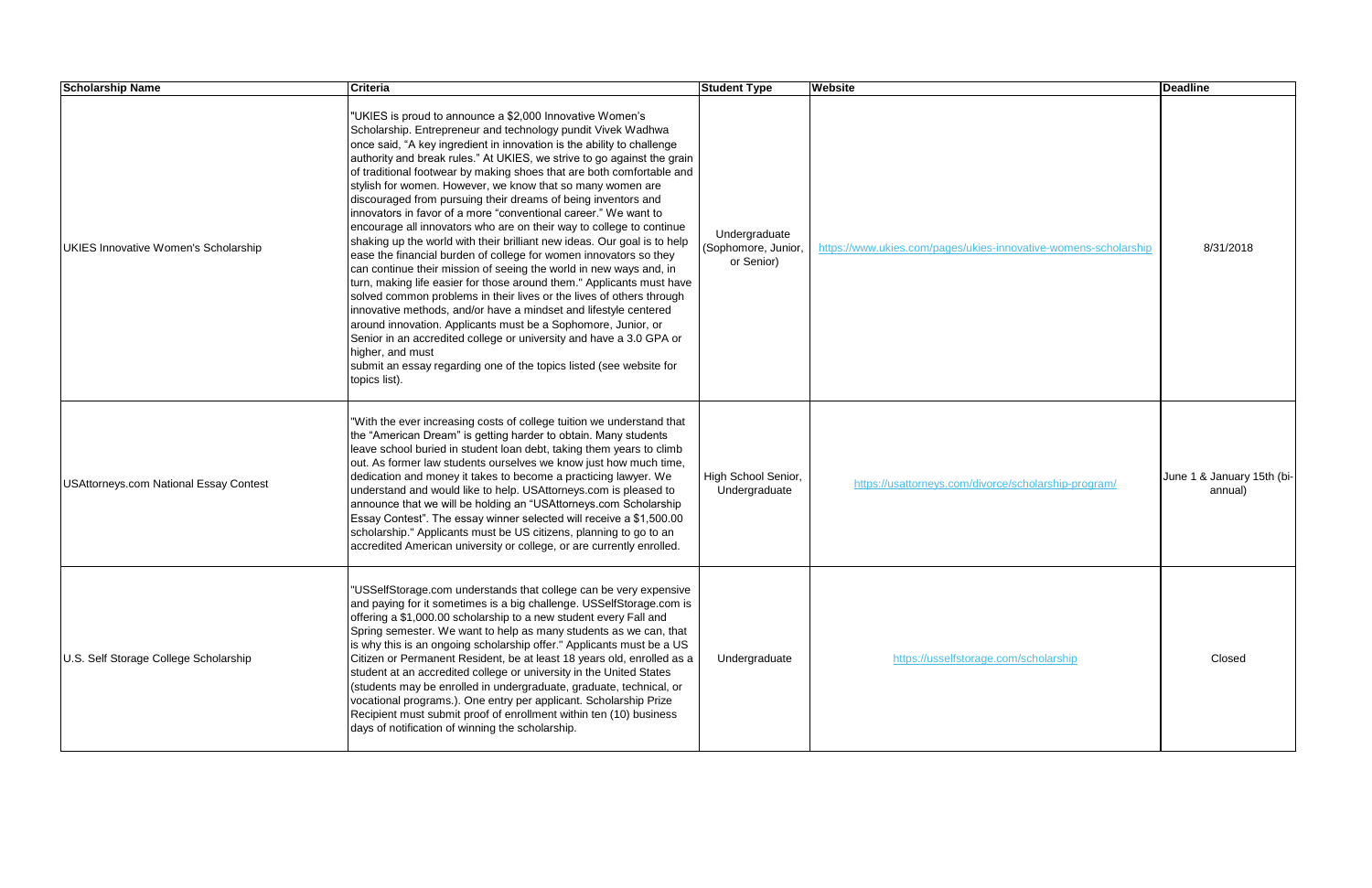| <b>Scholarship Name</b>                             | <b>Criteria</b>                                                                                                                                                                                                                                                                                                                                                                                                                                                                                                                                                                                                                                                                                                                                                                                                                                                                                                                                                                                                                                                                                                                                                                                                                                                                                                                                                                                                                                                | <b>Student Type</b>        | Website                                                      | <b>Deadline</b> |
|-----------------------------------------------------|----------------------------------------------------------------------------------------------------------------------------------------------------------------------------------------------------------------------------------------------------------------------------------------------------------------------------------------------------------------------------------------------------------------------------------------------------------------------------------------------------------------------------------------------------------------------------------------------------------------------------------------------------------------------------------------------------------------------------------------------------------------------------------------------------------------------------------------------------------------------------------------------------------------------------------------------------------------------------------------------------------------------------------------------------------------------------------------------------------------------------------------------------------------------------------------------------------------------------------------------------------------------------------------------------------------------------------------------------------------------------------------------------------------------------------------------------------------|----------------------------|--------------------------------------------------------------|-----------------|
| \$2,000 USA University Student Scholarship (Annual) | "We decided to establish a \$2,000 annual scholarship to help<br>University students across the country, who are struggling financially.<br>The \$2,000 scholarship will be awarded to one student and help them<br>cover their tuition fees. The money will be transferred to their<br>University's bank account." Applicants desired University must be in<br>the United States. Applicants must answer the following questions:<br>"1. What are your goals in life? How will these studies contribute to<br>them? 2. How will this scholarship change your life? 3. What quote by<br>a famous person represents your attitude towards life and success?<br>Why?" Please see website for more information.                                                                                                                                                                                                                                                                                                                                                                                                                                                                                                                                                                                                                                                                                                                                                   | Undergraduate              | https://www.chameleonjohn.com/scholarship/universities/apply | 12/15/2017      |
| Valeo Innovation Challenge Contest                  | "Do you have a bold, disruptive idea to make cars more intelligent,<br>intuitive, environmentally-friendly and fun? University students from<br>around the world, who are passionate to make the car of 2030, are<br>invited to enter the 2017 edition of the Valeo Innovation Challenge.<br>The aim of contest is to reward an innovative automobile-related<br>project that is the product of the imagination of students worldwide.<br>The Challenge will reward your passion, creativity, and ambition in<br>one of two categories: "Technological innovation" or "New ways to<br>use cars". Winners in each category will receive €100,000, while<br>runner-ups will receive a prize of €10,000." Valeo is an automotive<br>supplier, partner to all automakers worldwide. As a technology<br>company, we design innovative solutions for smart mobility, with a<br>particular focus on intuitive driving and reducing CO2 emission. The<br>contest is open to students worldwide who have completed their high<br>school education and their academic teachers (maximum of one<br>teacher per team), with one entry per person (same name and same<br>e-mail address). Contest entrants must be able to travel outside their<br>country of residence and possess, by October 2017, a passport that<br>is still valid for six months after the date scheduled for the prize giving<br>(October 2017). Please see website for details on entering contest. | Undergraduate,<br>Graduate | https://valeoinnovationchallenge.valeo.com                   | 3/30/2018       |
| The Vegetarian Resource Group Scholarship           | Applicants must have promoted vegetarianism in their schools and/or<br>communities. Vegetarians do not eat meat, fish, or fowl. Applicants<br>may only be students graduating from high school in spring.                                                                                                                                                                                                                                                                                                                                                                                                                                                                                                                                                                                                                                                                                                                                                                                                                                                                                                                                                                                                                                                                                                                                                                                                                                                      | <b>High School Senior</b>  | http://www.vrg.org/student/scholar.htm                       | 2/20/2018       |
| VeteranAid.org Veterans Benefits Scholarship        | Three \$2,000 scholarships available to students enrolled in an<br>associate's degree, bachelor's degree or graduate level program at<br>an accredited 2-year college or 4-year university. Each eligible<br>student will submit a 500-750 word essay on the following essay<br>topic: "Give an example of one veterans benefit and explain how it<br>helps senior veterans. Then propose your own benefit to help senior<br>veterans." Please see website for more information.                                                                                                                                                                                                                                                                                                                                                                                                                                                                                                                                                                                                                                                                                                                                                                                                                                                                                                                                                                               | Undergraduate,<br>Graduate | http://www.veteranaid.org/apply.php#scholarship              | 12/31/2017      |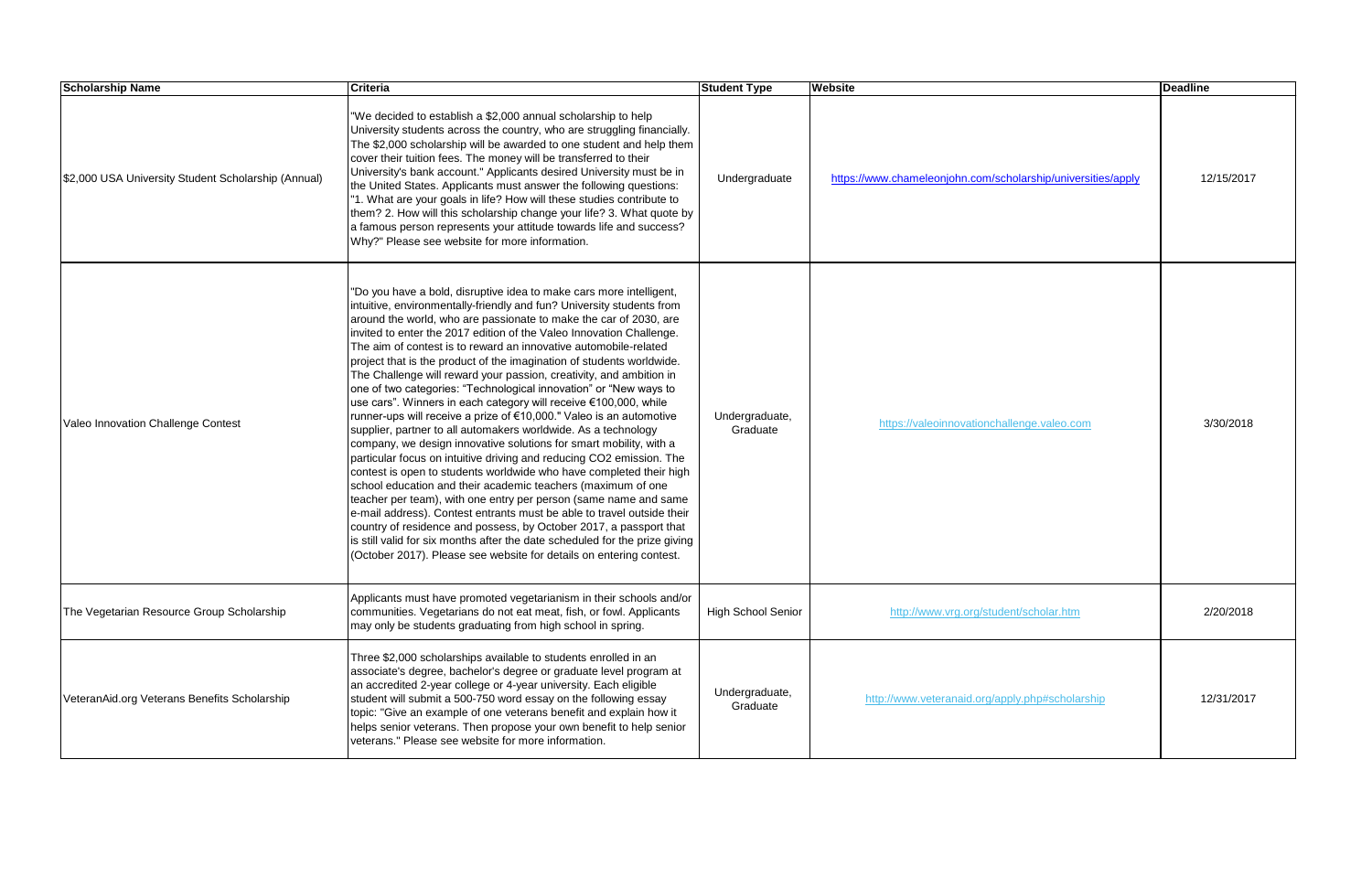| <b>Scholarship Name</b>                        | Criteria                                                                                                                                                                                                                                                                                                                                                                                                                                                                                                                                                                                                                                                                                                                                                                                                                                                                                                                                                                                                                                                                                                                                                                                                                        | <b>Student Type</b> | Website                                                                           | <b>Deadline</b> |
|------------------------------------------------|---------------------------------------------------------------------------------------------------------------------------------------------------------------------------------------------------------------------------------------------------------------------------------------------------------------------------------------------------------------------------------------------------------------------------------------------------------------------------------------------------------------------------------------------------------------------------------------------------------------------------------------------------------------------------------------------------------------------------------------------------------------------------------------------------------------------------------------------------------------------------------------------------------------------------------------------------------------------------------------------------------------------------------------------------------------------------------------------------------------------------------------------------------------------------------------------------------------------------------|---------------------|-----------------------------------------------------------------------------------|-----------------|
| Waterlogic's World Water Issue Scholarship     | "Waterlogic's mission is to bring people the cleanest water possible<br>and we do this through our innovative water filtration technology.<br>Waterlogic understands the importance of clean water and wants to<br>help students who believe in the power of water. This year,<br>Waterlogic is awarding a \$1,500 scholarship to the student in or<br>entering college who submits the best essay. We are now accepting<br>entries and the winner will be chosen at the close of the contest in<br>May 2017." In order to qualify for this Scholarship, you must submit<br>an essay using the Google Survey form link (see website). Simply<br>follow the instructions provided by Google. Essay Topic: "The water<br>scarcity crisis, what we can do about It? The World Wildlife<br>Foundation says that about 2.7 billion people on Earth are burdened<br>by water scarcity for at least one month of the year. They say by<br>2025, two-thirds of the world's population may face water shortages.<br>In your opinion, what is one way people can start cutting back on<br>water consumption today to prevent wasting water. Choose one<br>specific solution and explain how this idea would impact water<br>preservation" | Undergraduate       | http://www.waterlogic.com/en-us/clean-water-scholarship/                          | Closed          |
| Weisblatt Law Firm, LLC \$1,000.00 Scholarship | Essay's must be received by May 12, 2016 (see website for essay<br>information). Each application should include a link to the applicants<br>Facebook profile to confirm the applicants identidy and school<br>enrollment. Application should provide the name of the school where<br>the applicant is enrolled or is actively seeking to enroll in 2016.                                                                                                                                                                                                                                                                                                                                                                                                                                                                                                                                                                                                                                                                                                                                                                                                                                                                       | Undergraduate       | http://weisblattlaw.com/the-weisblatt-law-firm-llc-1000-00-scholarship            | 7/15/2018       |
| We the Student's Scholarship Contest           | Open to US high school students (or students of one of the United<br>States' territories or districts, or as an American Armed Forces<br>School Abroad student) between the ages of 14 and 19. To be<br>considered, applicant must answer the following question in 500 to<br>800 words: "The Founders believed in the sanctity / vital importance<br>of the individual liberties guaranteed in the Bill of Rights. To what<br>extent (or in what ways) has our government compromised on these<br>liberties in the name of security or the general welfare?"                                                                                                                                                                                                                                                                                                                                                                                                                                                                                                                                                                                                                                                                   | <b>High School</b>  | http://billofrightsinstitute.org/engage/students-programs-<br>events/scholarship/ | 2/5/2018        |